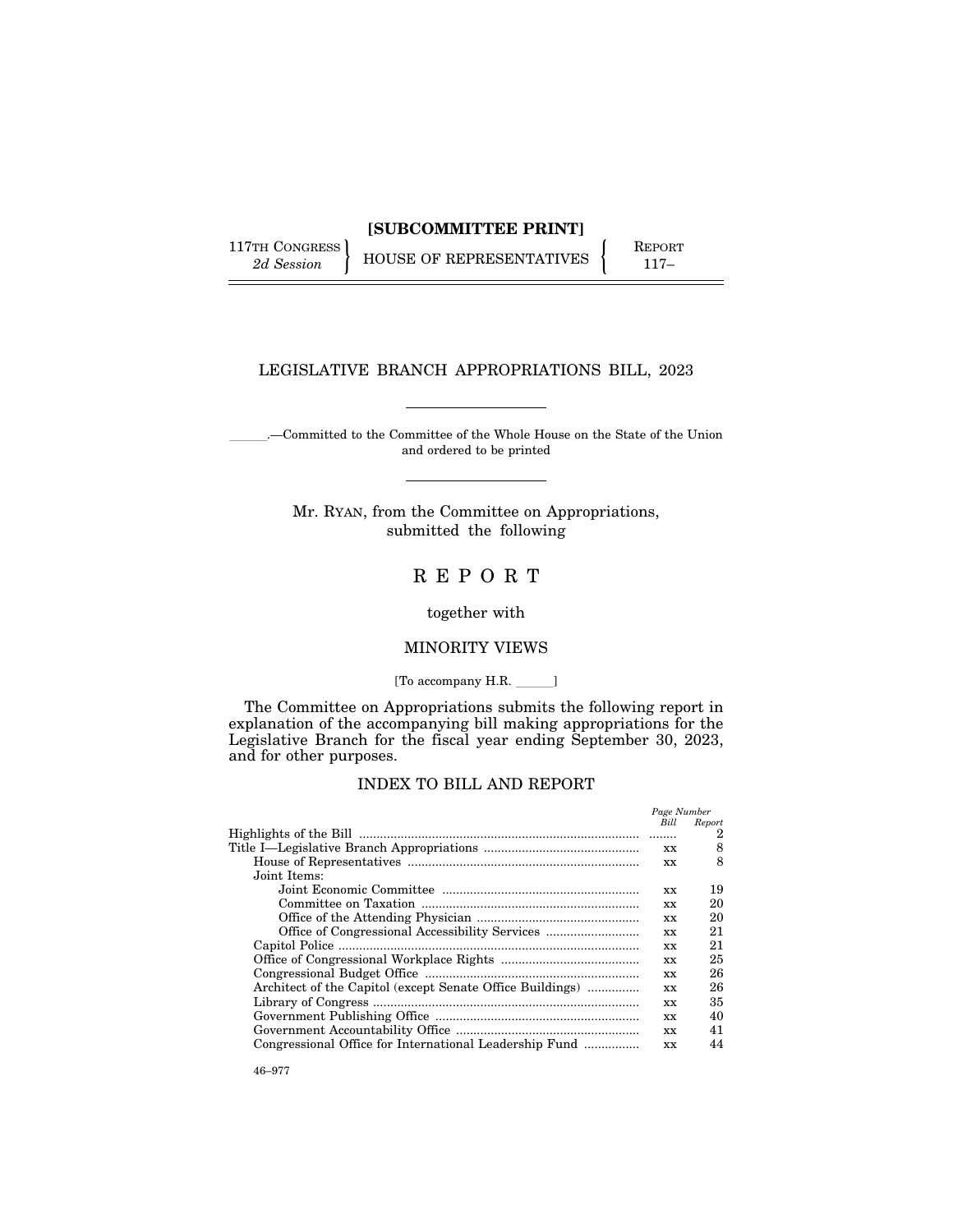|                                                                 |           | $1 \text{ G} \subset 11 \text{ G} \cup 10 \text{ G}$ |
|-----------------------------------------------------------------|-----------|------------------------------------------------------|
|                                                                 | Bill      | Report                                               |
| John C. Stennis Center for Public Service Training and Develop- |           |                                                      |
|                                                                 | XX        | 44                                                   |
|                                                                 | <b>XX</b> | 44                                                   |
|                                                                 |           | 45                                                   |
|                                                                 |           | 61                                                   |

# HIGHLIGHTS OF THE BILL

The Committee recommendation for fiscal year 2023 for the activities under the jurisdiction of the Subcommittee on Legislative Branch totals \$5,702,740,000, which is \$954,609,574 (20.1 percent) more than the comparable amount for fiscal year 2022 in new nonemergency discretionary budget authority, excluding funds for the Senate and Senate office buildings.

These appropriations support the operations of the House of Representatives, the care and preservation of the historic buildings in which Congress works, and agencies that provide research and analysis to assist the legislative process. They also support other institutions such as the Library of Congress, one of the leading repositories of knowledge and culture in the world, as well as the Government Publishing Office.

In keeping with longstanding practice under which each chamber of Congress determines its housekeeping requirements and the other concurs without intervention, the bill does not include funds for the Senate or Senate office buildings. Similarly, the Senate will consider a Legislative Branch appropriations bill that addresses Senate but not House funding.

The bill provides funding increases to support the staffing and other resources needed to help Congress do its job well, maintain and build analytical capacity to support lawmaking and oversight, and address high priority needs in areas such as information technology (IT) and security.

### LEGISLATIVE BRANCH WIDE MATTERS

# RESULTS, OVERSIGHT, TRANSPARENCY, AND ACCOUNTABILITY

The Committee on Appropriations of the House (hereinafter ''the Committee'') recognizes that effective programs, projects, and activities must set transparent goals and measure progress toward those goals in tangible ways. Data-driven results should be the yardstick for measuring success.

The recommendation continues to prioritize the proper management of taxpayer dollars, including strong internal controls, reduced inefficiency, ineffectiveness, and waste, fraud, or abuse, and a focus on results, and customer service for all agencies under the jurisdiction of this Act. The Committee continues its focus on reducing unnecessary expenditures and expects the agencies funded by this Act to identify cost savings and efficiencies where possible.

### PERFORMANCE MEASURES AND CUSTOMER SERVICE

The Committee believes that development of organizational priority goals and outcomes, such as performance outcome measures, output measures, and efficiency measures, is important for all agencies funded under this bill. The Committee also notes the im-

*Page Number*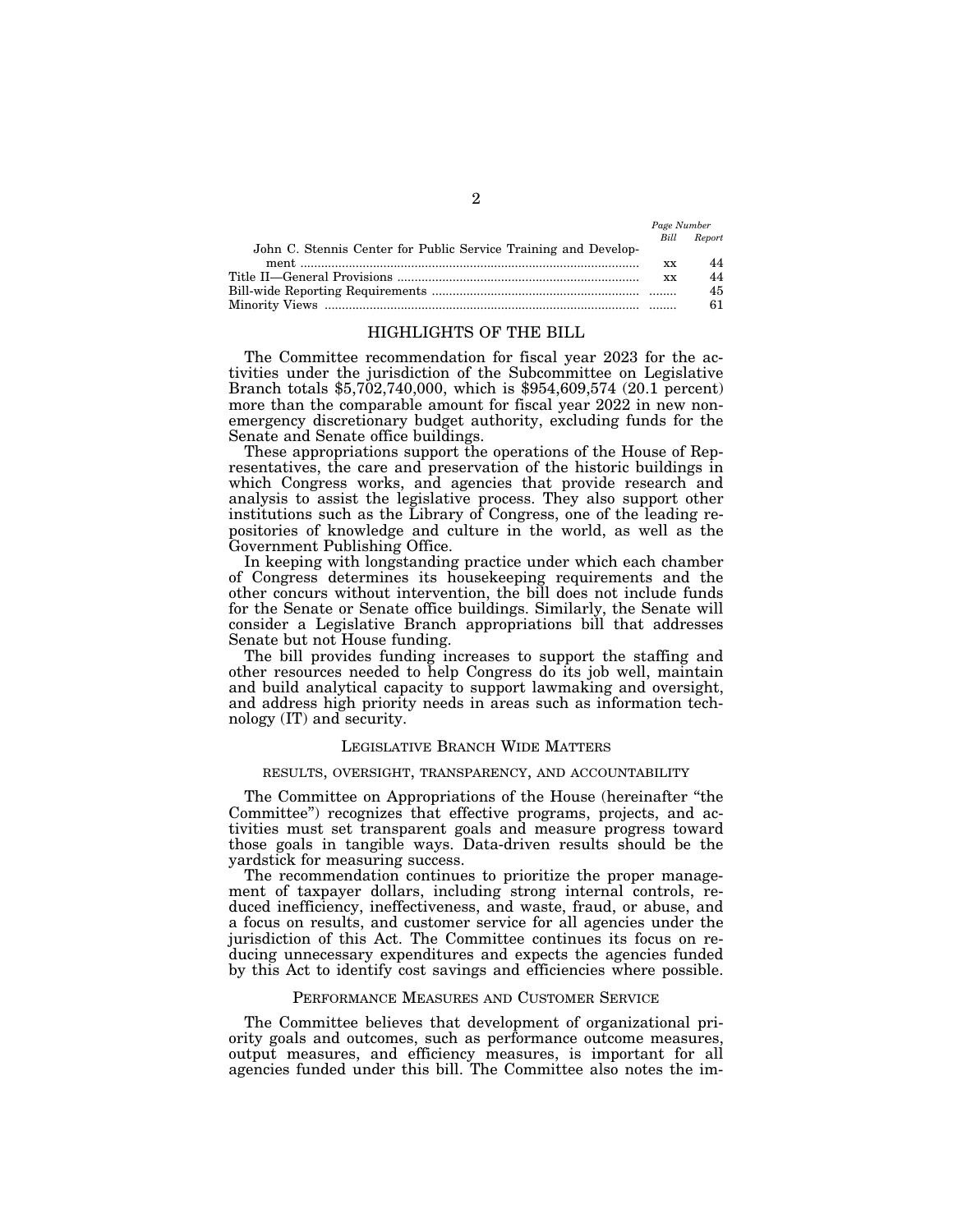portance of implementing proper customer service standards for agencies that provide direct services to the public. Development of these service standards should include identifying and surveying target customers and measuring internal performance against those standards. All agencies across the Legislative Branch are directed to submit a report to the Appropriations Committee on these efforts within 60 days of enactment of this Act.

In addition, the Committee understands that, as the largest advertiser in the United States, the Federal government should work to ensure fair access to its advertising contracts for small, disadvantaged businesses and businesses owned by minorities and women. The Committee directs each agency under the jurisdiction of this Act to include the following information in its fiscal year 2024 budget justification: expenditures for fiscal year 2022 and expected expenditures for fiscal year 2023, respectively, for (1) all contracts for advertising services; and (2) contracts for the advertising services of (a) socially and economically disadvantaged small business concerns (as defined in section 8(a)(4) of the Small Business Act (15 U.S.C. 637(a)(4)); and (b) women- and minority-owned businesses disaggregated by race and gender.

# CONTRACTING OPPORTUNITIES FOR MINORITY-OWNED BUSINESSES

The Committee urges all agencies across the Legislative Branch to explore opportunities to provide minority-owned businesses increased access to vendor contracts.

# REPROGRAMMING, NOTIFICATION, CONSULTATION, AND REPORTING **REQUIREMENTS**

The Committee expects all agencies to notify the Committee of any significant departures from budget plans presented to the Committee in any agency's budget justifications. The Committee recommendation grants limited reprogramming authorities to ensure that funds are devoted to the highest priorities, particularly due to changes in circumstances. In particular, agencies funded through this bill are required to notify the Committee prior to any reprogramming of funds in excess of the lesser of 10 percent or \$750,000 between programs, projects or activities, or in excess of \$750,000 between object classifications (except for shifts within the pay categories, object class 11, 12, and 13 or as further specified in each agency's respective section). This includes cumulative reprogrammings that together total at least \$750,000 from or to a particular program, activity, or object classification as well as reprogramming full time equivalents (FTE) or funds to create new organizational entities within the agency or to restructure entities that already exist.

In addition, the Committee must be notified of reprogramming actions that involve less than the above-mentioned amounts if such actions would have the effect of changing an agency's funding requirements in future years or if programs or projects specifically cited in the Committee' reports are affected.

Prior to initial obligation or reallocation of funds, all Congressional reprogramming notifications shall, to the maximum extent practicable, contain detailed information about the sources of the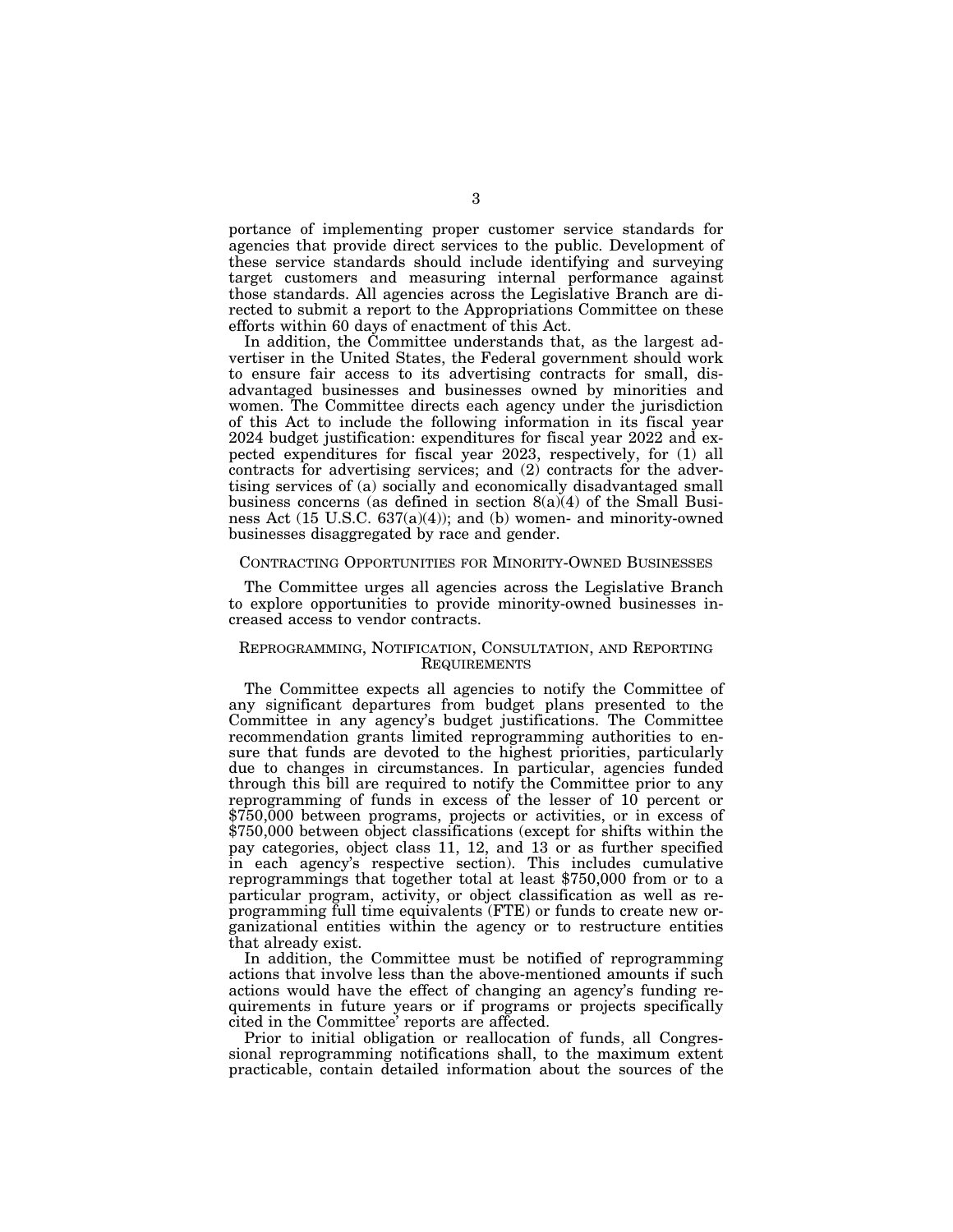funds and why such funds are no longer intended to be used as previously justified.

The Committee emphasizes that all reports are required to be completed in the timeframe noted in each respective directive. Moreover, the Committee expects that the conditions associated with funding appropriated by this Act shall be accomplished in the manner as directed in the report, consistent with Congressional intent.

## STAFFING DATA IN BUDGET DOCUMENTS

The Committee continues to direct the Legislative Branch agencies to include in their budget justifications data on FTE levels that would be supported by the associated request or enacted funding levels. The Committee also continues to direct the Legislative Branch Financial Managers Council to coordinate on a plan for aligning FTE levels with the Legislative Branch agencies for consistency in reporting.

# ZERO BASE BUDGETING

While the Committee continues to direct all agencies of the Legislative Branch to develop budget requests from a zero-base, the Committee is concerned that the zero-based budget documents lack sufficient detail for making funding decisions. The Committee believes that there is room for improvement and directs House agencies to work with the Committee to ensure budget documents contain the necessary information for meaningful savings.

### FEDERAL LAW ENFORCEMENT

The explanatory statement that accompanied the Commerce, Justice, Science, and Related Agencies Appropriations Act, 2022 directed the Attorney General to ensure implementation of evidencebased training programs on de-escalation, the use-of force, and the protection of civil rights, that are broadly applicable and scalable to all Federal law enforcement agencies. Several agencies funded by this Act employ Federal law enforcement officers and are Federal Law Enforcement Training Centers partner organizations. These agencies are again directed to consult with the Attorney General regarding the implementation of these programs for their law enforcement officers. The Committee further directs such agencies to submit a report to the Committee on their efforts relating to such implementation not later than 90 days after consultation with the Attorney General. In addition, the Committee continues to direct such agencies to the extent that they are not already participating, to consult with the Attorney General and the Director of the FBI regarding participation in the National Use-of-Force Data Collection. The Committee further directs such agencies to submit a report to the Committee not later than 180 days after enactment of this Act on their efforts to so participate.

### CHILDCARE ACCESS

Providing access to quality, affordable childcare is critical for retaining staff and advancing women in the workplace, who are still disproportionately primary caregivers. The Committee strongly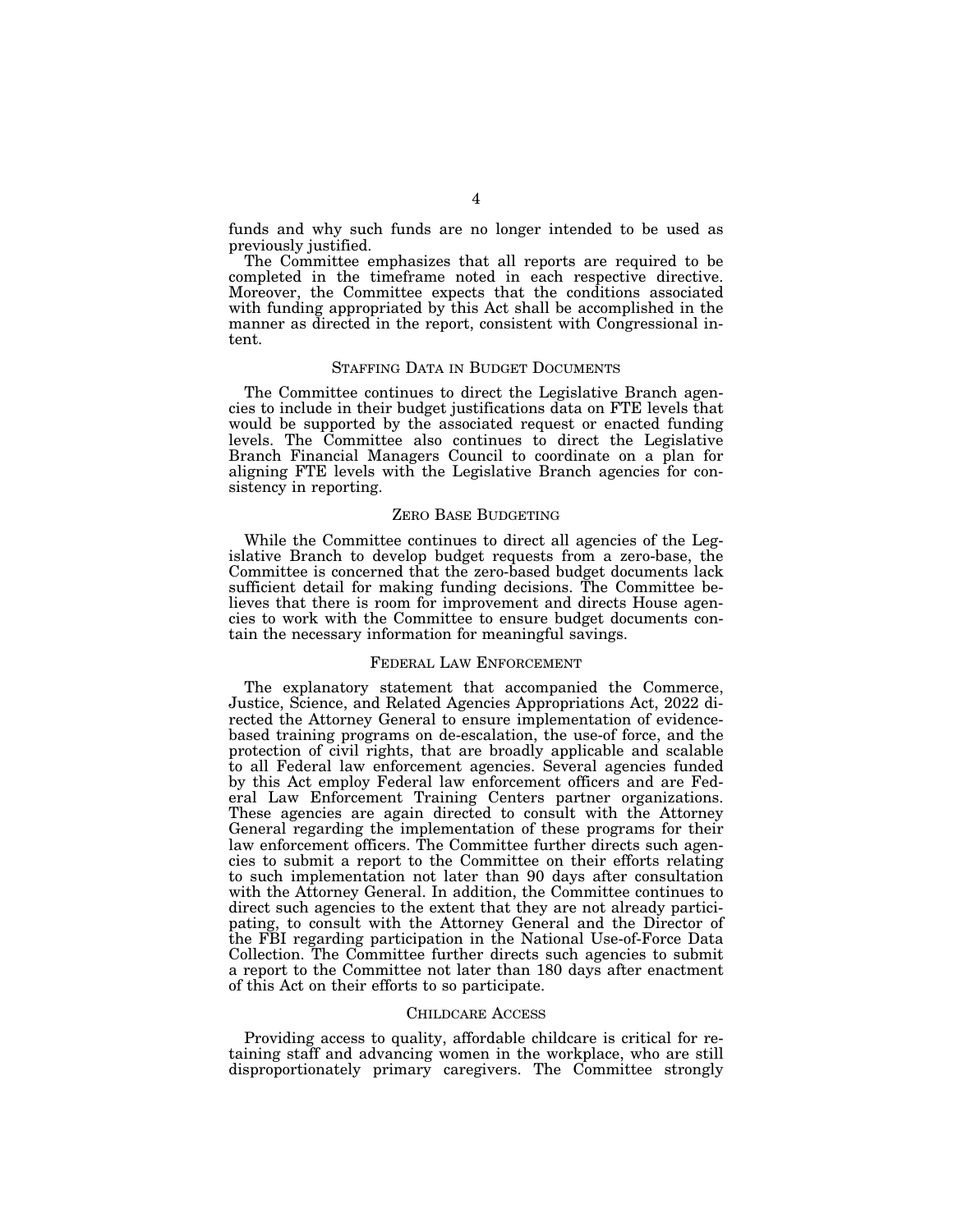supports further investments to further reduce the waitlist, expand admissions, and ensure quality care at Capitol complex childcare centers. With the goal of gaining a more comprehensive understanding of the current state of childcare supports offered to employees across the Legislative Branch, the Committee directs the Chief Administrative Officer (CAO), the Comptroller General of the Government Accountability Office (GAO), and the Librarian of Congress to consult with the Committee and issue a report to the Committee within 120 days of the posting of this report evaluating the current state of childcare for their employees.

# CONGRESSIONAL REQUIREMENTS FOR LEGISLATIVE BRANCH CYBER AND PHYSICAL DATA SECURITY

The Consolidated Appropriations Act, 2022, Public Law 117–103, directed all legislative agencies to protect their Information Technology (IT) infrastructure and ensure secure data storage to maintain continuity of government operations in case of cyberattack. Consistent with the Act, the Committee directs all agencies to submit quarterly status reports on their progress to 1) physically migrate data out of noncompliant data facilities to compliant data facilities, and 2) accomplish complementary, additional migration to cloud services. Detailed reports shall be transmitted to the Committee by October 1, 2022, and build on the agency action plans for a resilient data infrastructure that were required of all legislative branch agencies by the Consolidated Appropriations Act, 2022.

# WORKFORCE DEVELOPMENT

Congressional support staff are critical in fulfilling many roles to ensure the institution runs smoothly, and many of the staff are from underserved communities. Given the high stress environment of Capitol Hill, career growth and personal wellbeing are critical to a healthy workforce. Within 60 days of enactment of this Act, the Committee directs the support agencies of the Legislative Branch to provide a report on workforce development programs that assist employees with professional development.

# SCIENCE AND TECHNOLOGY ASSISTANCE FOR CONGRESS

The Committee notes the interest among some Members during the past several years in reinstituting the Office of Technology Assessment (OTA), which ceased to exist after 1995. In fiscal year 2019 the Committee instructed the National Academy of Public Administration (NAPA) to conduct a study to determine the best way to increase Congressional access to needed in-depth analysis of fast-breaking technology developments. The NAPA report, released in November 2019, recommended strengthening the capacity of the GAO and Congressional Research Service (CRS) in technology assessment rather than restarting OTA. The Committee is pleased with both CRS and the GAO's efforts to increase the depth and breadth of their capacity to provide research and policy analysis on current and emerging legislative issues related to science and technology (S&T) and Federal uses and oversight of S&T.

As was stated in House Report 117–80, CRS is encouraged to continue to hire additional staff for their specialized teams working on science and technology issues expanding its capacity and exper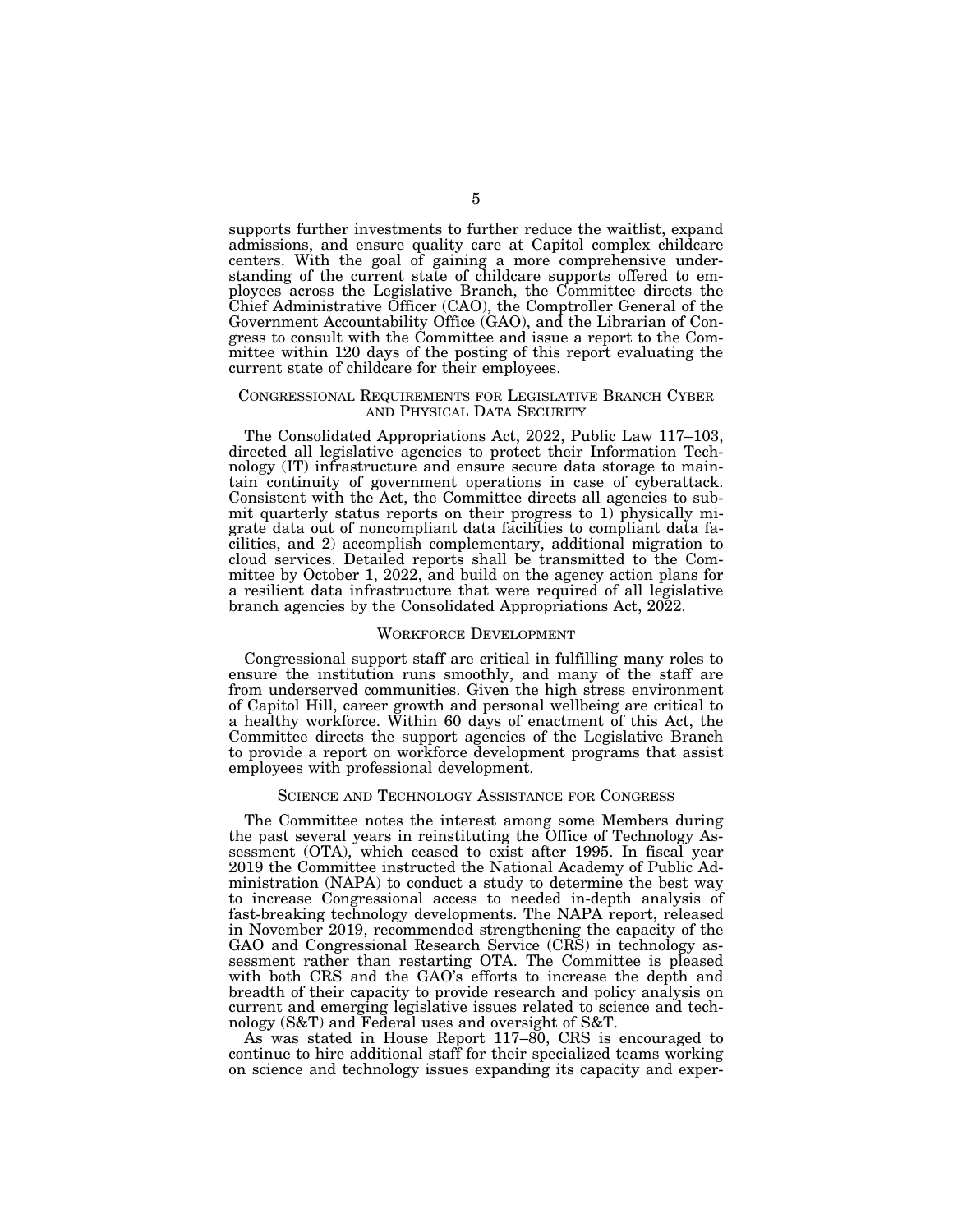tise to allow CRS to meet the growing need of Congress for timely, complex, and multidisciplinary analysis of policy issues related to these rapidly changing technologies, the effects of the Federal government in oversight of such technologies, and the effects of the Federal government S&T policies across all sectors. CRS is also encouraged to increase outreach efforts to make Members and congressional staff more aware of the resources it provides related to S&T issues Congress is examining.

Additionally, in 2019 the GAO established a Science, Technology Assessment, and Analytics (STAA) team to better address the evolving and time-sensitive needs of Congress. The Committee encourages the GAO to continue to strengthen its STAA S&T team and the Innovation Lab to increase the depth, breadth, and diversity of knowledge available to meet congressional needs.

As a result, the bill provides the full request for CRS and GAO to strengthen S&T programs. The Committee will continue to review the work of CRS and the GAO to see if other steps are needed in the future.

# EMPLOYMENT OF DACA RECIPIENTS

The bill recommended by the Committee includes legislative language permitting all the Legislative Branch agencies it funds to employ ''Dreamers'', residents of the United States brought to this country as children without proper immigration status who hold employment authorization under the Deferred Action for Childhood Arrivals (''DACA'') program.

# AUDIT OF INSPECTORS GENERAL COVERAGE

The Committee recognizes the tremendous value provided by Inspectors General across the Legislative Branch. However, further improvements in coordination and coverage offer the potential for enhanced protection from fraud, waste, and abuse. Therefore, the Committee directs the GAO, within 180 days of enactment of this Act, to produce a report examining the oversight coverage gaps of Legislative Branch Inspectors General. The report shall identify offices and organizations that are not covered by the existing Inspectors General, overlapping jurisdiction, coordination challenges, and recommendations around structures and best practices that can enhance oversight within the Legislative Branch. In doing so, the GAO is encouraged to consult with the Council of the Inspectors General on Integrity and Efficiency and other internal and external stakeholders with expertise around Inspectors General.

### OFFENSIVE CAPITOL STATUARY

The bill includes language directing the Architect of the Capitol (AOC) to remove the statues or busts in the United States Capitol that represent figures who participated in the Confederate Army or government, as well as the statues of white supremacists Charles Aycock, John C. Calhoun, and James Paul Clarke and the bust of Roger B. Taney. The Architect of the Capitol is instructed to work with the States who contributed Confederate statues to return them to the donor State. The placement of statues in the Capitol commemorating men who tried to overthrow the government of the United States or who were white supremacists has been controver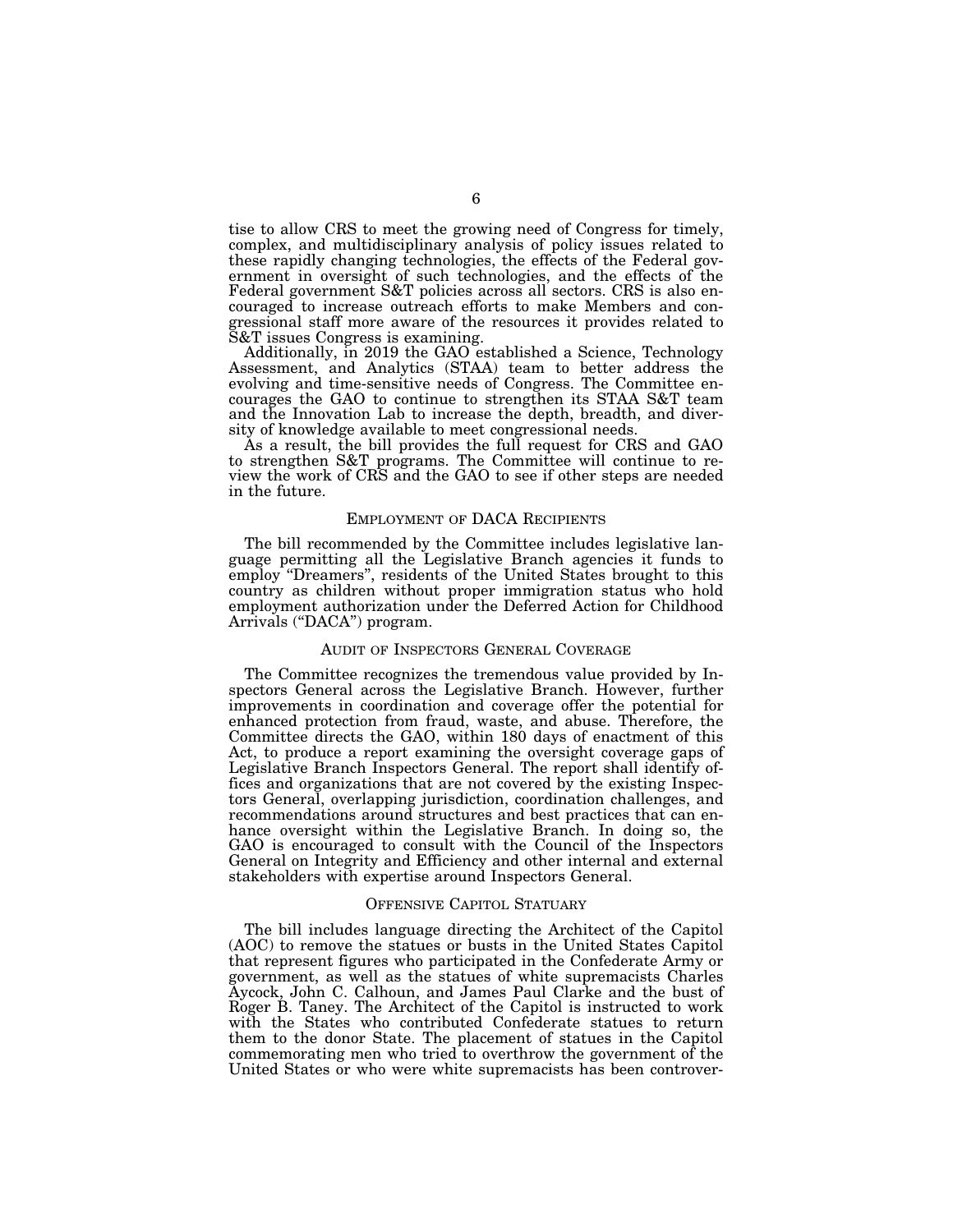sial for years and offensive to many of the visitors who come to the Capitol each year. The Committee believes their removal is long overdue.

# HOUSE OF REPRESENTATIVES OVERVIEW

As in previous years, three accounts together make up threequarters of the House of Representatives budget: Members' Representational Allowances (MRA), Committee salaries and expenses, and ''Government Contributions'' (which covers payroll taxes and benefit costs for all House employees).

*MRA:* The Committee has taken steps to make up for an effective cut of 21 percent over the last decade. In accordance with the House Inspector General recommendation, the recommendation provides a 4.6 percent increase to the clerk hire portion of the MRA formula calculation.

*House Interns:* The Committee supports House interns and recommends an increase to \$46,800 per Member office, providing the opportunity for interns to be offered a livable wage of \$15 per hour, which is important, especially in a high-cost area like Washington, D.C. The bill continues to support these rewarding programs, and the Committee recommends \$20,638,800 for the Member Office Intern Program, \$586,000 for the Leadership Office Intern Program, and \$3,063,000 for the Committee Intern Program. This is a total increase of \$6,125,306 over the fiscal year 2022 enacted level across all intern programs.

*House Intern Resource Office:* The recommendation provides \$350,000 for the creation of a House Intern Resource Office within the Chief Administrative Officer (CAO). The House Intern Resource Office shall promulgate best practices for intern hiring; provide guidance, training, support, assistance to interns regarding their work environment; connect with personal, committee and leadership offices regarding the use of funding rules and regulations for internships; reach out to historically underrepresented communities to provide greater internship opportunities; and gather demographic and other data about interns (including stipends and wage rates) employed by the House of Representatives in personal, committee, and leadership offices and to make publicly available statistical summaries and trends concerning that data.

*Housing of U.S. House of Representatives Interns:* Finding shortterm housing as an intern can be challenging. The Committee directs the CAO House Intern Resource Office to submit a report on the feasibility and potential impacts of a needs-based subsidized intern housing program, such as the subsidized housing provided for the Senate Page program, to ensure the broadest pool of applicants for House internships. This report should include any recommendations for legislative proposals. Furthermore, the Committee directs the House Intern Resource Office to explore the possibility of providing a list of intern housing resources and report its findings to the Committee no later than 180 days after enactment.

*Member Cost of Living Adjustment:* The bill continues to include language (section 212) that blocks the cost-of-living adjustment for Members of Congress for fiscal year 2023.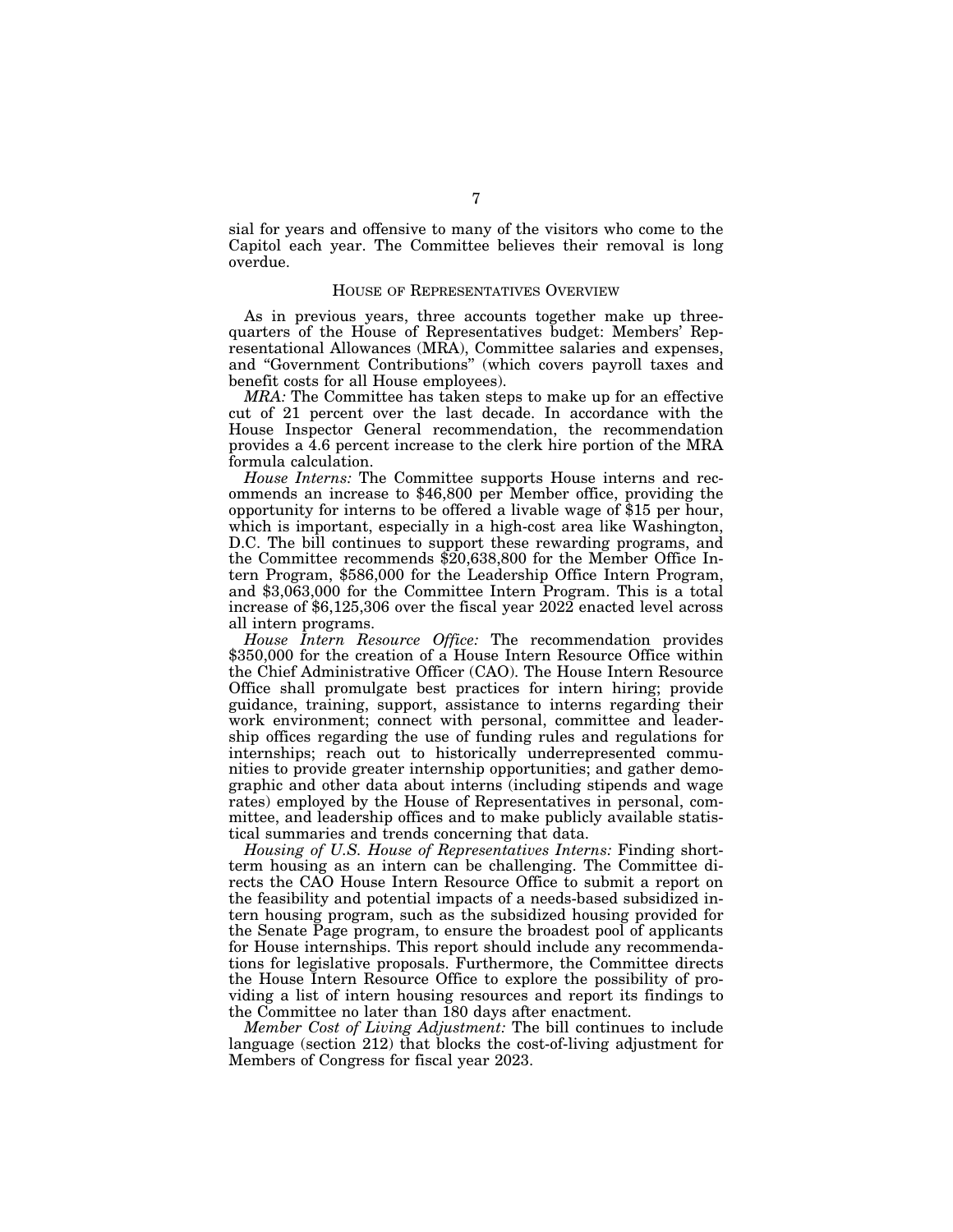# TITLE I—LEGISLATIVE BRANCH APPROPRIATIONS

# HOUSE OF REPRESENTATIVES

| \$1,714,996,045 |
|-----------------|
| 1.829.474.384   |
| 1.868.785.000   |
| +153.788.955    |
| $+39,310,616$   |

The Committee recommends \$1,868,785,000, an increase of \$153,788,955 over the enacted level for salaries and expenses of the House of Representatives. The Committee is aware of concerns about the impact of inflation, the need to modernize congressional operations, and to provide the appropriate levels of security for Members and staff in order for the House to effectively do its job of developing legislation to meet national needs, providing oversight of government operations, and assisting constituents in their dealings with government. The bill's funding levels continue to support these issues.

*Congressional Data Task Force:* The Committee continues to support the work of the Bulk Data Task Force and encourages it to continue regular meetings. The Committee recognizes that the Task Force's mission has expanded beyond increased dissemination of congressional information via bulk data download and encourages the Task Force to change its name to the Congressional Data Task Force to better reflect its current and future work.

# HOUSE LEADERSHIP OFFICES

| \$34,949,640 |
|--------------|
| 34.949.640   |
| 36,560,000   |
| $+1.610.360$ |
| $+1,610,360$ |

The Committee recommends \$36,560,000 for salaries and expenses of staff in House Leadership offices.

The allocation by office follows:

| \$10,499,000 |
|--------------|
| \$3,730,000  |
| \$3,099,000  |
| \$2,962,000  |
| \$10,499,000 |
| \$2,809,000  |
| \$2,962,000  |

### MEMBERS' REPRESENTATIONAL ALLOWANCES

| \$774,400,000 |
|---------------|
| 813.120.000   |
| 810,000,000   |
| $+35.600.000$ |
| $-3.120.000$  |

The Committee recommends \$810,000,000 for the MRA in fiscal year 2023, \$35,600,000 more than in the prior year. The recommendation increases the Clerk-Hire portion (only) of the MRA formula by 4.6 percent to \$1,040,426 from \$994,671.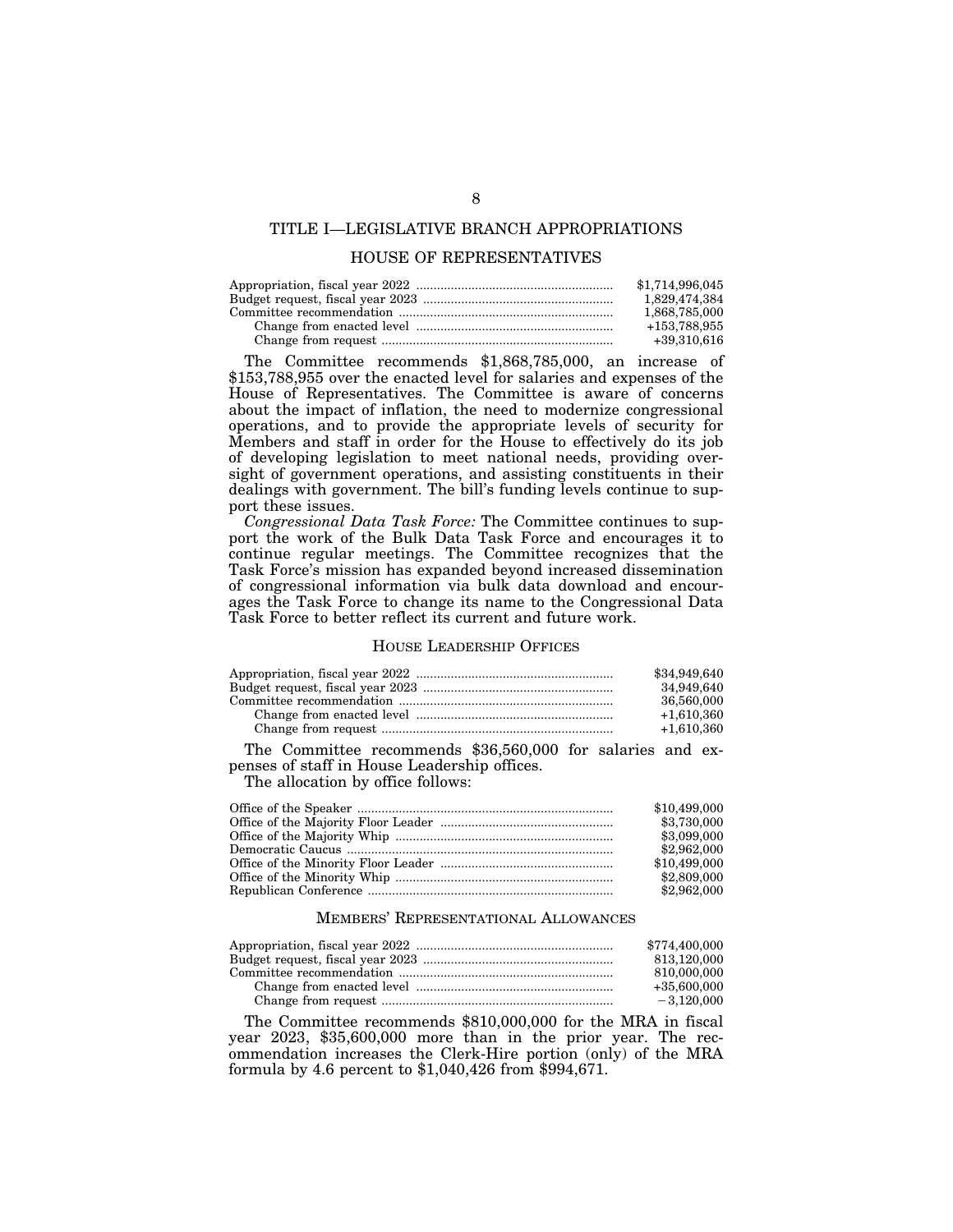ALLOWANCE FOR COMPENSATION OF INTERNS IN MEMBER OFFICES

| \$15,435,000 |
|--------------|
| 15.435.000   |
| 20.638,800   |
| $+5.203.800$ |
| $+5.203.800$ |

The Committee recommends \$20,638,800 for the compensation of interns who serve in the offices of House Members, Delegates, and the Resident Commissioner, an increase of \$5,203,800 more than the enacted level. This recommendation increases the intern allowance cap to \$46,800 per Member office. This increase will provide offices the ability to compensate their interns at a livable wage of \$15 per hour.

# ALLOWANCE FOR COMPENSATION OF INTERNS IN HOUSE LEADERSHIP **OFFICES**

| \$438,000  |
|------------|
| 438,000    |
| 586,000    |
| $+148.000$ |
| $+148.000$ |

The Committee recommends \$586,000 for the compensation of interns who serve in the offices of House Leadership. This recommendation includes \$322,300 for the compensation of interns who serve in House Leadership offices of the majority, to be allocated among such offices by the Speaker of the House, and \$263,700 for the compensation of interns who serve in House Leadership offices of the minority, to be allocated among such offices by the Minority Floor Leader.

# ALLOWANCE FOR COMPENSATION OF INTERNS IN HOUSE STANDING, SPECIAL AND SELECT COMMITTEE OFFICES

| \$1,943,910 |
|-------------|
| 1.943.910   |
| 2.600.000   |
| $+656.090$  |
| $+656.090$  |

The Committee recommends \$2,600,000 for the compensation of interns who serve in the offices of House Standing, Special and Select Committees. This recommendation includes \$1,300,000 for the compensation of interns who serve in Committee offices of the majority, and \$1,300,000 for the compensation of interns who serve in Committee offices of the minority, to be allocated among such offices by the Chair, in consultation with the Ranking Minority Member, of the Committee on House Administration.

# ALLOWANCE FOR COMPENSATION OF INTERNS IN HOUSE APPROPRIATIONS COMMITTEE OFFICES

| \$345,584  |
|------------|
| 345.584    |
| 463,000    |
| $+117.416$ |
| $+117.416$ |

The Committee recommends \$463,000 for the compensation of interns who serve in the offices of the House Appropriations Com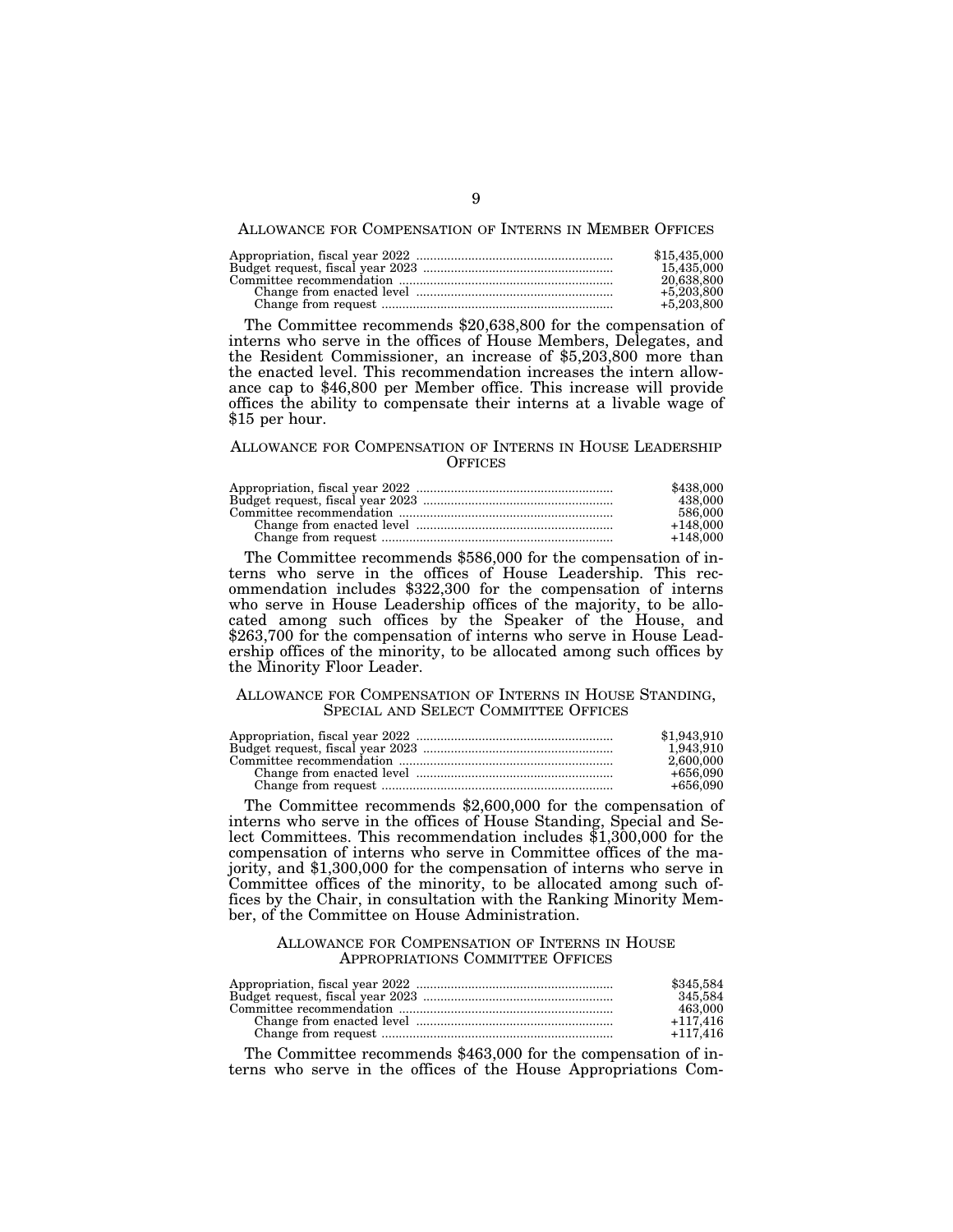mittee. This recommendation includes \$231,500 for the compensation of interns who serve in Committee offices of the majority, and \$231,500 for the compensation of interns who serve in Committee offices of the minority, to be allocated by the Chair, in consultation with the Ranking Minority Member, of the Committee on Appropriations.

### COMMITTEE EMPLOYEES

| \$197.018.250 |
|---------------|
| 211.920.250   |
| 220.265.000   |
| $+23.246.750$ |
| $+8.344.750$  |

The Committee recommends \$220,265,000 in total for Committee Employees, a \$23,246,750 increase above the enacted level.

The Committee recommends  $$183,171,000$  for standing and select Committees. The total also includes  $$31,294,000$  for the Committee on Appropriations and \$5,800,000 for Hearing room renovations. This account includes funding for salaries and expenses of Committees, including equipment, telecommunications, printing, contract services, and supplies. Funding is available until December 31, 2024.

### SALARIES, OFFICERS AND EMPLOYEES

| \$288,480,800 |
|---------------|
| 322.707.000   |
| 323,557,000   |
| $+35.076.200$ |
| $+850.000$    |

The Committee recommends \$323,557,000, which is \$35,076,200 more than the enacted level for the salaries and expenses of House officers and employees of the various activities funded through this consolidated item.

*House Officers and Support Agencies:* The Committee recommended bill provides for the salaries and expenses of House officers and employees, including the offices of the Clerk of the House, Sergeant at Arms, Chief Administrative Officer, Parliamentarian, Legislative Counsel, the Office of Diversity and Inclusion, and the Whistleblower Ombuds, among others.

Following is a summary of the funding allocation provided to each component of the account:

Office of the Clerk .............................................................................. \$40,827,000

The Committee recommends \$40,827,000 for the salaries and expenses of the Office of the Clerk, an increase of \$4,327,000 over the fiscal year 2022 enacted total and \$500,000 above the fiscal year 2023 request.

*Comparative Print Project:* Currently in phase 4 of a multi-year project, the Comparative Print Suite is available to 190 individuals from 19 committees, including Select and Special committees, the House offices of Legislative Counsel and Law Revision Counsel, as well as other stakeholders in the Legislative Branch to include the Joint Committee on Taxation, the Library of Congress Congressional Research Service, and the Congressional Budget Office. This recommendation provides the full request for fiscal year 2023.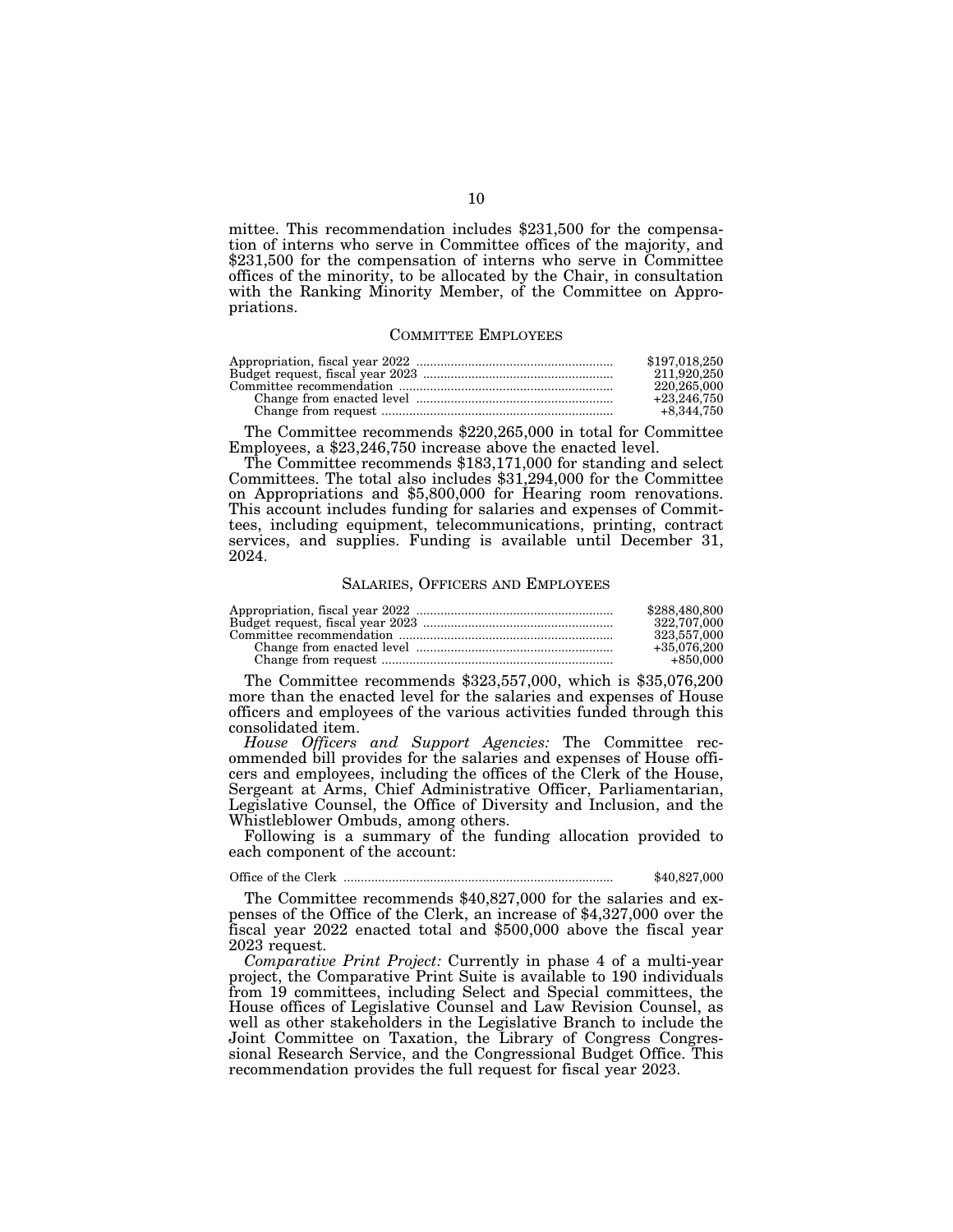*Electronic House Functions:* The Committee commends the Clerk of the House for taking action to make Office of the Clerk functions electronic. For example, the official reporters' extensions of remarks and general leave statements are electronic. For legislative operations, Members can now introduce legislation electronically, add cosponsors, as well as provide constitutional authority statements. The Committee applauds the Clerk's forward thinking on these matters and encourages the Clerk to continue to develop more electronic systems for House processes. The Committee encourages the Clerk, in consultation with other offices as may be necessary, to explore ways to further modernize the co-sponsorship process and allow offices to submit co-sponsorship information as structured data.

*Lobbyist Disclosure Unique Identifier:* The Committee is aware of ongoing efforts by the Office of the Clerk to generate a Congresswide unique identifier for lobbyists and disclose that identifier to the public as structured data as part of the lobbying disclosure downloads. The Committee agrees with the Clerk's recommendation that a complete overhaul of the aging system is required, and the recommendation includes \$1,400,000 for the project.

*Member Office Closures:* The Committee directs the Clerk to report on current processes for the closure of a Member's personal office in the event of a Member's death or departure midterm; what considerations are made for the care, employment, and direction of Member office staff in the event of such departure; and what future concerns should be considered by the full House with respect to office operations of departed Members.

*Resources for Hiring Returning Citizens:* The Committee recognizes that in the United States, a criminal record is often a major barrier to finding employment. This hardship can lead to collateral consequences that can make reentry into civilian life extremely difficult for those who have been incarcerated. Therefore, the Committee encourages the Office of House Employment Counsel (OHEC) to review current model policies in light of new legislation and report back to the Committee on policy language to assist House offices in the hiring and retention of justice-impacted individuals.

### Office of the Sergeant at Arms .......................................................... \$38,793,000

The Committee recommends \$38,793,000 for the salaries and expenses of the Office of the Sergeant at Arms (SAA). This represents an increase of \$11,098,000 over the fiscal year 2022 enacted total and is equal to the fiscal year 2023 request.

*Gunshot Detection Systems:* The Committee encourages the SAA, the United States Capitol Police and the Architect of the Capitol to continue researching the viability of installing an automated gunshot detection system throughout the United States Capitol Complex as a part of the larger Campus wide security enhancement project. The Committee looks forward to the recommendations upon completion of the review in December 2022.

*Improved Ballistic Protection:* Existing ballistic shield protection is heavy, cumbersome and not conveniently portable. The Committee is aware of recent improvements in ballistic shield protection. To help ensure the safety and protection of Members and staff, the Committee directs the SAA to test and evaluate new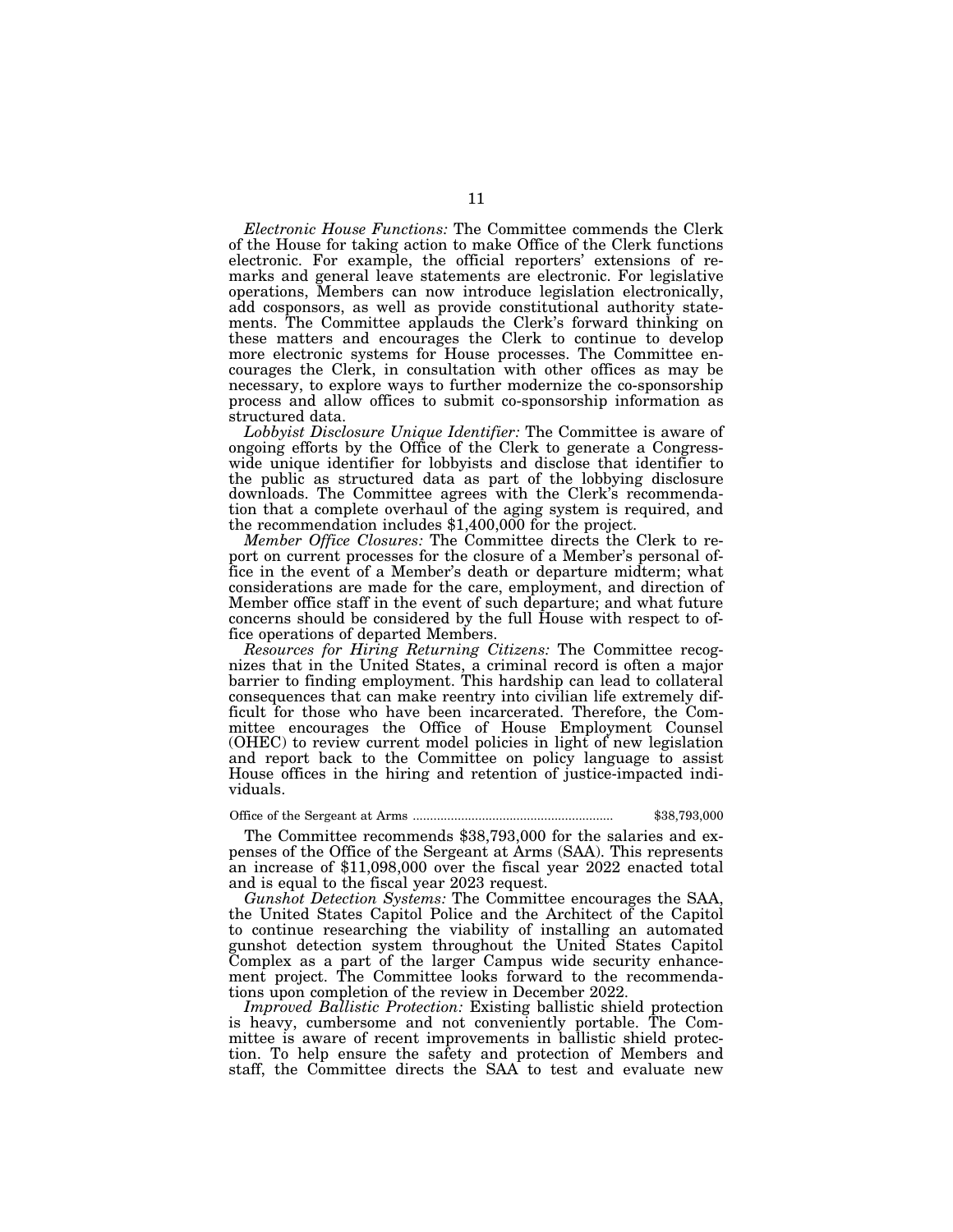shield technology to determine advantages over existing design, verify protective capabilities and report to the Committee within 90 days of the enactment of this Act.

*Interoperability and Personal Protection for Members of Congress:*  The Committee commends the SAA for engaging with the Capitol Police, Architect of the Capitol and other appropriate entities on the efforts to pilot a program that will seek to understand the feasibility of acquiring and deploying a rapid alert system to expand the security umbrella and personal protection communications for Members of Congress. The Committee supports the continued deployment of such technology, expansion of personal protection devices for Members while off the Capitol Grounds, and in their Congressional District, commensurate with the December 2018 report detailing the Department's plans to enhance off-campus Member security in the National Capital Region. Furthermore, the Committee directs the SAA to provide an implementation plan for using this technology not later than 60 days after the filing of this report.

Office of the Chief Administrative Officer ........................................ \$211,572,000

The Committee recommends \$211,572,000 for the salaries and expenses of the Office of the Chief Administrative Officer (CAO). This represents an increase of \$18,384,200 over the fiscal year 2022 enacted total and is \$350,000 over the request.

*Food Alternatives:* The Committee recognizes the importance of providing nontraditional food alternatives to accommodate Members of Congress, staff members, and Capitol visitors with dietary restrictions. Within 120 days after the enactment of this Act, the CAO is directed to update the Committee on additional alternative proteins choices that will be offered to consumers in all House dining facilities.

*Capitol Switchboard:* The Committee is concerned about the limitations of the House telephone system and Capitol Police's inability to trace threatening calls that come into Member offices through the Capitol switchboard. The Committee directs the Chief Administrative Officer, in conjunction with House Sergeant at Arms, to conduct a study on the Capitol switchboard and telephone system in the U.S. House of Representatives and provide a report within 90 days of enactment of this Act. The report should identify the current House telephone system's technical limitations and security risks, and make detailed recommendations for improving or replacing the current system, including timelines and cost estimates associated with replacing or upgrading the current system.

*Extension of Staff Benefits:* The Committee commends the CAO Task Force on a Diverse and Talented House Workforce for providing the House Staff Benefits and Retention Study. The Committee directs the Task Force to fully research and develop the following employee benefit programs for House staff: (1) Reimbursing staff for the costs of adoption or fertility treatment not covered by insurance; (2) Providing child-care subsidies for staffers who do not use the House daycare; (3) Offering staff access to a tax-advantaged college-savings benefit; (4) Enabling staff of offices that are closing down operations to stay on the House payroll for 60 additional days past the date of office closure, a benefit the Senate already extends to its workforce. The Committee directs that within 120 days after the official posting of this report, the task force shall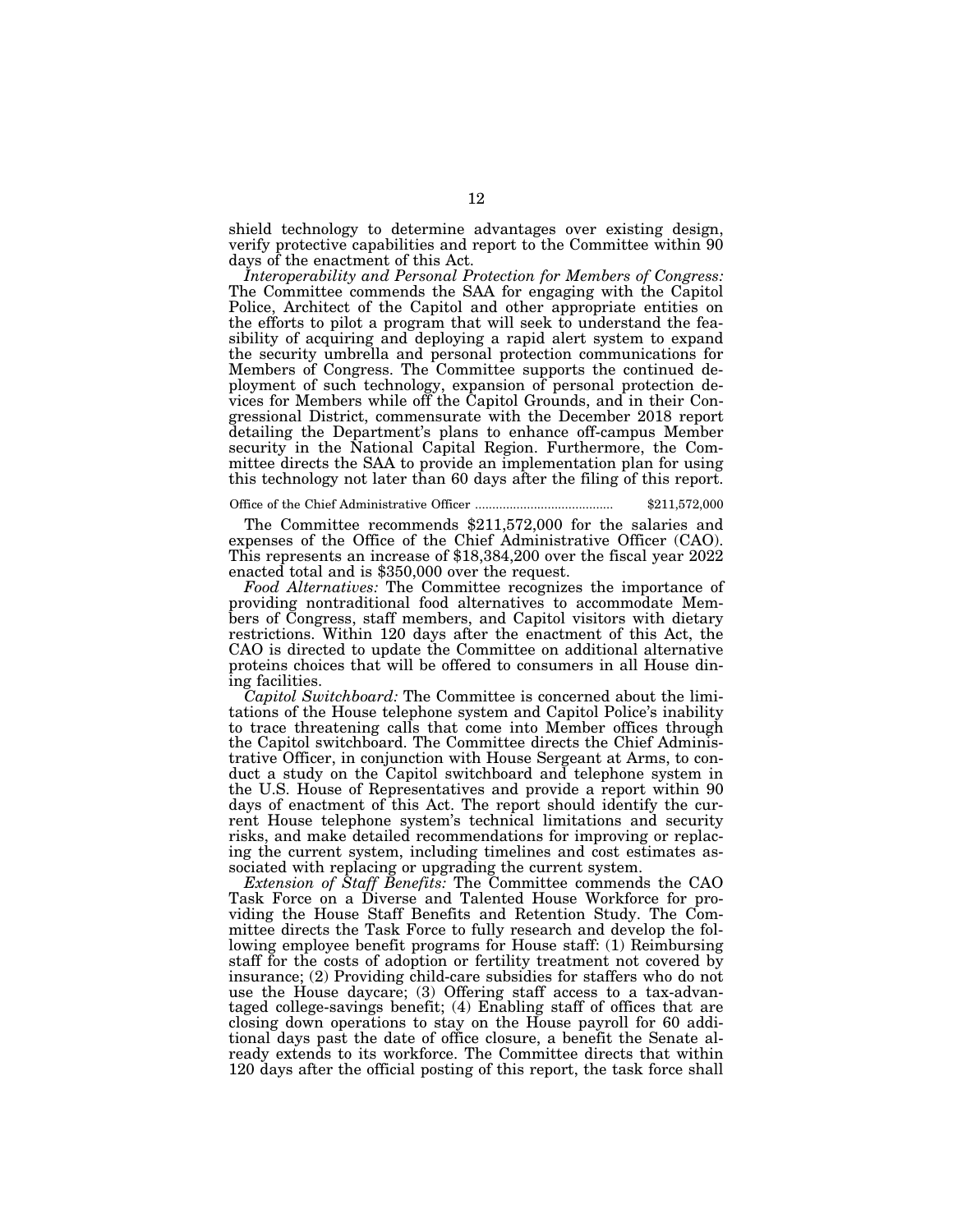present "ready to implement" employee benefit program options as outlined above and associated costs to House Leadership, the House Committee on Appropriations and the Committee on House Administration. Implementation of these programs is subject to the approval of the Committee on Appropriations and regulations set forth by the Committee on House Administration.

*Childcare:* The Committee recognizes that childcare costs are a major hardship for families across the nation and helping to cover those costs can be a major incentive to recruiting and retaining employees, including those of the House of Representatives. The Committee thanks the CAO's Task Force on a Diverse and Talented House Workforce for its study on potential staff benefits and efforts to retain staff including childcare stipends, subsidies, or other benefits related to childcare. The Committee looks forward to continuing discussions with the Task Force and its stakeholders to identify the best options to pursue for House staff regarding childcare access. The CAO shall provide a report to the Appropriations Committee and the Committee on House Administration within 120 days of the posting of this report that examines the feasibility of providing a childcare stipend to House staff with children. The report should examine and make recommendations on (1) how many staff might qualify to receive such a benefit, (2) an appropriate age range for a child to be eligible, (3) the appropriate level of benefit to provide, (4) costs of administration, and (5) how best to structure the benefit. As part of this report, the CAO should conduct a survey of current House employees on their challenges accessing affordable childcare, both within the House of Representatives Child Care Center and in external childcare settings. This survey shall include efforts to determine the percentage of household income spent on childcare among house employees, whether childcare costs are or would be a barrier to remaining as an employee with the House, and what efforts to defray those costs might be effective as a retention tool.

*Congressional Staff Academy:* The Committee encourages the House CAO to offer courses through the Congressional Staff Academy and the new Congressional Member Leadership Development Program that will promote civility, collaboration and leadership skills. Suggested topics for training include but are not limited to (1) best practices for facilitating forums that bring constituents with opposing views together to promote dialogue and understanding, (2) fostering bipartisan collaboration as a chair and/or ranking member, (3) perspectives on social media distortions (4) leadership development including legislative effectiveness, and (5) conflict resolution.

In addition, the Committee recognizes the critical role that senior-level staff play in recruiting, hiring, retaining a diverse workforce and ensuring that congressional offices are safe and professional work environments in which diverse talent can succeed. However, current training requirements for senior-level staff may not fully equip them with the skills, knowledge, and resources necessary to fulfill this responsibility. Therefore, the Committee directs the CAO to conduct an assessment of unmet training needs for senior-level congressional staff and to report to the Committee on the results of this assessment no later than 120 days after the official posting of this report.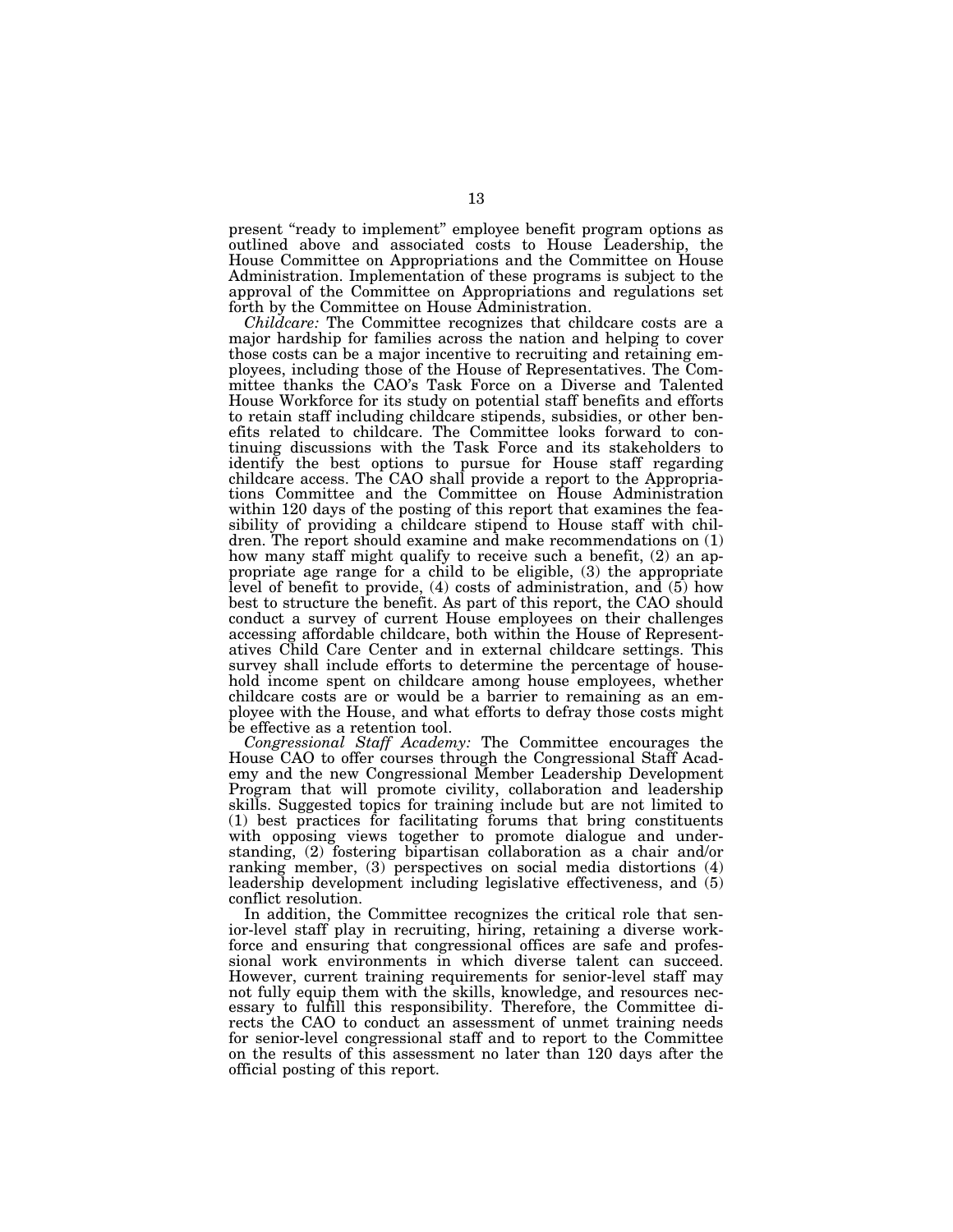*Office of Employee Assistance (OEA):* The Committee remains concerned with the rising prevalence of substance use disorders and the difficulties they present for those in recovery when reentering the workforce. Therefore, the Committee encourages the OEA to develop programming and to prioritize access to services for House employees in recovery from substance use disorders.

*Food Services:* The Committee is troubled by reports of understaffing and possible mistreatment of cafeteria employees. Within 90 days of the enactment of this legislation, the Committee requests a report on the performance of the vendor with respect to the underlying terms of the contract, the staffing level and treatment of food service staff, and ways in which any identified deficiencies will be resolved.

*Emergency Care:* The House Wellness Center has an agreement with a work life services provider to support House staff with technical assistance for financial planning, legal aid, and child and elder care. This service is an important mechanism to help promote staff retention for employees facing everyday life challenges. The Committee supports the ongoing offering of backup care, which provides staff with temporary, alternative coverage for a dependent when primary coverage falters.

*Mental Health Resources:* The Committee expresses concern with the availability of mental health resources for all staff including custodial staffs and other contractors who work in the Capitol Complex. The Committee directs the CAO and the AOC to ensure mental health services are available to support the diverse needs of all staff and conduct an awareness campaign advertising these services for all those who work in the Capitol Complex within 30 days of the enactment of this Act.

*Translation Services:* Of the funds provided, the recommendation includes \$500,000 for expenses pertaining to the translation of official, communication material on behalf of constituents with Limited English Proficiency.

*Office of Translation Services:* The Committee recognizes that language barriers prevent Member offices from adequately communicating vital information with constituents with limited English proficiency. As such, the Committee directs the CAO, in coordination with the Office of Diversity and Inclusion, to submit a report within 60 days of enactment of this Act on the resources necessary to establish an Office of Translation Services to assist Members of Congress with translating official materials into additional languages. The report should include the top 20 languages based on the most recent Census, staff required, and expected turnaround time to fulfill requests.

*Supporting Caregivers in the Workplace:* The Committee recognizes the importance of supporting Members and staff who balance family caregiving duties alongside their official work duties. The Committee directs OEA to develop programming that supports the needs of Members and staff who are caregivers and to conduct an awareness campaign on the emotional and technical assistance available for the purpose of supporting the needs of caregivers within the House community.

*House Wellness Center:* As directed in House Report 117–80, the Committee urges continued support for the comprehensive wellness program created to support and empower House staff with re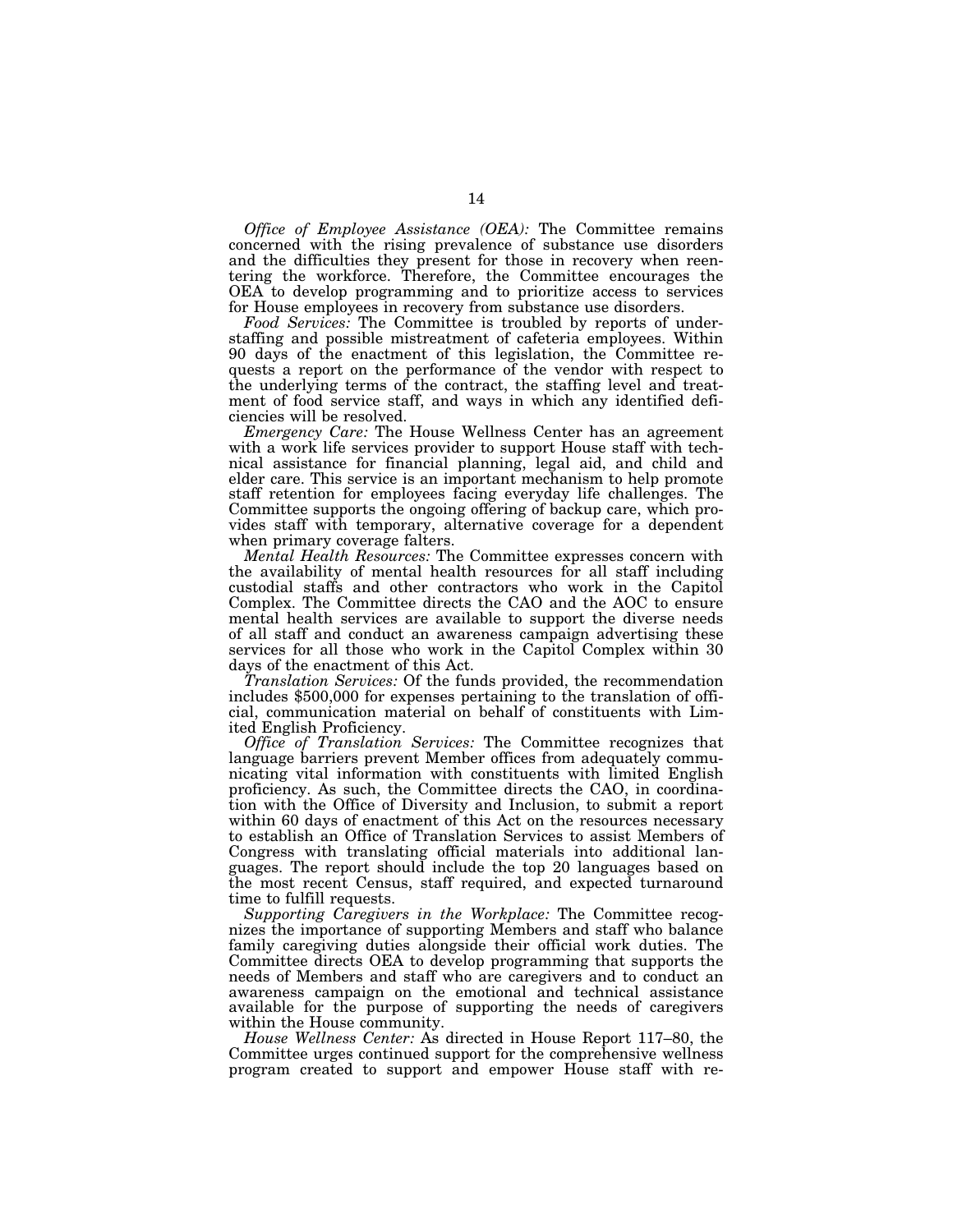sources to navigate the fast pace of working on Capitol Hill while maintaining a healthy life. The Committee encourages the House Wellness Program, in coordination with the Office of Employee Assistance, to gather statistics on the short-term and long-term effects on House staff that regularly utilize the program offerings.

In addition, the House Wellness Center and the Office of Employee Assistance are directed to provide the Committee with advance notice on all external contracts no later than 30 days in advance of a contract taking effect.

*Staff Technology Point of Contact:* The Committee understands the needs of Members and staff for sufficient support when it comes to technological questions and needs. The Committee commends CAO for their efforts to provide Members and staff with resources through the customer advocate program and encourages the CAO to communicate and advertise the various options available for Members and staff in regard to technical support.

*House Information Websites:* The Committee directs House Information Resources, in coordination with the Library of Congress and relevant stakeholders, to submit a report, no later than 180 days after enactment of this Act, on the feasibility and cost of (1) centralizing House information websites on one platform; (2) improving user accessibility for people with disability and non-English speakers; (3) developing educational resources for the public on how to find congressional information; and (4) improving the current user interface.

*Cloud Technologies:* The CAO is encouraged to continue to investigate and pilot various cloud service options that will provide House offices with greater accessibility to their files, enhanced collaboration tools, and more storage. The Committee supports standardizing cloud services to strengthen the House's security posture and provide Member offices additional support and cost savings.

*Digital Workspace Technologies:* The Committee recognizes that the use of digital workspace technologies in Member offices can increase user productivity, enhance cybersecurity, and allow workforce flexibility for both Congressional staff and Members of Congress. The Committee continues to encourage the exploration of multi-factor authentication solutions to strengthen the cybersecurity posture of all legislative offices, including strategies and programs that reduce the total life cycle costs of traditional legacy workspace infrastructure.

*Office of Employee Advocacy:* Workplace harassment and discrimination are an abuse of power and perpetrators must be held accountable to promote a safe and dignified work environment. While there is more work to be done, Congress took positive action by overhauling its reporting and dispute resolution process, requiring regular and anonymous climate surveys and anti-harassment training, and mandating annual reporting to Congress. Another positive step was establishing the Office of Employee Advocacy. To continue support of this office, the Committee recommends \$1,541,000 for the Office to cover full-time employees, staff travel to district offices to litigate cases if necessary, and contractor support for court reporters to transcribe hearings and depositions.

Office of Diversity and Inclusion ....................................................... \$3,000,000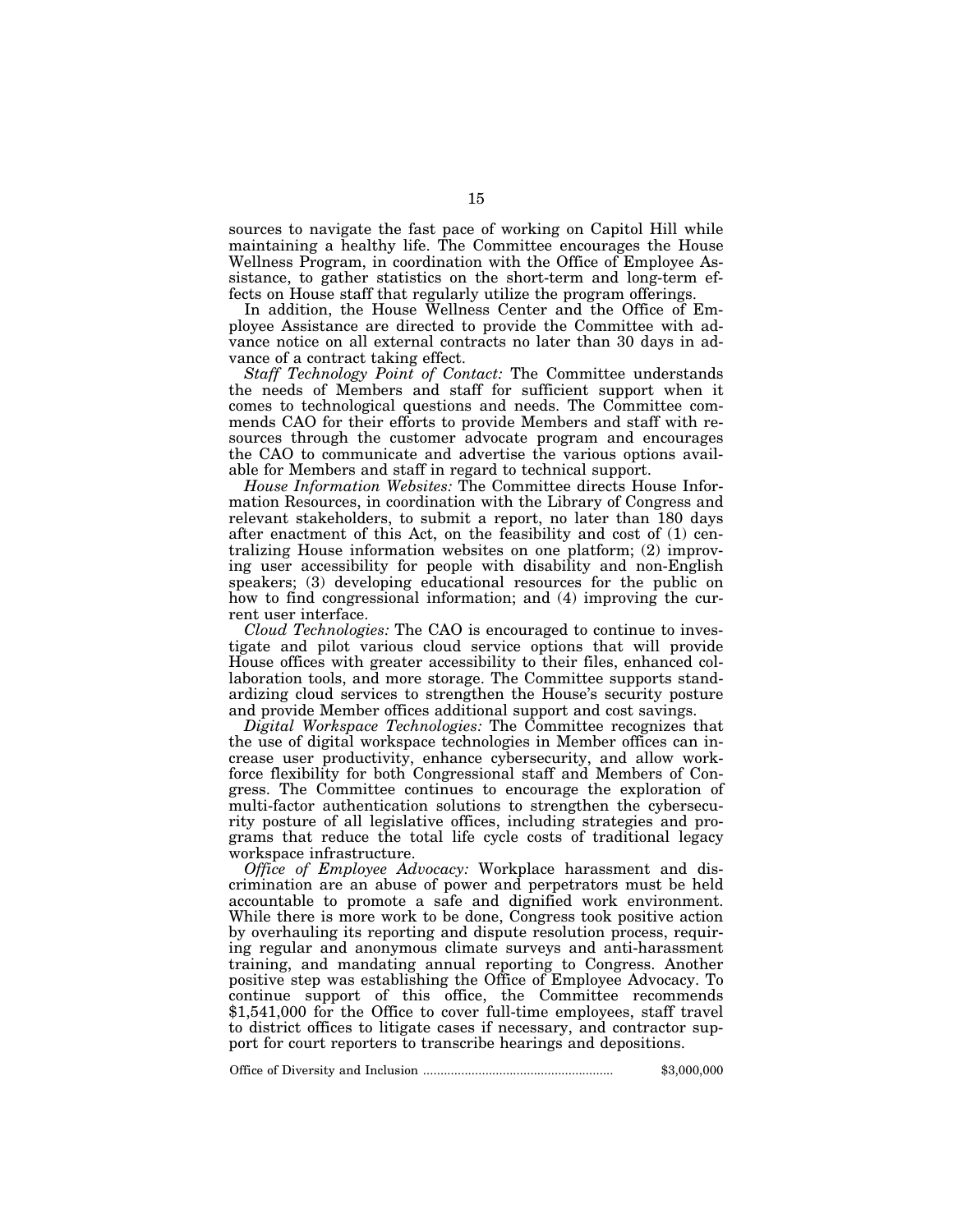The Committee strongly supports the Office of Diversity and Inclusion (ODI). The recommendation provides \$3,000,000 which is equal to the fiscal year 2023 level.

*Compensation and Diversity Study:* The Committee appreciates the effort to implement the first ever Congressional Staff Salary report as requested in House Report 115–696. Given existing realities of gender and racial pay gaps in America, the Committee is concerned the data collected and findings asserted in the salaries report, where the report details an approximate 50 percent participation rate, insufficiently captures the necessary bench-mark data to reach the primary goal of the survey. The Committee directs ODI, in conjunction with the CAO, to explore options to re-implement the House Compensation and Diversity survey on a routine basis, and in a manner that provides a robust accounting of the population, exceeding prior year's sample sizes. These considerations could include execution by in-house efforts, biannual application, or other means to improve accuracy and increase survey participation. The Committee requests a briefing from ODI to update the Committee on the progress no later than 120 days after enactment of this Act.

The Committee recognizes the need for reliable data on Congressional staff diversity, including demographic information about staff recruitment, hiring, retention, and termination. The Committee encourages the Office of Diversity and Inclusion to brief the Committee on any gaps in available data that may hinder their development of a plan to improve recruitment, hiring, and retention of diverse staff 120 days after enactment of this Act.

*Supervisory Training Development:* The Committee directs ODI to coordinate with the Congressional Staff Academy to develop an ongoing curriculum for anti-racism and racial bias training for managers and supervisors, which can be held quarterly. ODI and the Congressional Staff Academy are directed to brief the Committee on a bi-monthly basis on their efforts towards creating such a curriculum, until such curriculum is developed.

*Streamlining Transparency on Diversity in the House of Representatives:* The Committee continues to recognize and to support the steps taken by the ODI to increase diversity on Capitol Hill through surveys and comprehensive reports. The Committee continues to support the streamlining of these efforts by adding disaggregated demographic data collection to the official onboarding process in the House of Representatives. Congress looks forward to seeing the implementation of this additional implementation of additional questions to employee onboarding forms requested in House Report 117–80.

Office of the Whistleblower Ombuds ................................................ \$1,250,000

Congress plays a critical role in both learning from, and protecting, whistleblowers. Additionally, its constitutionally mandated oversight work very often relies on vital disclosures from Federal workers and employees in the private sector. The House of Representatives took an important step in helping whistleblowers by creating the House Office of the Whistleblower Ombuds in the 116th Congress. The Committee continues to support the Office of the Whistleblower Ombuds and recommends the requested amount of \$1,250,000 in this bill.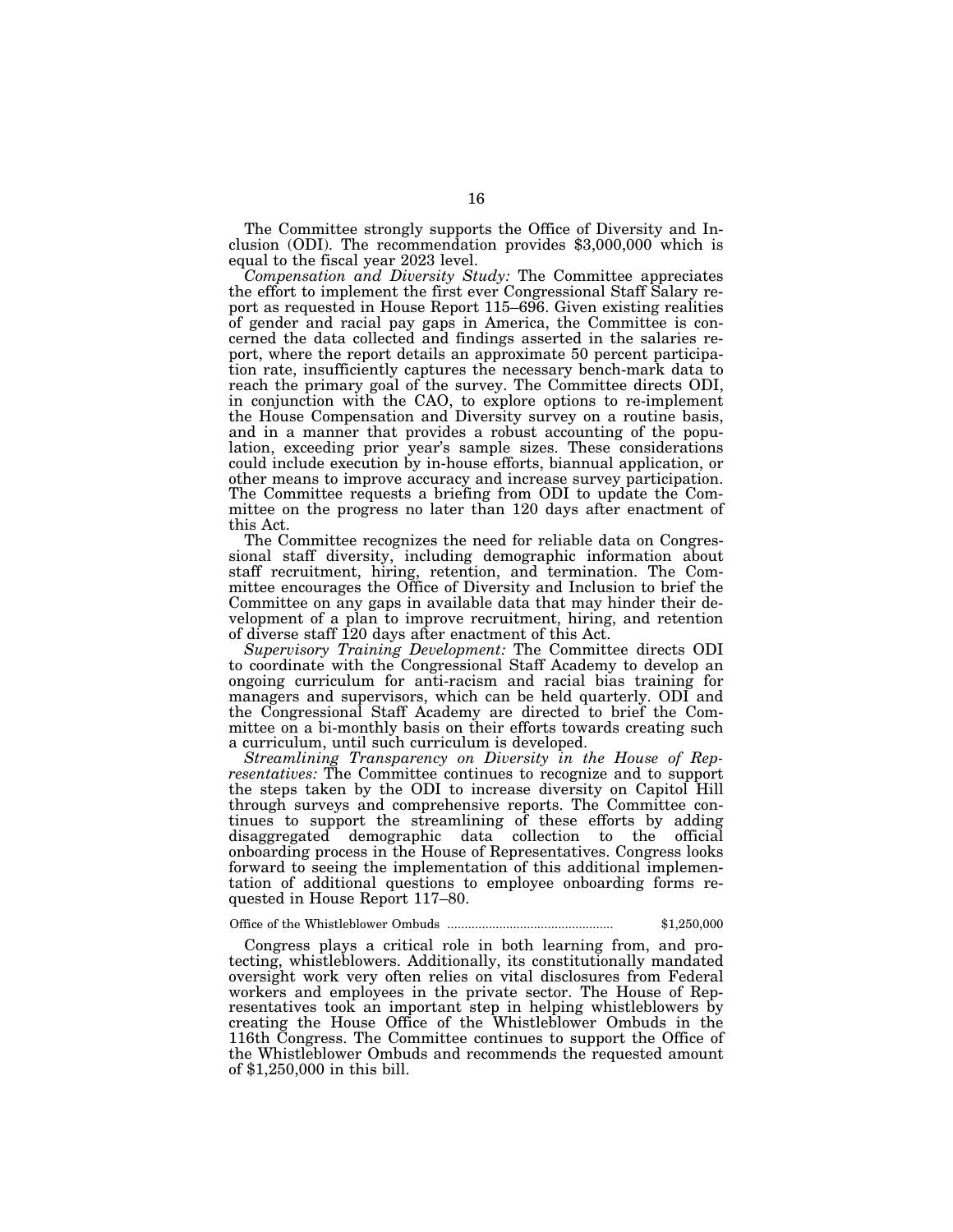|                                                 | \$5,138,000  |
|-------------------------------------------------|--------------|
|                                                 | \$1,912,000  |
|                                                 | \$2,184,000  |
| Office of the Law Revision Counsel of the House | \$3,746,000  |
| Office of the Legislative Counsel of the House  | \$13,457,000 |

The Committee commends the Office of Legislative Counsel on its strategic plan for increasing the capacity of the Office of Legislative Counsel. The recommendation provides \$13,547,000 an increase of \$832,000 over the fiscal year 2022 level to support staff retention, technology improvements, and the general plan for increasing the size, scope, and capacity of the entire office.

|  | \$934,000 |
|--|-----------|
|  | \$744,000 |

### ALLOWANCES AND EXPENSES

| \$399,984,861 |
|---------------|
| 426.615.000   |
| 444.115.200   |
| $+44.130.339$ |
| $+17.500.200$ |

The Committee recommends a total of \$444,115,200 for allowances and expenses.

The following table summarizes the funding allocation provided to each major component of the account:

| Supplies, materials, administrative costs and Federal tort claims  | \$1,555,000   |
|--------------------------------------------------------------------|---------------|
| Official mail (Committees, administrative, and leadership offices) | \$190,000     |
|                                                                    | \$387,368,200 |
|                                                                    | \$22,841,000  |
|                                                                    | \$19,225,000  |
| Green and Gold Congressional Aide Program (formerly the            |               |
|                                                                    | \$9,674,000   |
|                                                                    | \$1,762,000   |
|                                                                    | \$1,500,000   |

*Government Contributions Actuarial Calculations:* In response to the Committee's concern that the Government Contributions projections are becoming more complex due to increased contributions, the House awarded a contract to an actuarial contractor to assist with forecasting of the Government Contributions account. As a result, personnel benefits are now calculated based on historical data in a model provided by the actuarial contractor. The requested increase in Government Contributions will support an approximate 3.6 percent increase in personnel compensation (excluding Intern Allowances) and an average increase of 6.8 percent across all three categories of the Federal Employees Retirement System (FERS). The largest increase is attributed to the FERS–Further Revised Annuity Employees (FRAE) projection. The House Transit Benefit projection is now based on the average of the two most recent years of benefit expenditures. This method was chosen because the historical benefit expenditure was consistent year over year leading up to fiscal year 2020. However, the Public Health Emergency and consequential telework have impacted usage of this benefit category; and year over year spending dropped in fiscal years 2020 and 2021 by 47 percent and 49 percent respectively.

*Reproductive Healthcare:* The Committee recognizes the importance of comprehensive health insurance for House employees, including the coverage of comprehensive reproductive medical care.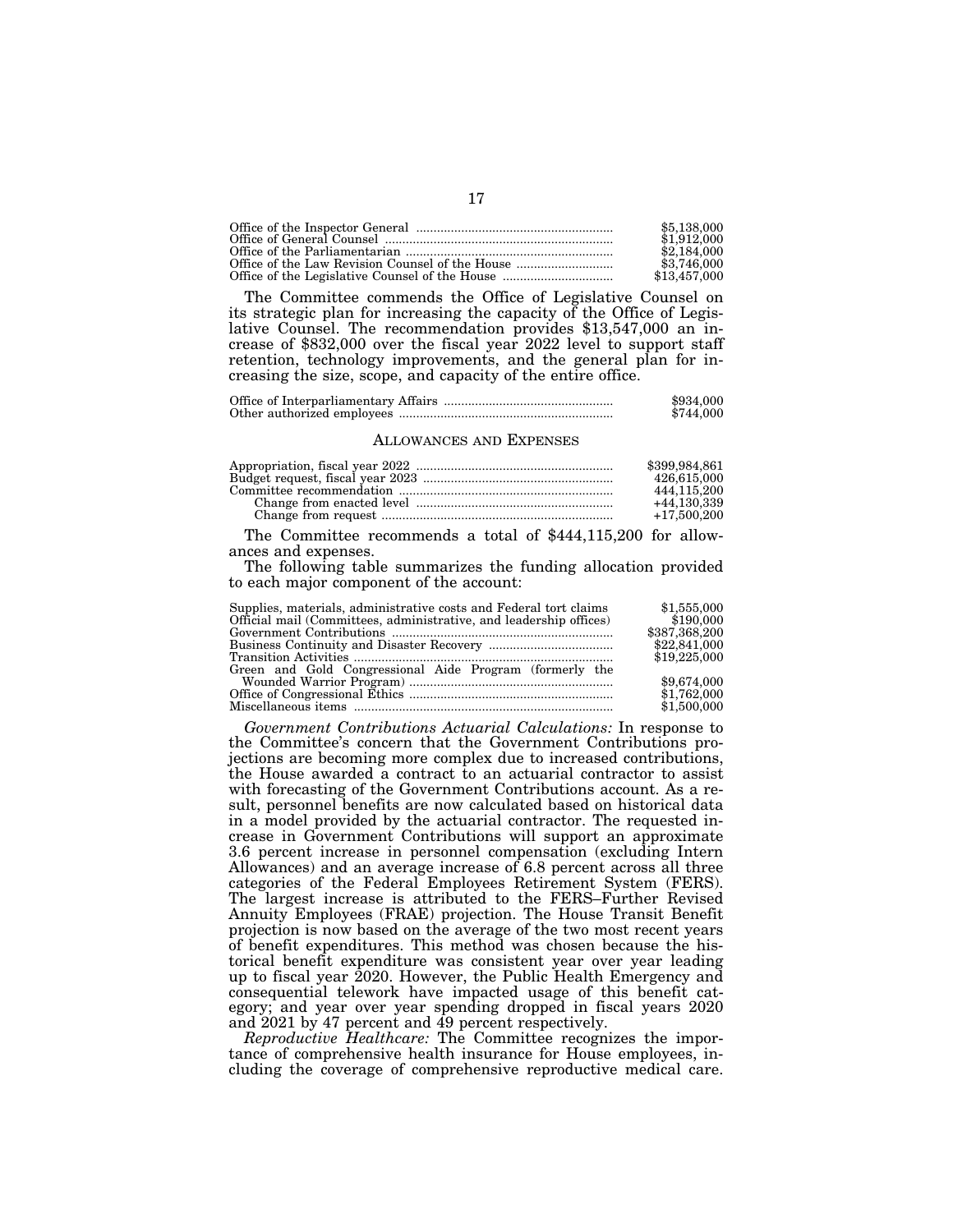The Committee encourages Congress to make available health plans that cover reproductive medical care that include infertility treatments and assisted reproduction procedures. It is the Committee's goal to provide equal treatment for all House employees who wish to make use of assisted reproduction, without regard to gender, sexual orientation, ability status, and marital status.

*Green and Gold Congressional Aide Program (formerly the Wounded Warrior Program):* The Consolidated Appropriations Act, 2022 renamed the Wounded Warrior program as the Green and Gold Congressional Aide Program. The program continues to be one of the House's most popular initiatives. The purpose of the program is to facilitate long-term employment with the House. The Committee recommendation provides \$9,674,000 an increase of \$380,000 above fiscal year 2022.

# HOUSE OF REPRESENTATIVES MODERNIZATION INITIATIVES ACCOUNT

### (INCLUDING TRANSFER OF FUNDS)

| \$2,000,000  |
|--------------|
| \$2,000,000  |
| \$10,000,000 |
| $+8.000.000$ |
| $+8,000,000$ |

The Committee recommends a total of \$10,000,000 for the House of Representatives Modernization Initiatives Account which is \$8,000,000 over the fiscal year 2022 enacted level. The Select Committee on the Modernization of Congress (hereafter ''the Select Committee'') has proposed recommendations to improve the way Congress works. The Modernization Initiatives Account was created to help implement these recommendations. The Committee believes that investing in these recommendations will improve the efficiency and effectiveness of the Legislative Branch so that it can better serve the American people. The Committee reminds the CAO that disbursement from this account is subject to approval of the Committee.

The following projects should be funded from this account:

*Collaborative Legislative Drafting:* The ability to streamline the workflow and better collaborate on proposed legislative text between member, committee, and leadership offices is of great importance to members and staff. Within 120 days after the posting of this report, the Clerk, the House Office of Legislative Counsel (HOLC) and the CAO are directed to provide a report to the Committee on Appropriations and the Committee on House Administration on ways to leverage existing enterprise-wide applications, as well as other tools and solutions to better facilitate legislative drafting between member, committee and leadership offices and the HOLC.

*Congressional Staff Directory:* The Committee is concerned with the unavailability or insufficiency of currently-provided congressional staff contact information. The absence of a congressional staff directory that covers the House, Senate, support offices, and support agencies makes it difficult for congressional staff to identify relevant staff and connect with them. The Committee endorses the creation of a shared staff directory for Congress and congressional support agencies to enhance the exchange of information and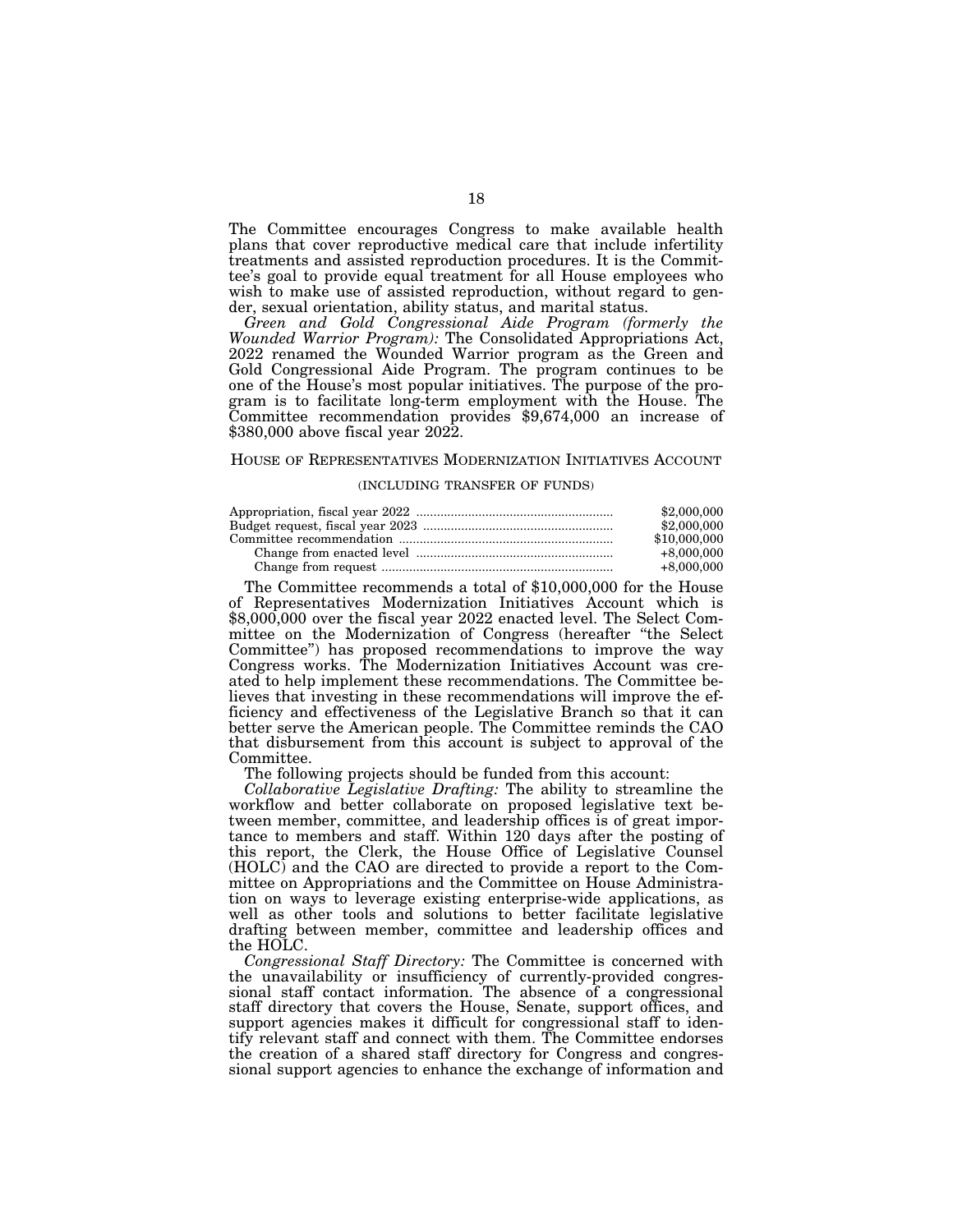improve collaboration. Within 180 days of enactment, of this Act the Office of the Clerk and the CAO, in consultation with other relevant support offices and agencies, are requested to provide to the Committee a plan to create a centralized congressional staff directory including associated costs. The directory should contain the name, title, office, office phone number, email address, and issue set for each employee. That information should be filterable by data element, e.g., office, title, party, and issue set. It should be continuously updated. The directory should be available inside the congressional firewall and provide a public-facing version with appropriate omissions for certain fields.

*Technology to Identify Areas of Common Interest:* From the funds available within this account, the CAO is encouraged to develop and deploy new technology tools, to the extent possible, to better enable Members and staff to identify policy areas of common interest on which to collaborate.

*Tools for Feedback:* From the funds available within this account, the CAO is encouraged to develop and provide tools, to the extent possible, for committee leadership to receive Member feedback on committee operations.

*Bulk Purchasing:* The Committee believes that fragmented and duplicative contracts cause inefficiencies and unnecessary costs for Member, Committee, and Leadership offices. The Committee supports the use of government wide contracts and General Services Administration (GSA) when practicable.

*Document Standardization:* The Committee remains supportive of the Select Committee's recommendations to adopt standardized formats for legislative documents and expedite the comparison project.

# ADMINISTRATIVE PROVISIONS

Section 110 continues to provide for unspent amounts remaining in the Members' Representational Allowances account to be used for deficit or debt reduction.

Section 111 continues to place a limitation on the amount available to lease vehicles.

Section 112 continues to allow cybersecurity assistance for the House of Representatives.

Section 113 establishes the House Intern Resource Office.

Section 114 expands the House Student Loan Repayment program to include educational assistance and professional development.

# JOINT ITEMS

### JOINT ECONOMIC COMMITTEE

| \$4,283,000 |
|-------------|
| 4.283,000   |
| 4.283.000   |
|             |
|             |
|             |

The Committee recommends \$4,283,000 for the salaries and expenses of the Joint Economic Committee.

The Joint Economic Committee was created by the Employment Act of 1946. The primary tasks of the Committee are to review eco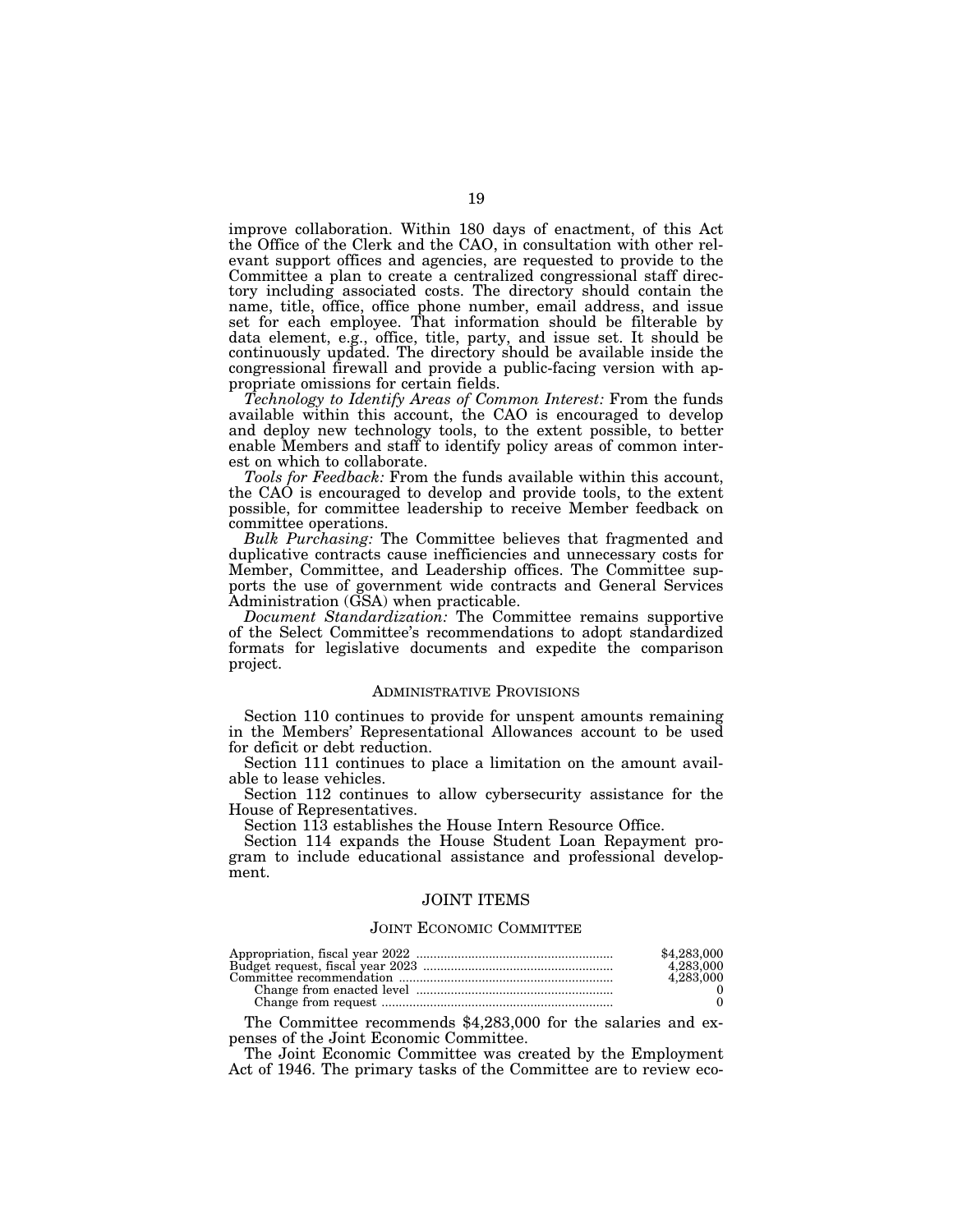nomic conditions and to recommend improvements in economic policy. The Committee performs research and economic analysis and monitors and analyzes current economic, financial, and employment conditions.

### JOINT COMMITTEE ON TAXATION

| \$12,385,000 |
|--------------|
| 12,876,000   |
| 12,876,000   |
| +491.000     |
|              |

The Committee recommends \$12,876,000 for the salaries and expenses of the Joint Committee on Taxation (JCT).

The JCT operates under the Internal Revenue Code of 1986 and its predecessors dating to the Revenue Act of 1926. It has responsibility to (1) investigate the operation and effects of internal revenue taxes and the administration of such taxes; (2) investigate measures and methods for the simplification of such taxes;  $(3)$ make reports to the House Committee on Ways and Means and the Senate Committee on Finance (or to the House of Representatives and the Senate) on the results of such investigations and studies and to make recommendations; and (4) review any proposed refund or credit of income or estate and gift taxes or certain other taxes set forth in Code section 6405 in excess of \$2,000,000 (\$5,000,000 in the case of a C corporation). In addition to these functions that are specified in the Internal Revenue Code, the Congressional Budget Act of 1974 requires the JCT to provide revenue estimates for all tax legislation considered by either the House or the Senate.

### OFFICE OF THE ATTENDING PHYSICIAN

| \$4,063,000 |
|-------------|
| 4.181.000   |
| 4.181.000   |
| $+118.000$  |
|             |

The Committee recommends \$4,181,000 for the Office of the Attending Physician (OAP).

*Life-Saving Training:* The Committee notes that the OAP currently offers optional life-saving training for House staff on Cardiopulmonary Resuscitation (CPR) and the Automated External Defibrillator (AED). The Committee further notes that overdose deaths from opioids continue to rise, and the Capitol community is not immune to the epidemic. According to the CDC, more than 80,000 Americans died from opioid overdoses in 2021. The Committee further recognizes that opioid overdose reversal medications have been highly effective at preventing overdose deaths. The Committee recommends the OAP offer optional naloxone training for House staff on the usage and administration of opioid overdose reversal medications.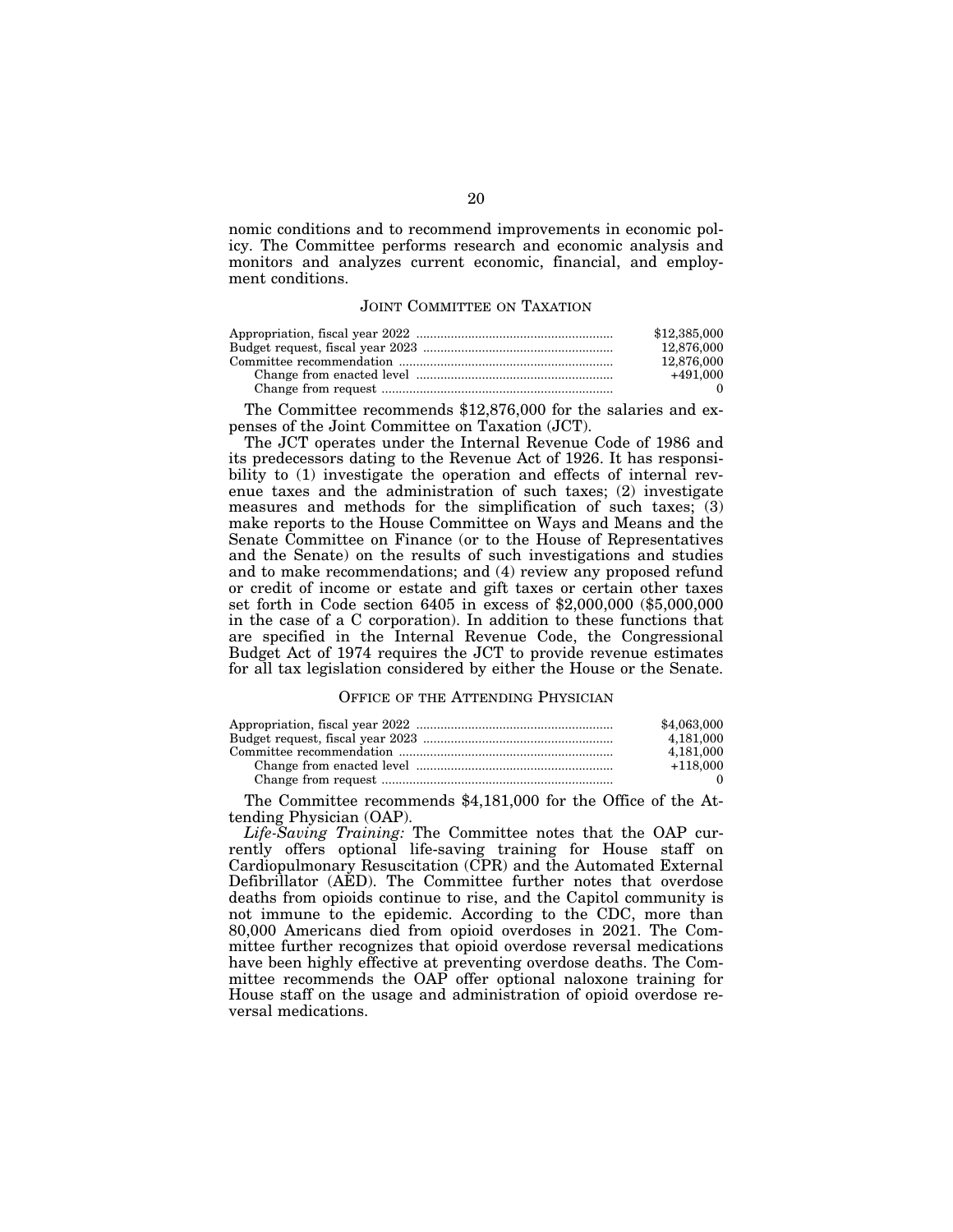# OFFICE OF CONGRESSIONAL ACCESSIBILITY SERVICES

### SALARIES AND EXPENSES

| \$1,606,000<br>1.702.000 |
|--------------------------|
| 1.702.000                |
| $+96,000$                |

The Committee recommends \$1,702,000 for the operation of the Office of Congressional Accessibility Services (OCAS).

The OCAS provides and coordinates a variety of accessibility services for individuals with disabilities including Members of Congress, staff, and visitors in the United States Capitol Complex.

*Improve Access to Information for Visitors and Staff with Disabilities:* The Office of Congressional Accessibility Services in conjunction with the AOC should provide for visitors and staff with disabilities access to information on the standard security screening techniques they will encounter upon entering the Capitol complex.

*Website Accessibility Efforts:* Persons with disabilities should have full digital access to government digital properties, especially those made available by Member offices, including websites, applications, and electronic document retrieval programs. Currently, not all digital properties associated with the House of Representatives are accessible to the disability community. OCAS, in conjunction with the appropriate offices, is directed to provide the Committee with a report on how digital access barriers may be removed within 60 days after the official posting of this report.

# CAPITOL POLICE

### **SALARIES**

| \$468,861,000 |
|---------------|
| 522.280.000   |
| 522.280.000   |
| $+53.419.000$ |
|               |

The Committee recommends \$522,280,000 for the personnel salaries, benefits, student loan repayment, and overtime requirements, to include the cost of overtime necessary for providing training. The recommendation will provide funding for 2,126 sworn and 567 civilians in fiscal year 2023. Since January 6, 2021, the United States Capitol Police (USCP) has lost 218 officers to attrition.

*Enhanced Weapon Detection:* The USCP, working with the AOC and the Sergeant at Arms, is strongly encouraged to explore enhanced weapons detection screening technologies to streamline the screening process for entry into the Capitol Complex. The Committee is aware of new technology that is able to easily identify concealed threats. Within 180 days of enactment of this Act, the USCP shall report back to the Committee on the potential use of such technology around the Capitol Complex.

*Local Law Enforcement Reimbursement:* The Committee directs the USCP to explore reimbursing local law enforcement departments for the costs associated with Member protection while in their districts and issue a report to the Committee within 180 days of enactment of this Act examining reimbursement costs compared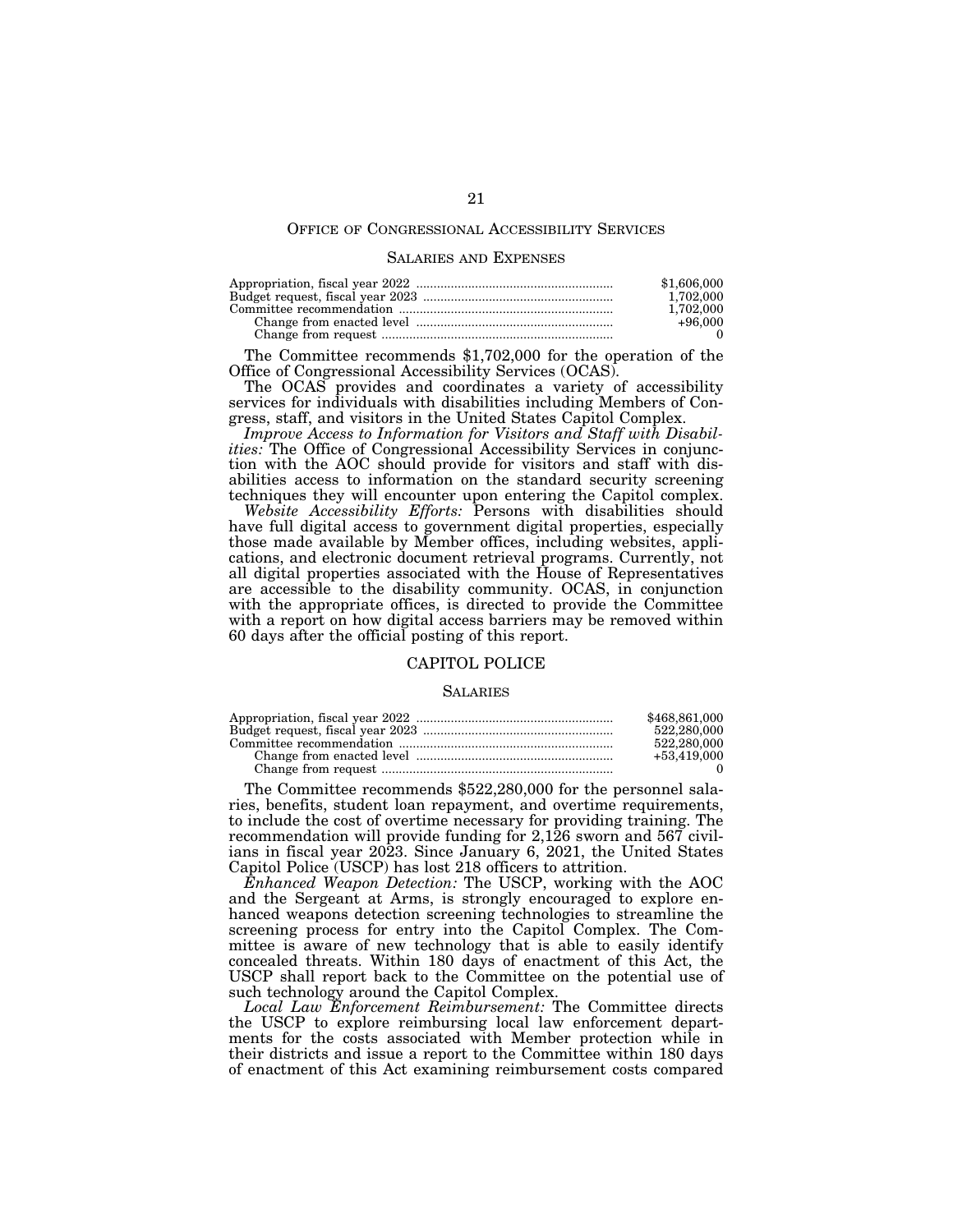to providing personal security details for Members and options for enhancing security for Members and staff working in their districts.

*Motorized Devices:* The Committee recognizes that new and expanding micro mobility options in the District of Columbia can offer alternatives to car travel. Dockless commercial scooters, or escooters, and other motorized devices for rent have grown as a commuting option for Congressional staffers, tourists, and other visitors to the District and Capitol Grounds. However, pursuant to the Traffic Regulations for the United States Capitol Grounds, commercial dockless scooters are prohibited on Capitol Grounds. The Committee notes that an agreement was reached to modify the 2021 Terms and Conditions established by the District of Columbia Department of Transportation (DDOT) for commercial dockless scooter vendors and these Terms and Conditions now require commercial dockless scooter vendors to install geofencing on their vehicles to ensure that commercial dockless scooters do not enter onto Capitol Grounds consistent with Traffic Regulations for the United States Capitol Grounds prohibitions. The Committee expects the USCP to continue to expand its outreach efforts to dockless scooter and bicycle companies and the District, and to work to better educate users, including congressional staff, District residents, and visitors on the appropriate operation of commercial dockless escooters and bicycles on Capitol Grounds.

*Officer Post Notifications:* The Committee reaffirms a previous requirement that directs the USCP to notify the Committee when new posts are created. This includes any temporary posts that will be in place 30 days or longer after establishment (excluding construction projects that require security) and permanent posts that are being proposed before establishment. The notification should include a justification of need by the respective Assistant Chief(s) of Police, the annualized cost of maintaining the new post and how the cost will be offset by the Chief Administrative Officer, and the overall recommendation approval of the new post by the Chief of Police.

*Reducing Plastic Waste:* The Committee appreciates the report provided by USCP detailing the Department's plan to reduce single-use plastic water bottles as requested in House Report 117–80. The Committee continues to encourage USCP to reduce the usage of single-use plastic bottles, where possible and promote environmentally sound practices Department-wide.

*Risk-Based Protections for Members of Congress:* In light of this year's 107 percent increase in threats against Congress, the Committee continues to find that ensuring the continuity of government must include protecting the physical security of Members of Congress. The recommendation provides \$2,000,000 for the Department to enhance Member security outside of the Capitol campus in the National Capital Region (NCR), as warranted by risk-based analyses. As laid out in the December 2018 report detailing the Department's plans to enhance off-campus Member security in the NCR, the Committee expects the USCP to continue working closely with the House and Senate Sergeants at Arms and local law enforcement partners in the NCR and educating Member offices on the USCP strategy for Members' protection within the NCR while outside the Capitol Grounds. The Committee instructs USCP to co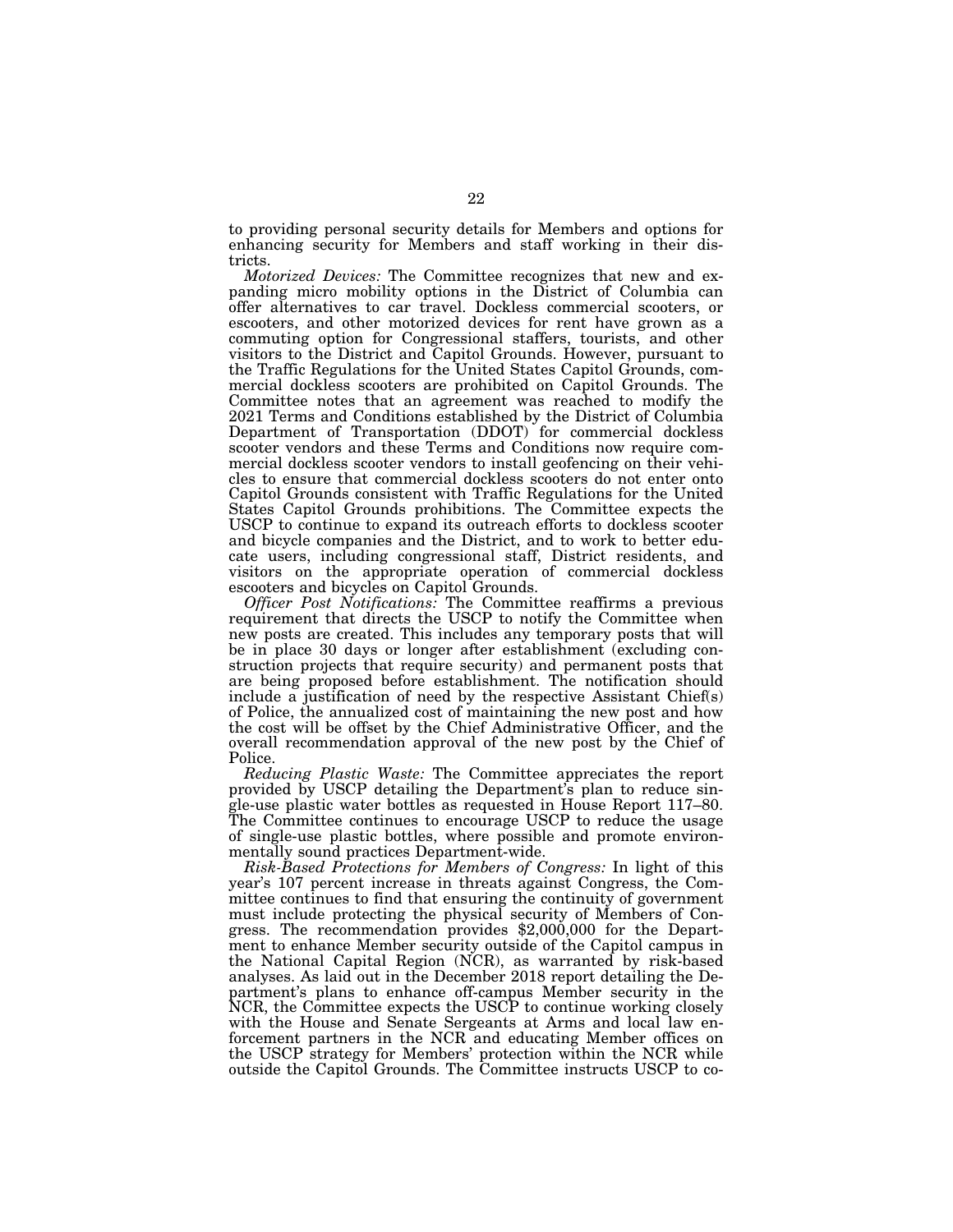ordinate with the House and Senate Sergeants at Arms to direct patrols to buildings or locations where the Members tend to congregate in order to fulfill its mission under 2 U.S.C. 1966.

*Use of Grounds:* The Committee understands the need to maintain safety and order on the Capitol grounds and commends the USCP for their efforts. Given the family-style neighborhood that the Capitol shares with the surrounding community, the Committee continues to direct the USCP to forebear enforcement of 2 U.S.C. 1963 and the Traffic Regulations for the United States Capitol Grounds when encountering snow sledders on the grounds.

*Wellness Programs for Law Enforcement:* The Committee appreciates the efforts undertaken by the USCP to develop and implement a holistic wellness and resiliency program for its workforce, to include its partnership with the House Wellness Center. The Committee recognizes the importance that mindfulness plays in having a first responder workforce that is holistically balanced and resilient.

### GENERAL EXPENSES

| \$133,648,000 |
|---------------|
| 185,818,000   |
| 185,818,000   |
| $+52,170,000$ |
|               |

The Committee recommends \$185,818,000 for general expenses to support the responsibilities for law enforcement, Capitol complex physical and technological security, dignitary protection, intelligence analysis, event management, hazardous material/devices, IT, and other specialized responses, as well as logistical and administrative support.

*Arrest Summary Data:* The Committee commends the USCP for their progress toward compliance with a directive to post arrest summary information in a user-friendly format that is searchable, sortable, downloadable, and is available on a cumulative basis. The Committee reminds the Department of the importance of this directive and directs the Department to provide a briefing on their ongoing efforts to publish this information within 30 days of the official posting of this report. Furthermore, the Department is directed to submit a report of arrests made both on the Capitol complex and the surrounding Capitol Hill community on a quarterly basis to the Committee.

*Body Worn Camera Pilot Program:* The Committee commends the Department's ongoing efforts for greater transparency while balancing the protection of life and safety on the Capitol Complex. The Committee believes that the Department's request for funding to implement a pilot body worn camera program is an important step in this effort. The Committee understands that the Department's pilot program will be limited to patrol and exterior sworn activities where services are being provided directly to the public. In order to ensure that the Congress can undertake its constitutional responsibilities regarding speech or debate, the Committee understands that this pilot will not be implemented for interior locations on the Capitol Complex, during protection detail activities, or other activities involving direct interactions with Members of Congress. Further, the Committee understands the importance of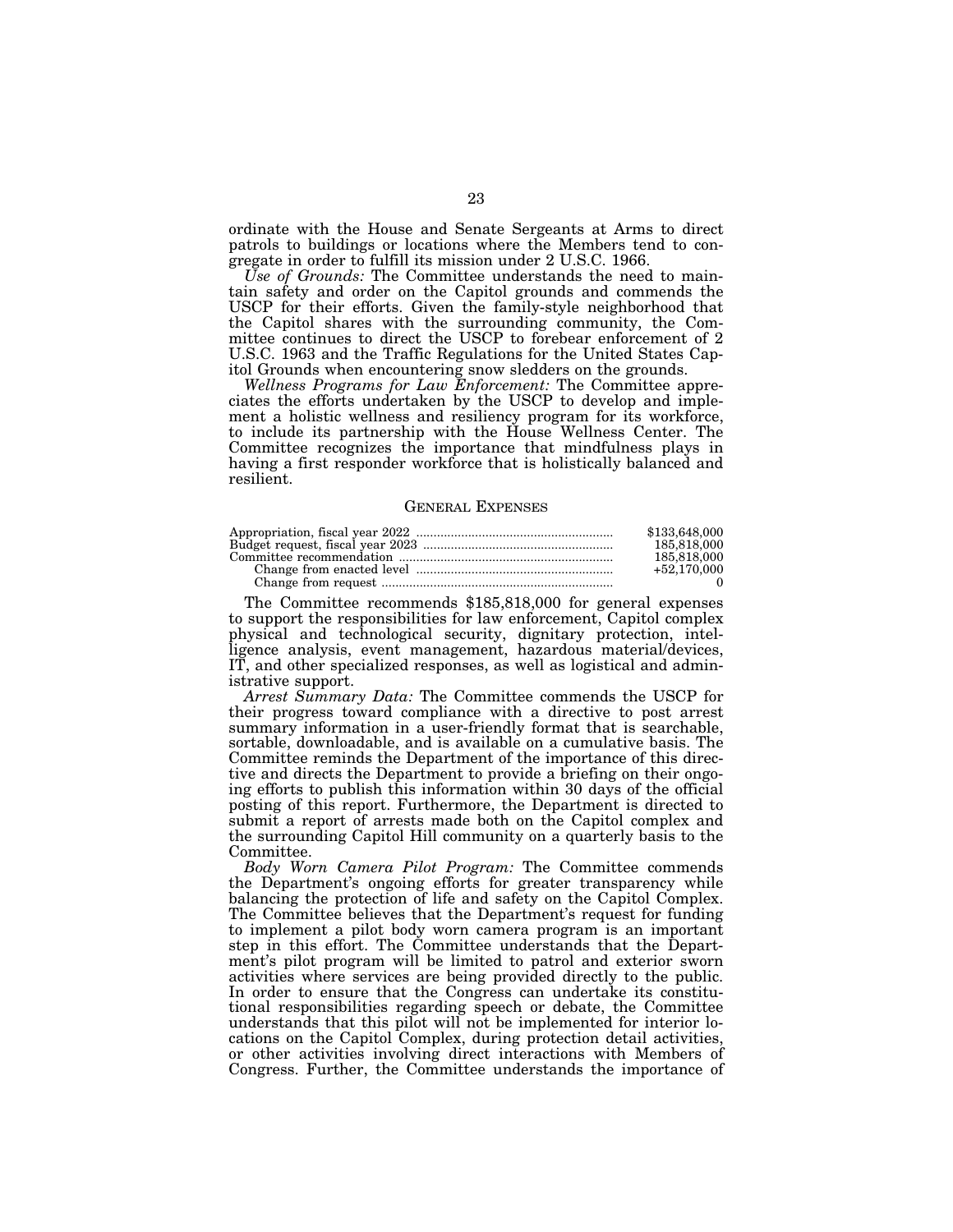protecting critical law enforcement-sensitive Member protection information that may be adversely impacted by the release of camera footage captured by a body worn camera. The Committee expects the Department to continue to carefully balance the restriction of access to this information with the transparency expected by the public, while ensuring that the Congress can carry out its constitutional responsibilities in a safe and open environment. The Department shall provide the Committee with an interim report on the pilot program within 180 days following full implementation of the body worn camera pilot program. This report shall include the status of the implementation process, challenges and recommended solutions experienced during the pilot implementation, and lessons learned to date that may inform additional applications for the body worn camera program.

*Combatting Bias:* The Committee commends the Department for their detailed response on current efforts to combat bias within the USCP workforce. The Committee continues to restate the importance of combatting bias and remains interested in ongoing programming, hiring, and education to prevent bias within the Department.

*Diversity Training:* The Committee commends the USCP for including diversity training as a part of the current Capitol Police training sessions and encourages the Capitol Police to continue strengthening its curriculum to ensure service is provided to all visitors in a culturally competent manner. The Committee supports continued vigorous action to improve training for the USCP sworn officers on racial profiling, implicit bias, procedural justice, the use of force, and the duty for officers to intervene when witnessing the use of excessive force against civilians.

*Idling on Capitol Grounds:* The Committee directs USCP to enforce the prohibition in the Capitol Traffic Regulations (CTR) for the Capitol Grounds against engines idling for more than three minutes, with the exception of security-related vehicles. The Capitol Police Board is directed to review and consider amending CTR Section 8.22.30 to include ''private passenger vehicles'' with the noted exception.

*Two-Way Sharing of Critical Information:* The Committee believes the USCP must be better positioned to identify threats to the Capitol Complex, the Congress, individual Members of Congress and their families, and the legislative process, at the earliest point in the threat process, and the furthest possible point away from the intended target. This requires relying heavily on developing a robust threat identification and assessment process that is fully connected to local, state, and Federal law enforcement agencies. It also involves direct access to the national intelligence community with full transparency and two-way sharing of critical information with which to inform mission-related decisions. The Committee directs the Department not later than 90 days after enactment of this Act, to undertake an evaluation and provide an implementation plan.

*USCP Office of Inspector General:* The Committee appreciates the diligent work that the Office of Inspector General has done in recommending reforms and security improvements in the aftermath of the January 6th attack. The recommendation includes \$474,000 to support the statutory responsibilities for auditing De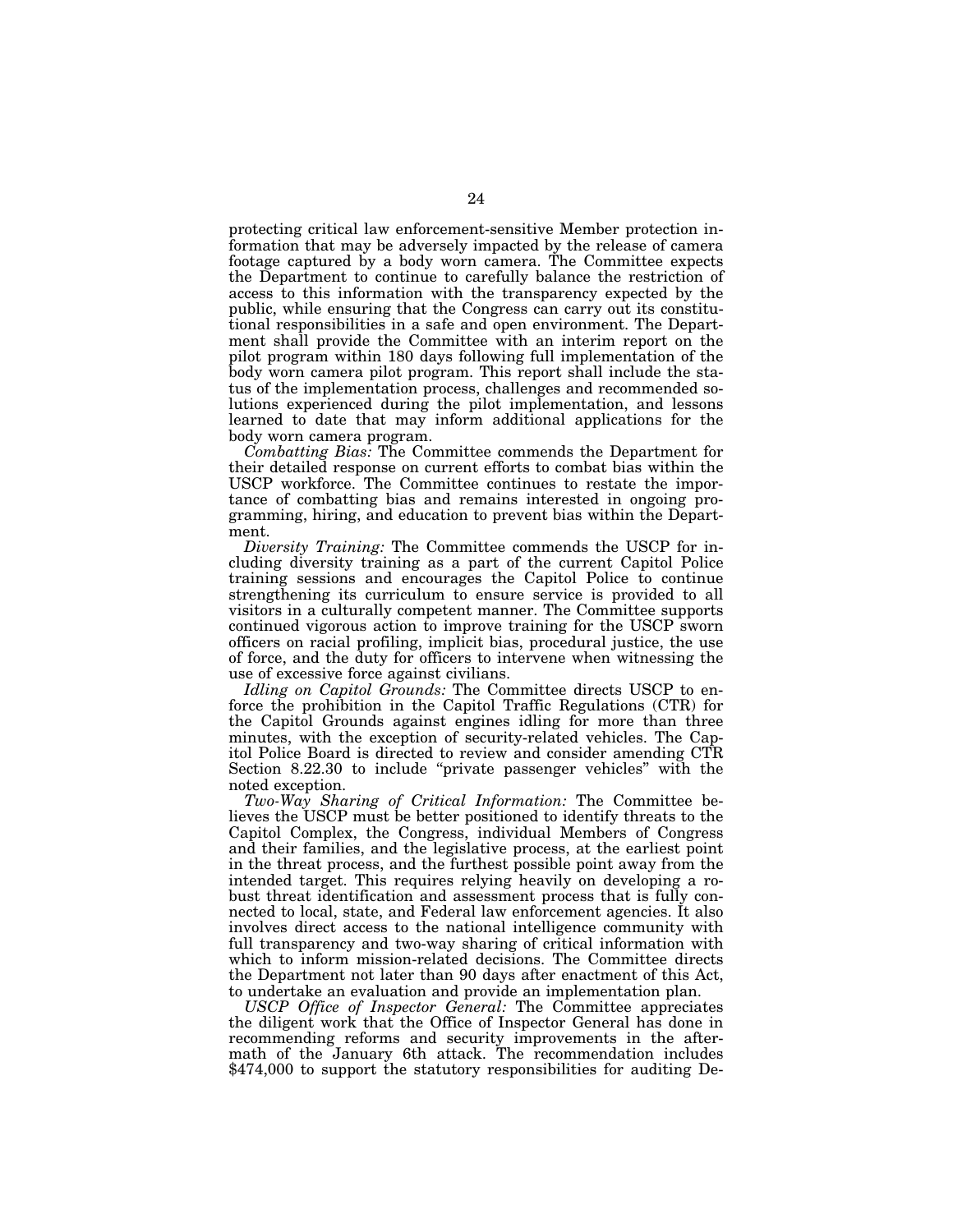partment programs and operations to ensure efficacy and investigation of complaints for potential fraud, waste or abuse.

*USCP Office of the Inspector General Reports:* The Committee is aware that the public does not have access to reports issued by the Capitol Police Office of Inspector General. While the Committee understands that these reports can be sensitive to law enforcement actions and Congressional security, the Committee is interested in what reports can be shared with the general public. The Committee believes that the Inspector General should try to make appropriate reports public if they do not compromise law enforcement activities, national security, or Congressional security and processes without redaction. The Committee instructs the Inspector General to institute procedures to make reports publicly available whenever practicable and to begin publishing reports on its website.

*USCP Public Information Office:* The Committee appreciates the detailed report as requested in House Report 117–80 regarding a community notification system that may be utilized by visitors and community members. The Committee remains concerned that the public is not often alerted to significant events such as security incidents impacting the Capitol Complex. The Committee encourages the Department to continue exploring ways to keep the Capitol Hill community and visitors informed.

*Virtual Reality Training:* The Committee understands the critical importance of immersive, real-life, scenario-based police training in ensuring the safety of both police officers and the communities they serve. The Committee is aware that USCP is in the process of exploring their capabilities for Virtual Reality training to equip Capitol Police Officers to safety and appropriately respond to a full range of situations they may encounter in the line of duty, including de-escalation techniques. The Committee directs USCP to provide a report no later than 90 days after the official posting of this report on their current efforts to implement Virtual Reality technologies into the training capabilities of the Department.

### ADMINISTRATIVE PROVISIONS

Section 120 establishes a multi-denominational chaplain program for the United States Capitol Police.

Section 121 includes a new adjustment to FLSA Overtime Compensation for members of the Capitol Police.

# OFFICE OF CONGRESSIONAL WORKPLACE RIGHTS

### SALARIES AND EXPENSES

| \$7,500,000 |
|-------------|
| 7,500,000   |
| 8.000.000   |
| $+500.000$  |
| $+500.000$  |

The Committee recommends \$8,000,000 for salaries and expenses of the Office of Congressional Workplace Rights, \$500,000 above the request. Increased funding will provide the Office resources needed to continue important reform initiatives, provide resources for 34 FTEs and continue to implement the Congressional Accountability Reform Act changes fully implemented in June, 2019. Of the total, \$2,500,000 shall remain available until September 30, 2024.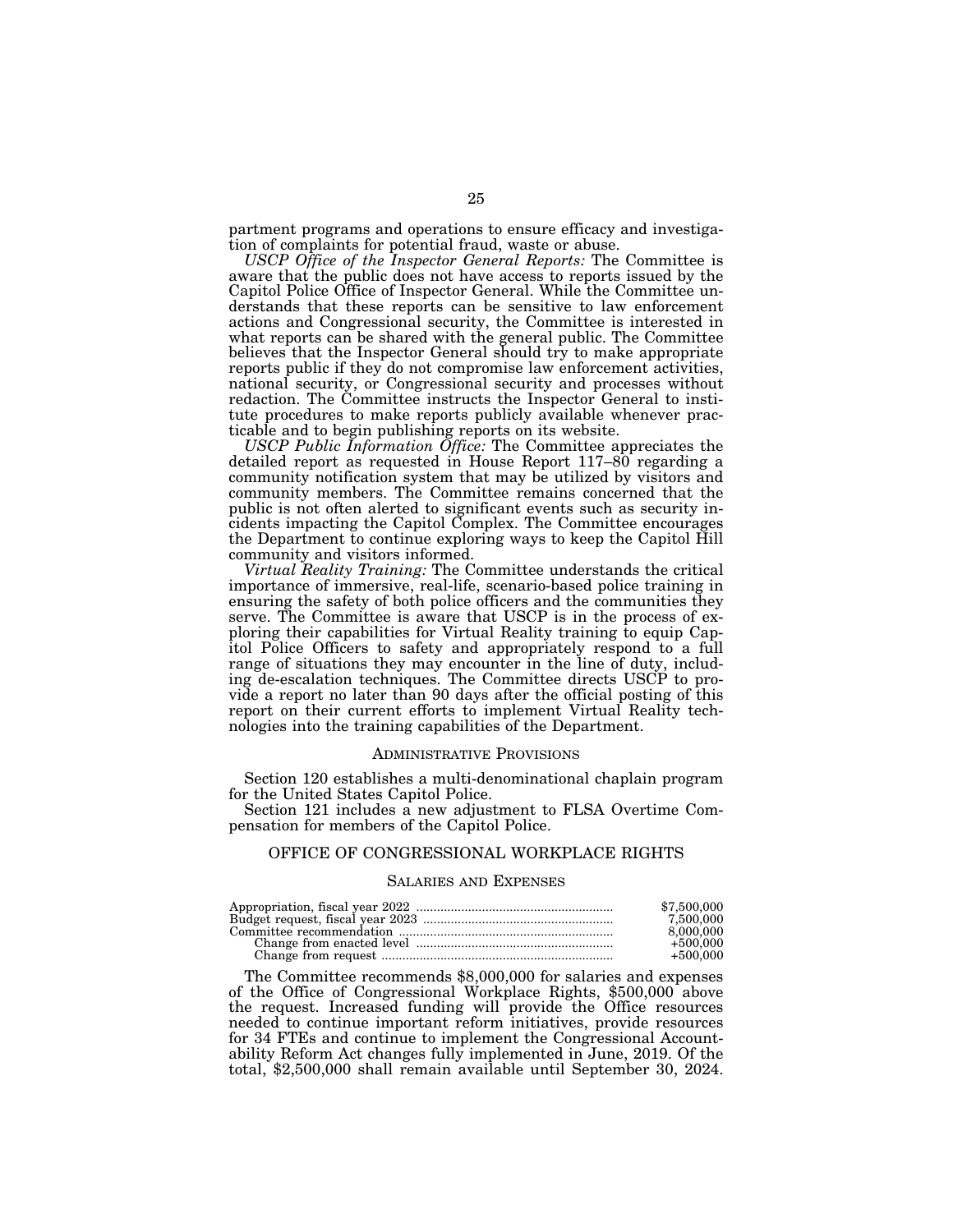# CONGRESSIONAL BUDGET OFFICE

### SALARIES AND EXPENSES

| \$60,953,000<br>64.637.000<br>64,637,000<br>$+3.684.000$ |
|----------------------------------------------------------|
|                                                          |

The Committee recommends \$64,637,000 for salaries and expenses of the Congressional Budget Office (CBO), \$3,684,000 more than in fiscal year 2022. CBO is responsible for producing independent analyses of budgetary and economic issues to support the Congressional budget process. This funding level will allow CBO to modestly increase its efforts to improve modeling and analytical capability in critical areas and to make its work as transparent and accessible as possible. Each year, the agency produces dozens of reports, including its outlook on the budget and economy, and hundreds of cost estimates for proposed legislation.

*Customer Service and Data Gathering:* The Committee directs CBO to take steps to ensure that their products, services, and outreach are designed to adapt and meet the customer needs of an evolving Congress. In addition, CBO should report to committees of jurisdiction on any challenges in accessing Federal data and to identify whether Congress can take any actions to ensure continuous and real-time access.

*Enhanced Legislative Analysis:* The CBO bears the mission of providing objective, insightful, clearly presented, and timely budgetary and economic information to the Congress. In addition to cost estimates, the CBO also provides analytic reports, working papers, and testimony. Those reports contain valuable analysis on complex policy and inform the work that members of Congress and their staff conduct. The Committees support CBO's efforts to increase its capacity to analyze how Federal policies or economic conditions or developments may affect various income and demographic groups (including groups based on race and ethnicity) differently. CBO should provide an update to the Committees on those efforts.

*Responsiveness:* The Committee continues to expect CBO to ensure a high level of responsiveness to Committees, Leadership and Members, to the greatest extent practicable under the priorities for CBO set by law, especially when working on current pending legislation. As an agency that prides itself as being nonpartisan, CBO should be providing the same information to all stakeholders at the appropriate time when addressing legislation that has been made public. However, the Committee emphasizes the importance of CBO fulfilling its statutory duties and functions as prioritized under the Congressional Budget Act of 1974, in particular section 202.

# ARCHITECT OF THE CAPITOL

### (EXCLUDING SENATE OFFICE BUILDINGS)

| \$691.919.233  |
|----------------|
| 1.518.736.000  |
| 1.268.130.000  |
| +576.210.767   |
| $-250.606.000$ |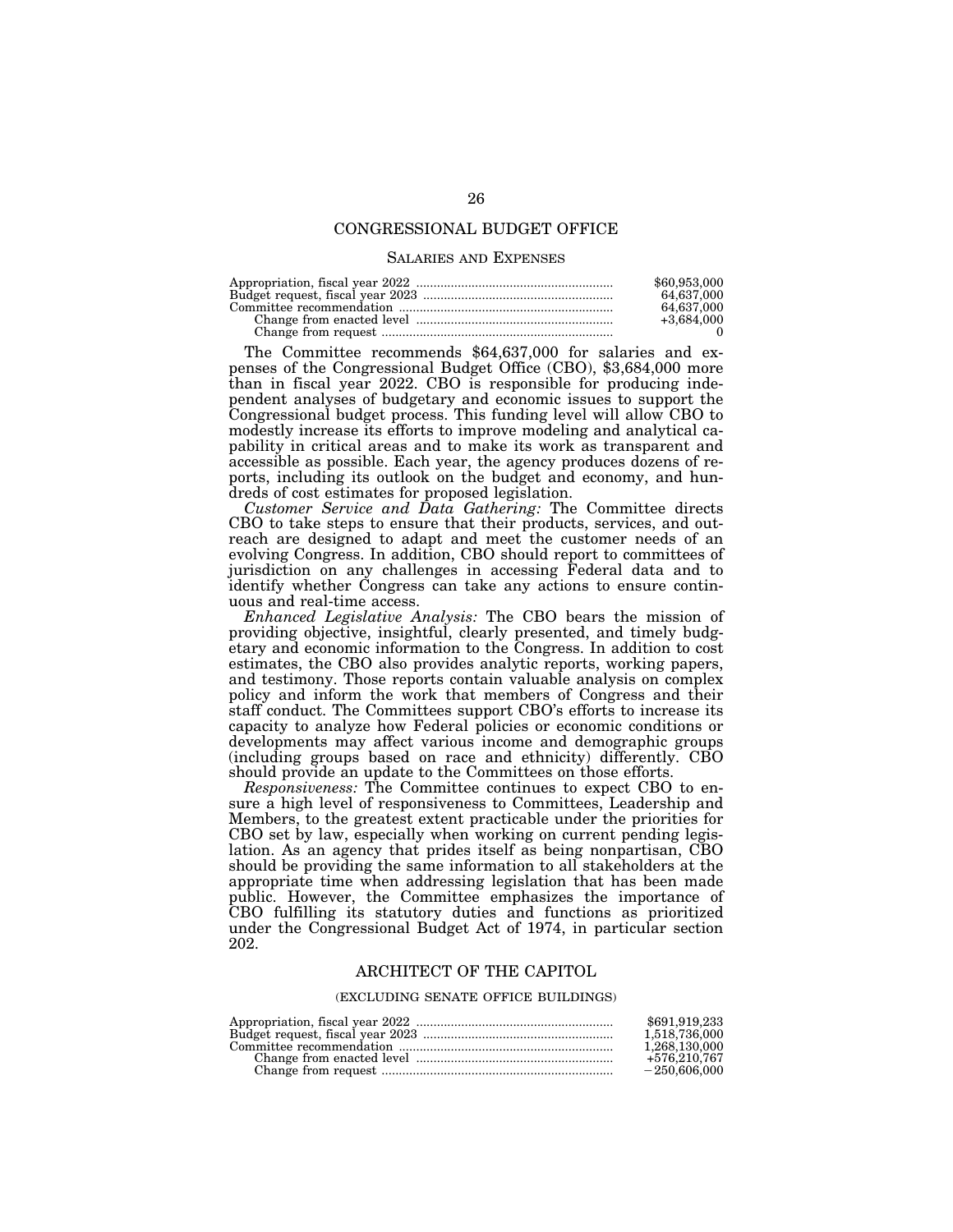The Committee recommends \$1,268,130,000 for the activities of the AOC. The recommendation is \$576,210,767 more than in fiscal year 2022. These totals do not include appropriations for Senate Office Buildings requested at \$150,681,000 which are traditionally left for consideration of the Senate. The Architect is responsible for the maintenance, operation, development, and preservation of the United States Capitol Complex. This includes mechanical and structural maintenance of the Capitol, Congressional office buildings, the Library of Congress buildings, the United States Botanic Garden, the Capitol Power Plant, and other facilities, as well as the upkeep and improvement of the grounds surrounding the Capitol Complex.

The following table summarizes the allocation of funds by appropriation account:

|                                                | \$155,843,000 |
|------------------------------------------------|---------------|
|                                                | \$61,764,000  |
|                                                | \$16.465,000  |
|                                                | \$143,279,000 |
|                                                | \$167,111,000 |
|                                                | \$144,220,000 |
| Capitol Police Buildings, Grounds and Security | \$532,196,000 |
|                                                | \$23,560,000  |
|                                                | \$27,692,000  |

The Committee recommendation fully funds the operating expenses, less the Senate office building request throughout these accounts.

### CAPITAL CONSTRUCTION AND OPERATIONS

| \$139,116,500 |
|---------------|
| 155,843,000   |
| 155,843,000   |
| $+16.726.500$ |
|               |

The Committee recommends \$155,843,000 for campus-wide architectural and engineering design; project, property, and construction management; financial management; procurement; personnel services; equipment; communications; and other central support activities of the AOC.

*Budget Justifications:* The Committee thanks the Architect for including in the Congressional budget justifications the description of the activities of the AOC Construction Division as requested. The Committee requests that this information identifying the number and size of projects, and the number of staff funded through Construction Division activities, and the funding provided to the Division from AOC jurisdiction accounts continue to be included in the budget justification material. The Committee continues to request that the justifications include, in each jurisdiction's section, the appropriations bill language requested, along with any changes to be identified with brackets and italicization.

*Capitol Complex Energy Efficiency Audit and Report:* The Committee appreciates the AOC's interest in exploring opportunities to make significant progress towards lowering energy costs, increasing the use of renewable energy sources, and reducing carbon emission in the Capitol Complex and commends the Architect's review of potential costs and savings associated with these activities. As the report provided in fiscal year 2022 details significant invest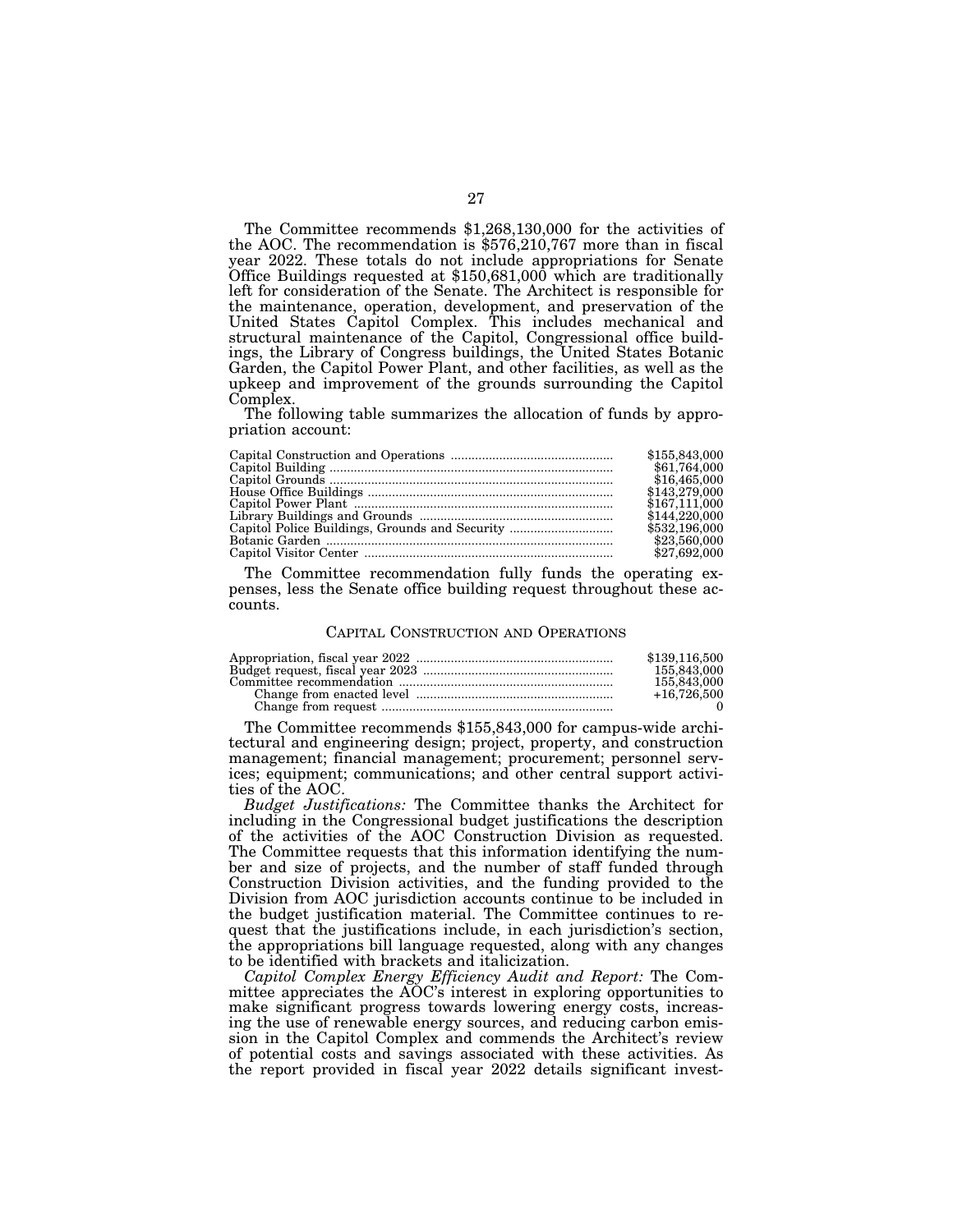ments, the Committee remains interested in the Architect's work to leverage new energy technologies and maximize the integration of clean renewable and alternative energy sources through the Legislative Branch facilities. The Committee is prepared to support AOC's recommendations to further such initiatives.<br>*Inspector General:* Within the total, the Committee provides no

less than \$6,110,000 for the AOC Inspector General office. The recommendation includes the request of \$495,000 for three additional FTEs.

*Medical Surveillance:* The recommendation includes \$411,000 to continue the program, administered by the OAP, for medical exams and tests designed to detect and monitor employee health effects resulting from hazardous chemical or physical exposures in the workplace.

*Preparing for the United States Semiquincentennial:* In 2026, the United States will be celebrating it's Semiquincentennial; marking 250 years since the nation was founded in 1776. Over the course of that time, our nation has grown from the original 13 colonies to the patchwork of 50 states and over 330 million individuals it is today. As we approach this historic milestone, it is an opportunity to commemorate our past, honor our present, and look toward the future. In preparation for this historic event, the Committee directs the AOC to submit a report 120 days after the enactment of this legislation on how they plan to commemorate the they plan to commemorate the Semiquincentennial on the Capitol Complex. The report should include suggested plans for events and installations that can be made available to the public who visit. Along with that, the report should include a section on the possibility of a Congressional Time Capsule being buried somewhere on the Capitol Complex that will remain sealed until July 4th, 2276. This report shall be delivered to the Committee on Appropriation as well as the Committee on House Administration. This report should also be made available on the Architect of the Capitol's website.

| Item      | Committee<br>recommendation |
|-----------|-----------------------------|
|           | \$150,843,000               |
| Projects: | 5.000.000                   |

### CAPITOL BUILDING

| \$42,579,000  |
|---------------|
| 101.964.000   |
| 61.764.000    |
| $+19.185.000$ |
| $-40.200.000$ |

The Committee recommends \$61,764,000,000 for the operation, maintenance, and care of the U.S. Capitol and Capitol Visitor Center (CVC). Of the total, \$29,999,000 shall remain available until September 30, 2027.

| Item                      | Committee<br>recommendation |
|---------------------------|-----------------------------|
| Projects:                 | \$31.765.000                |
| <b>Minor Construction</b> | 5.500.000                   |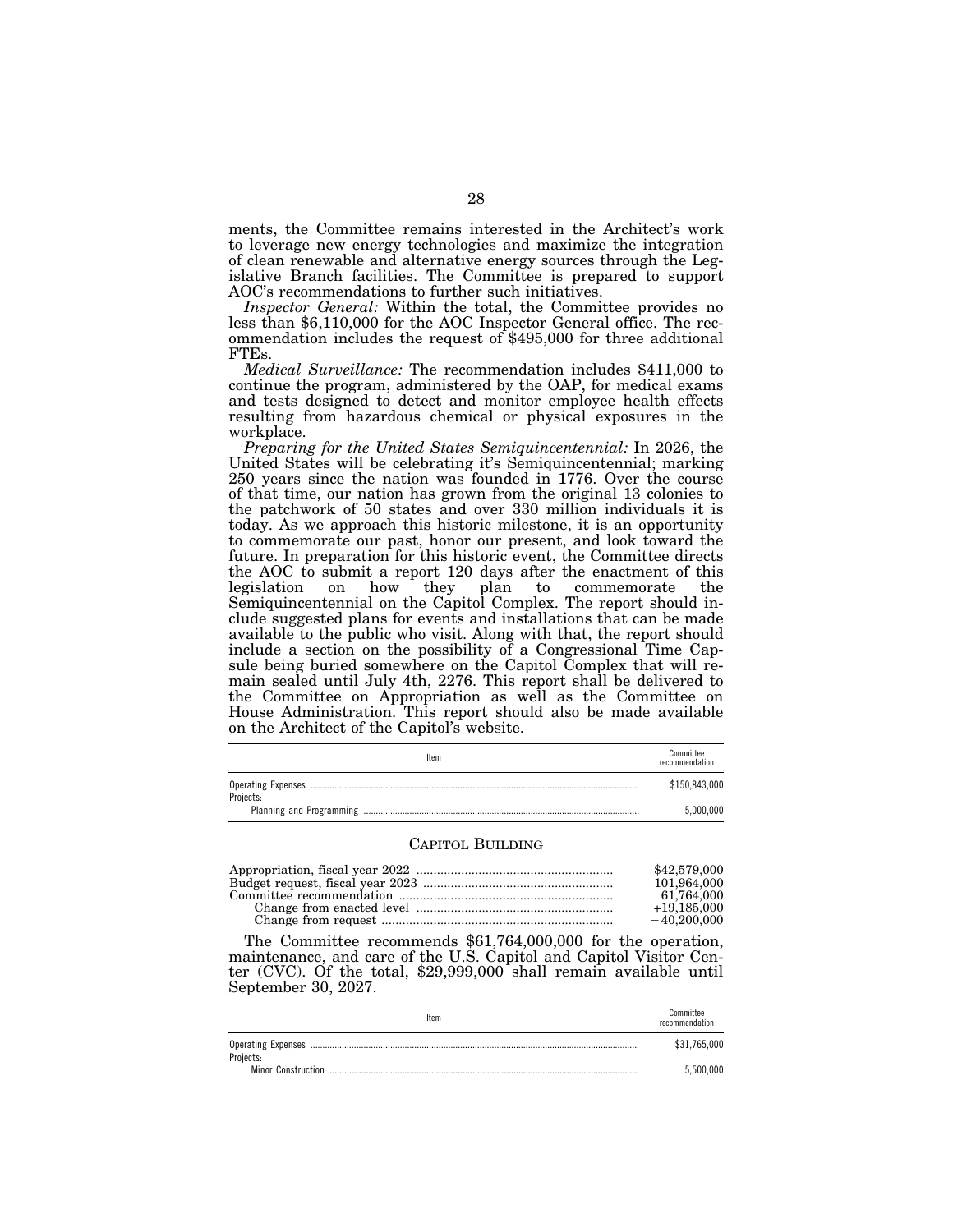| Item                                       | Committee<br>recommendation |
|--------------------------------------------|-----------------------------|
| Conservation of Fine and Architectural Art | 599.000                     |
| House Kitchen and Exhaust Modernization    | 23.900.000                  |

*Depictions of Native Americans:* The Committee included language in House Report 116–447 regarding depictions of Native Americans in the Capitol Complex and is pleased that the Architect is working with interested Members and is making progress on implementing those recommendations. The Committee encourages the Architect to continue these efforts.

*Hygiene Products:* The Committee directs the AOC to make bulk purchases of, store, and distribute, in coordination with partnering agencies, menstrual hygiene products at no cost to all those who use restroom facilities throughout the Capitol Complex Buildings and Grounds.

*Wireless Connectivity:* The Committee recognizes the necessity for wireless connectivity throughout the Capitol Complex. The Committee urges the Architect to assess the feasibility of upgrading the wireless local area network to ensure highest level of connectivity in all areas of the Capitol Complex.

*Recognition of Women in Congress:* The Committee recognizes the increasing numbers of female Members of Congress and, in honor of women's historic progress over recent years, the Committee continues to support and commends the work of the House Curator, the AOC, and the Capitol Historical Society to increase images of women in public spaces in Congress. The Committee appreciates the House Curator's work in providing the Committee a report identifying public spaces in the Capitol Complex, as well as, a list of 10 notable female historic figures not already displayed as a Capitol statue, who have made remarkable contributions to society, and 10 female members of Congress—former and/or current—who have set trailblazing records whether in the body at large or their committees of jurisdiction. To further increase female representation, the Committee directs the AOC, House Curator and the Capitol Historical Society use these reports as a blueprint to create a report detailing where and which the incorporation of more females' images in congressional public spaces may be implemented expeditiously to reflect the positive contributions these female Members and public leaders have made.

### CAPITOL GROUNDS

| \$15,237,000 |
|--------------|
| 16.465.000   |
| 16.465,000   |
| $+1.228,000$ |
|              |

The Committee recommends \$16,465,000 for the care of the grounds surrounding the Capitol. Of the total, \$2,000,000 shall remain available until September 30, 2027.

|                           | ltem | Committee<br>recommendation |
|---------------------------|------|-----------------------------|
|                           |      | \$14.465.000                |
| <b>Minor Construction</b> |      | 2.000.000                   |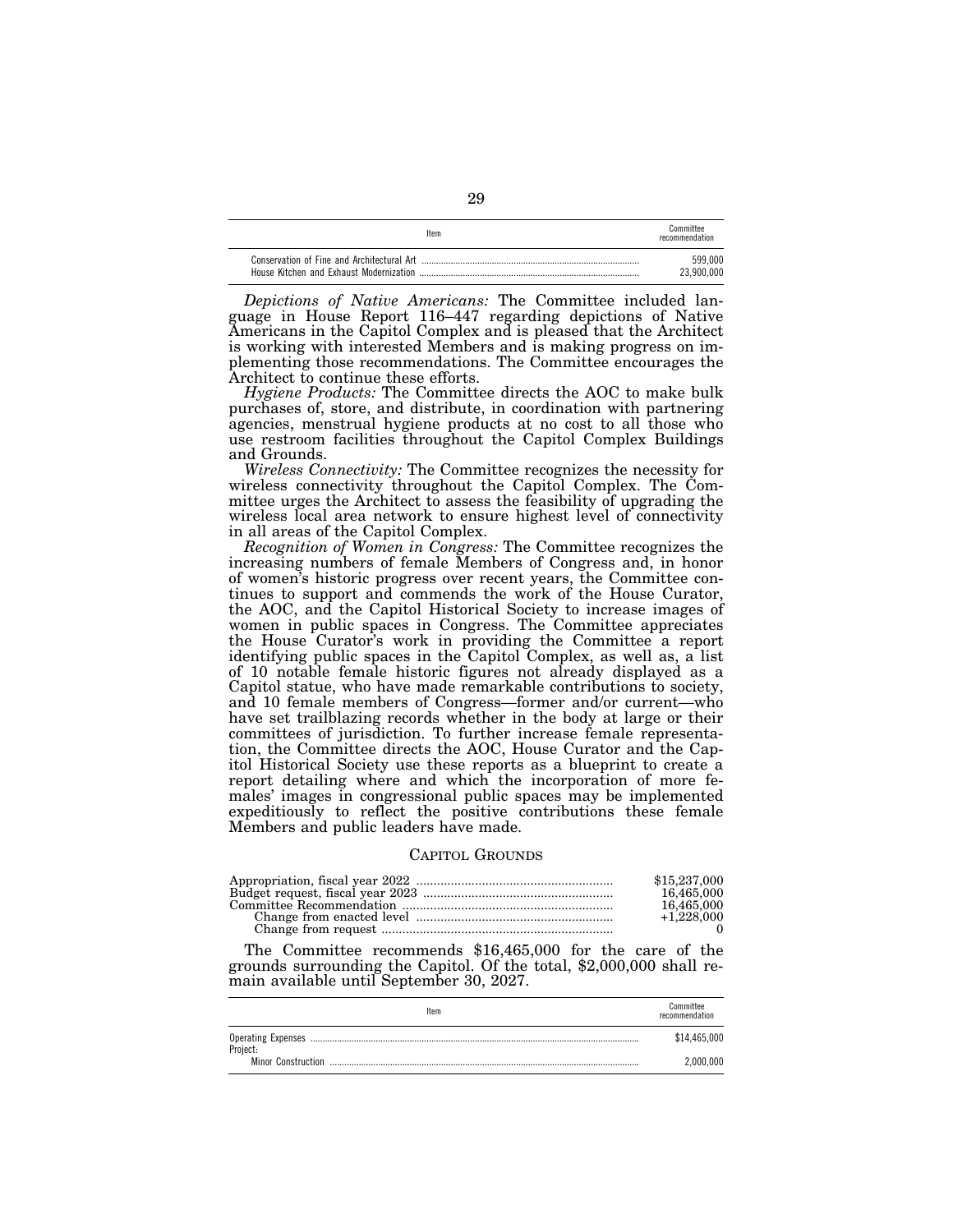*Accessibility:* The committee directs the Architect to prioritize removal of accessibility barriers on the Capitol Complex. In addition, the AOC should designate a drop off and pick up zone near an accessible entrance for members of the public with mobility impairments and develop a well-understood process for accessing and utilizing the new location. Lastly, the AOC should prioritize the installation of additional automatic or power-assisted doors and replace door hardware that cannot be grasped easily with one hand or that requires tight grasping, pinching, or twisting of the wrist to operate.

*Bike Lanes:* The Committee commends the Architect for efforts to develop a safe and accessible street system to better connect all road users to the United States Capitol, Union Station and the National Mall by making cost-effective improvements to Louisiana Avenue, Constitution Avenue and 3rd Street Northwest. The AOC should coordinate with the District of Columbia Department of Transportation (DDOT), after the necessary approvals have been received, to pursue completion of this project in a timely manner. The AOC is also reminded to ensure close coordination among AOC jurisdictions to minimize impact on other campus projects and priorities.

*Working and Service Dog Necessities:* Whether they are serving alongside the United States Capitol Police or supporting Congressional staff and visitors, working/service dogs have been an underrecognized yet important part of the fabric of the Capitol Complex. The Committee directs the AOC to provide a report, within 180 days of enactment of this Act, on what facilities currently exist around the Capitol Complex for K–9s and service dogs and provide recommendations to address any shortcomings that need to be addressed to ensure these animals of service have proper accommodations.

*Maintaining Public Access:* In making security decisions about public access to the Capitol Grounds, the Committee reminds the Capitol Police Board that the Capitol Grounds are intended to be open to the public and are located in a residential neighborhood in the District of Columbia, and used by D.C. residents and visitors for recreation, leisure and transportation.

*Road Conditions around the Capitol:* The Committee encourages the AOC to work with DDOT to evaluate and improve road conditions in and immediately around the Capitol Complex.

*Single-Use Plastics:* The Committee is committed to reducing the use of single-use plastic products on the Capitol Grounds. Section 210 of the Consolidated Appropriations Act, 2022 and House Report 117–80 directed all agencies and offices funded by the Legislative Branch division that contract with a food service provider or providers to confer and coordinate with such food service provider or providers, in consultation with disability advocacy groups, to eliminate or reduce plastic waste, including waste from plastic straws, explore the use of biodegradable items, and increase recycling and composting opportunities. The Committee directs the AOC to provide a report on the status of implementing the section 210 plastic waste reduction directive not later than 30 days after enactment of this Act.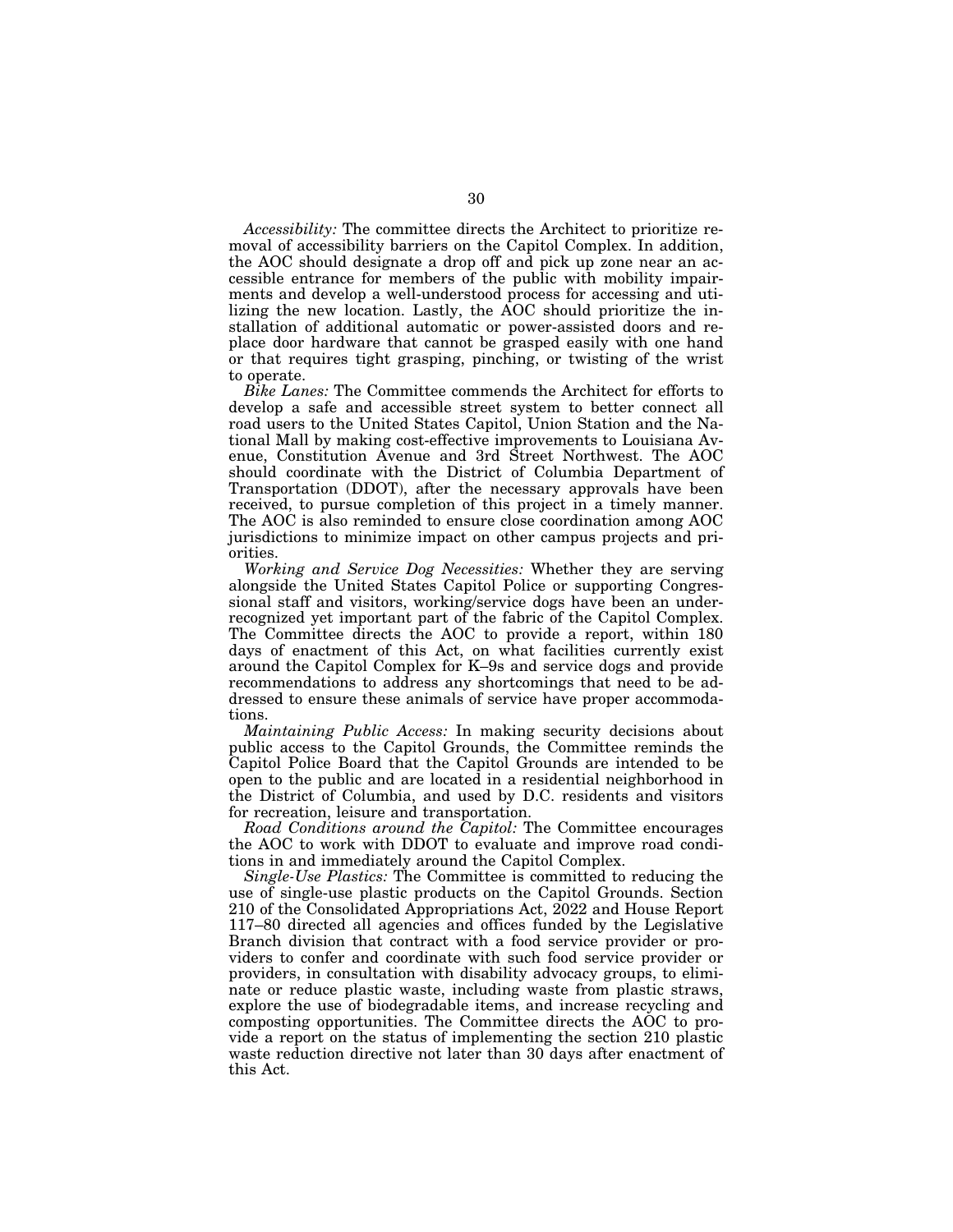### HOUSE OFFICE BUILDINGS

### (INCLUDING TRANSFER OF FUNDS)

| \$212,422,500 |
|---------------|
| 144.029.000   |
| 143.279.000   |
| $-69.143.500$ |
| $-750.000$    |

The Committee recommends \$143,279,000 for the operation, maintenance, and care of the Rayburn, Cannon, Longworth, Ford, and O'Neill House Office Buildings, and the House underground garages. In addition, \$4,000,000 will be derived from the House Office Building Fund for operations and maintenance of the O'Neill House Office Building. Of the total provided, \$41,100,000 shall remain available until September 30, 2027. The bill includes \$31,000,000 for the continuation of the Cannon House Office Building renovation project, which shall remain available until expended. The bill does not include additional funding for the House Historic Buildings Revitalization Trust Fund.

| ltem      | recommendation |
|-----------|----------------|
|           | \$71.179.000   |
| Projects: |                |
|           | 9.500.000      |
|           | 12.100.000     |
|           | 17.000.000     |
|           | 2.500.000      |
|           | 31.000.000     |

*Cannon Building Costs:* The Committee recognizes the urgent need to complete the Cannon Building renewal, which will replace outdated building systems, conserve historic aspects of the building, and optimize the functionality of Member suites, among other improvements. The Committee remains concerned that the cost of the Cannon renovation continues to increase from an initial project estimate of \$752,700,000 to the current project estimate of \$934,866,000.

The Committee continues to receive periodic reports from the Architect, the AOC IG, and the GAO on the Cannon project schedule, actual costs incurred and expected future costs, and design and construction modifications. A recent report from the AOC indicated that cost and schedule impacts may continue due to supply chain issues, workforce availability, site access, and enhanced protection measures related to the COVID–19 virus. Therefore, the Committee expects to receive fast turnaround notice in the periodic reports that are provided if any further cost increases are anticipated and how the AOC expects to absorb them. The AOC is reminded of the administrative provision in the bill prohibiting funding for incentive or award payments to contractors for projects that are behind schedule or over budget.

*Collaboration Spaces:* There are currently no spaces designed specifically to facilitate staff working outside of their offices and/or to collaborate with other staff. Members and staff desire private bipartisan spaces to work together. Flexible, shared workspaces open to all staff could help break down norms that staff can only work near and collaborate with people from the same party. The Com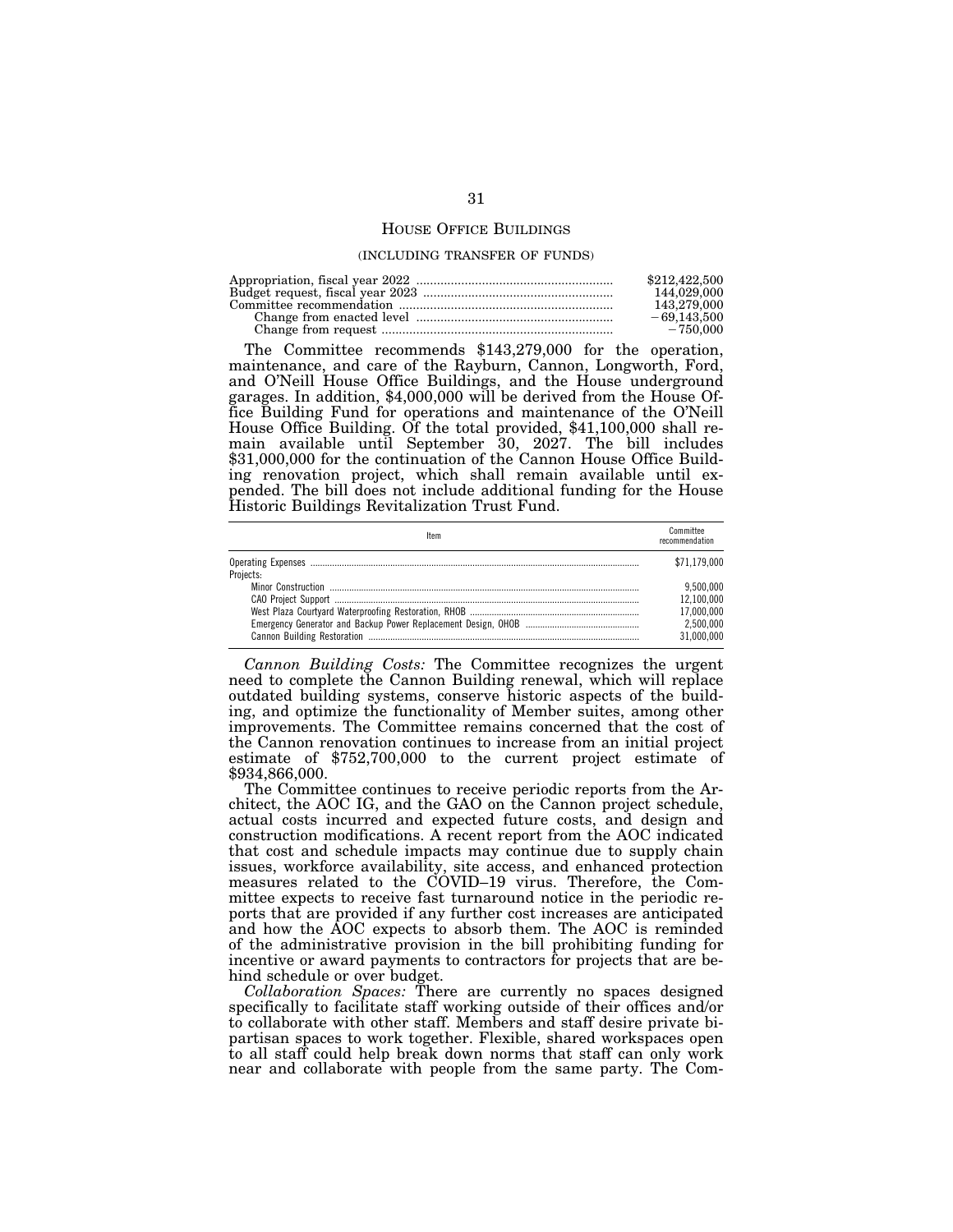mittee directs the AOC to identify spaces within the House office buildings that could be used in this manner and provide a report of its recommendations no later than 120 days after enactment of this Act.

*Single-Stall Public Washroom Facilities:* The Committee remains concerned by the lack of availability of single-stall restrooms throughout the House office buildings and notes that the Consolidated Appropriations Act, 2022 directed the AOC to ensure future construction and remodeling projects incorporate an appropriate number of public single-stall washrooms in each House office building. The Committee directs AOC to provide an update regarding the construction of single-stall public washrooms in fiscal year 2022 and any future plans to incorporate single-stall bathrooms in future construction and remodeling projects for House office buildings.

*Interfaith Space:* The Committee directs the AOC, in coordination with the Committee on House Administration and the House Office Building Commission, to identify a dedicated space that can be used as a Congressional interfaith space for the prayer and meditation of House staff of all faiths, and report back to the Committee 60 days after the posting of this report. Within the funding provided, the recommendation provides \$150,000 for the AOC to plan, design, construct, and furnish a space within the House Office Buildings for this purpose.

*Pest Management:* The Committee recognizes the importance of proactive pest management and mitigation to ensuring a safe, healthy, and productive workplace. The Committee directs the AOC to review existing challenges and brief the Committee, including providing a written copy of the latest integrated pest management plan. The Committee further directs that AOC provide recommendations to improve pest management and coordination between various jurisdictions no later than 90 days after the date of enactment of this Act.

# CAPITOL POWER PLANT

| \$114,598,000 |
|---------------|
| 170.211.000   |
| 167.111.000   |
| $+52.513.000$ |
| $-3.100.000$  |

The Committee recommends \$167,111,000 in direct appropriations for the operations of the Capitol Power Plant, which is the centralized provider of utility services for the Capitol campus. Of the total, \$83,200,000 shall remain available until September 30, 2027. In addition, \$10,000,000 in offsetting collections is available from reimbursements for steam and chilled water.

| ltem      | Committee<br>recommendation |
|-----------|-----------------------------|
| Proiects: | \$93.911.000                |
|           | 5.000.000                   |
|           | 30.400.000                  |
|           | 2.200.000                   |
|           | 1.800.000                   |
|           | 16.500.000                  |
|           | 12.700.000                  |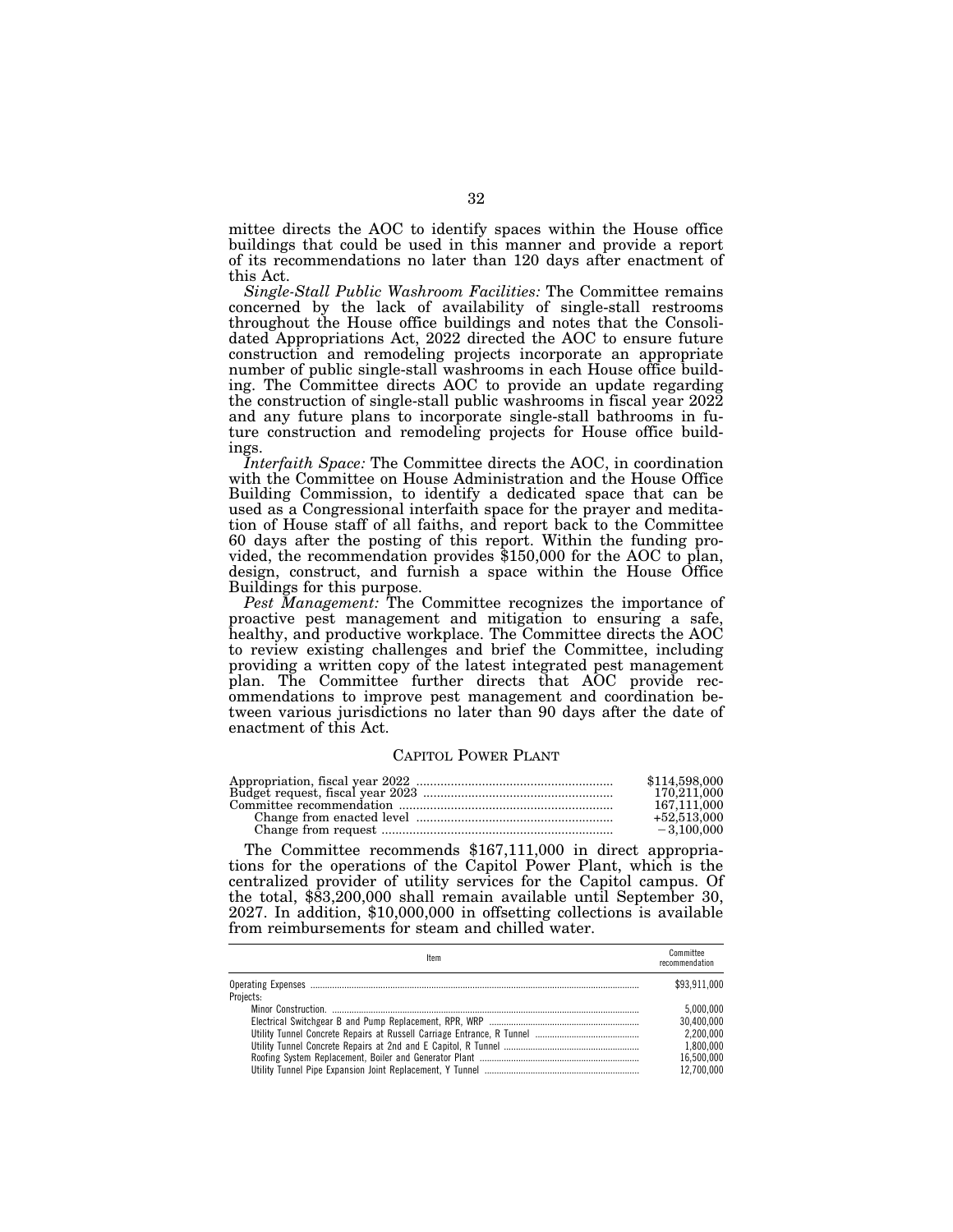| Item | Committee<br>recommendation |
|------|-----------------------------|
|      | 7.700.000                   |
|      | 6.900.000                   |

### LIBRARY BUILDINGS AND GROUNDS

| \$64,544,000<br>183,520,000 |
|-----------------------------|
| 144.220.000                 |
| +79.676.000                 |
| $-39,300,000$               |

The Committee recommends \$144,220,000 for the care and maintenance of the Thomas Jefferson Building; James Madison Memorial Building; John Adams Building; Packard Campus; Ft. Meade Collection Storage Facility; National Library Services Facility; and the St. Cecilia Special Services Facilities Center. Of the total, \$108,000,000 shall remain available until September 30, 2027.

| Item      | recommendation |
|-----------|----------------|
|           | \$36,220,000   |
| Projects: |                |
|           | 4.000.000      |
|           | 51.000.000     |
|           | 37.500.000     |
|           | 15.500.000     |

### CAPITOL POLICE BUILDINGS, GROUNDS, AND SECURITY

| \$62,389,733   |
|----------------|
| 699.452.000    |
| 532.196.000    |
| +469.806.267   |
| $-167.256.000$ |

The Committee recommends \$532,196,000 for the maintenance, care and operation of buildings, grounds and security enhancements of the USCP and AOC security operations. Of the total, \$27,800,000 shall remain available until September 30, 2027, and of which \$447,744,000 shall remain available until expended. This funding will continue to support the maintenance, care and operation of buildings, grounds and security enhancements of the USCP and AOC security and resilience/continuity programs.

Within 60 days of the enactment of this Act, the AOC is directed to provide a detailed spend plan to the Committee for both the Physical Security Assessment Design and Construction Program and the Enhanced Screening Vestibules Design and Construction Program. The spend plans, which may be done in a classified setting, should include details for the execution of the funds provided before any funds provided in this Act are obligated.

| Item      | recommendation |
|-----------|----------------|
|           | \$56.652.000   |
| Projects: |                |
|           | 10.000.000     |
|           | 9.100.000      |
|           | 2.500.000      |
|           | 6.200.000      |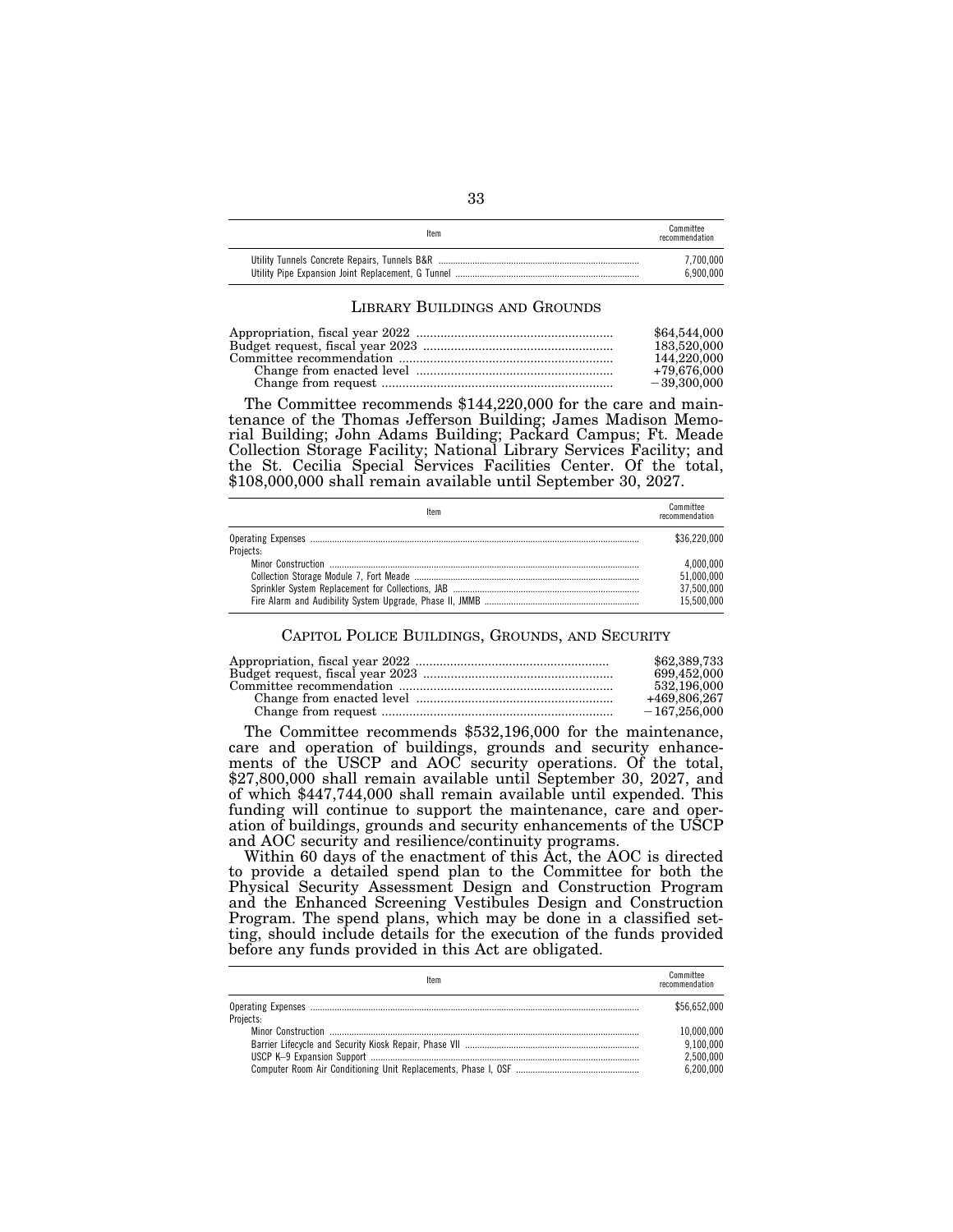| Item | Committee<br>recommendation |
|------|-----------------------------|
|      | 367.744.000                 |
|      | 80.000.000                  |

### BOTANIC GARDEN

| \$24,463,500 |
|--------------|
| 23,560,000   |
| 23,560,000   |
| $-903.500$   |
|              |

The Committee recommends \$23,560,000 for the improvement, operation, care, and maintenance of the United States Botanic Garden (USBG) Conservatory; the National Garden; the Administration Building; the Bartholdi Park and Fountain; heritage and other plant collections; and the USBG Production Facility at D.C. Village. Of the total, \$8,200,000 shall remain available until September 30, 2027.

| ltem      | Committee<br>recommendation |
|-----------|-----------------------------|
| Projects: | \$15.360.000                |
|           | 5.000.000<br>3.200.000      |

*Collaboration with the United States Department of Agriculture (USDA):* The Committee continues to recognize the value of the USBG supporting the evolution of urban agriculture. The Committee recommendation includes additional funding for urban agriculture initiatives and urges program expansion. The Committee encourages USBG to continue to collaborate with USDA to support the USBG's efforts to host and serve as an educational and training location for local and national audiences, and to explore reviving the Victory Gardens concept for community agriculture programming.

# CAPITOL VISITOR CENTER

| \$25,569,000 |
|--------------|
| 27.692.000   |
| 27,692,000   |
| $+2.123.000$ |
|              |

The Committee recommends \$27,692,000 for the operations of the CVC. The CVC was established to provide a secure public environment to welcome and manage the large number of visitors and to protect the Capitol, its occupants, and guests in an atmosphere of open access.

*Access to Information for those with Disabilities:* The Committee directs the AOC to make available, for visitors and staff with disabilities, information on the standard security screening techniques they will encounter upon entering the Capitol Complex.

*Diversity at the Capitol Visitors Center:* The Committee recognizes that since its opening, the Capitol Visitors Center has welcomed millions of visitors from around the world who through their visit learn about our Capitol's history. The Committee also con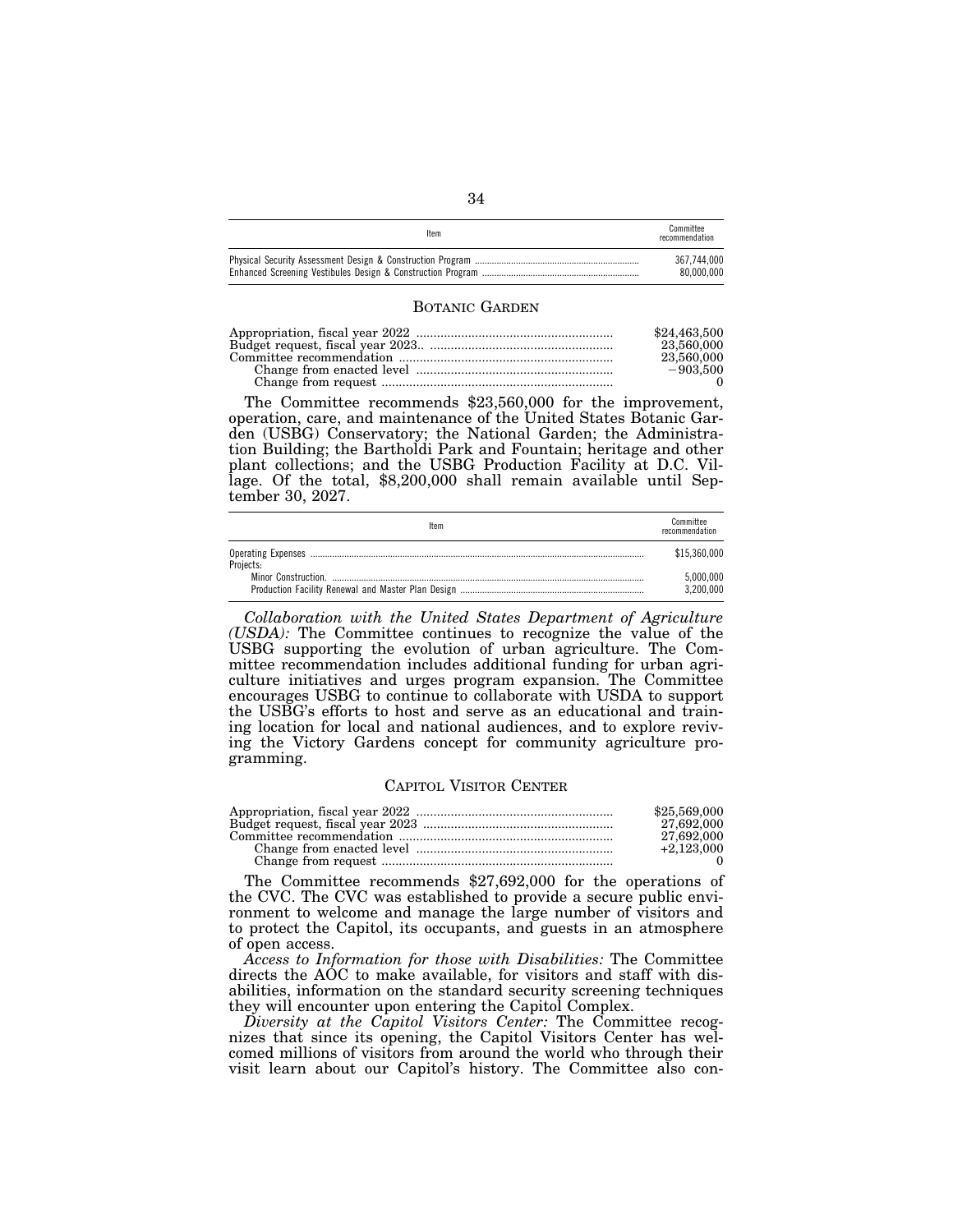tinues to recognize the significant contributions to the prosperity of the United States made by Black, Latino, Native Americans, and Asian American and Pacific Islander communities throughout American history and since its founding. As such, the Committee continues to recognize the underrepresentation of these communities in the telling of our nation's history and continues to direct the Capitol Visitor's Center to work with the Architect of the Capitol, the Library of Congress, and with other relevant stakeholders including Members of Congress and scholars on a plan to increase representation of these racial and ethnic minorities at the Capitol Visitor's Center, including in all facets of the Capitol Visitor's Center online and in-person exhibitions, audio-visual presentations, and historical artifacts on display including statues.

### ADMINISTRATIVE PROVISION

Section 130 prohibits payment of bonuses to contractors behind schedule or over budget during fiscal year 2023.

# LIBRARY OF CONGRESS

| \$794,018,874 |
|---------------|
| 832.140.000   |
| 831.395.000   |
| $+37.376.126$ |
| $-745,000$    |

The Committee recommends \$831,395,000 for the activities of the Library of Congress (LOC). The recommendation is \$37,376,126 more than in fiscal year 2022. Established by Congress in 1800, the Library is the largest library in the world, with a collection of more than 170,000,000 print, audio, and video items in 470 languages. Among its major programs are acquisitions, preservation, administration of United States copyright laws by the Copyright Office, research and analysis of policy issues for the Congress by the Congressional Research Service, and administration of a national program to provide reading material to the blind and print disabled. The Library maintains a significant number of collections and provides a range of services to libraries in the United States and abroad.

The following table summarizes the allocation of funds by appropriation account:

|                                                           | \$585.376.0000 |
|-----------------------------------------------------------|----------------|
|                                                           | 53.762.000     |
|                                                           | 133,600,000    |
| National Library Service for the Blind and Print Disabled | 58.657.000     |

### SALARIES AND EXPENSES

| \$550,620,874 |
|---------------|
| 586,589,000   |
| 585,376,000   |
| $+34.755.126$ |
| $-1.213.000$  |

The Committee recommends \$585,376,000. Within the total, the Committee provides no less than \$4,500,000 for the LOC Inspector General office to support no less than 14 FTE. The recommendation makes the following amounts available until expended: \$9,945,000 for the Teaching with Primary Sources Program,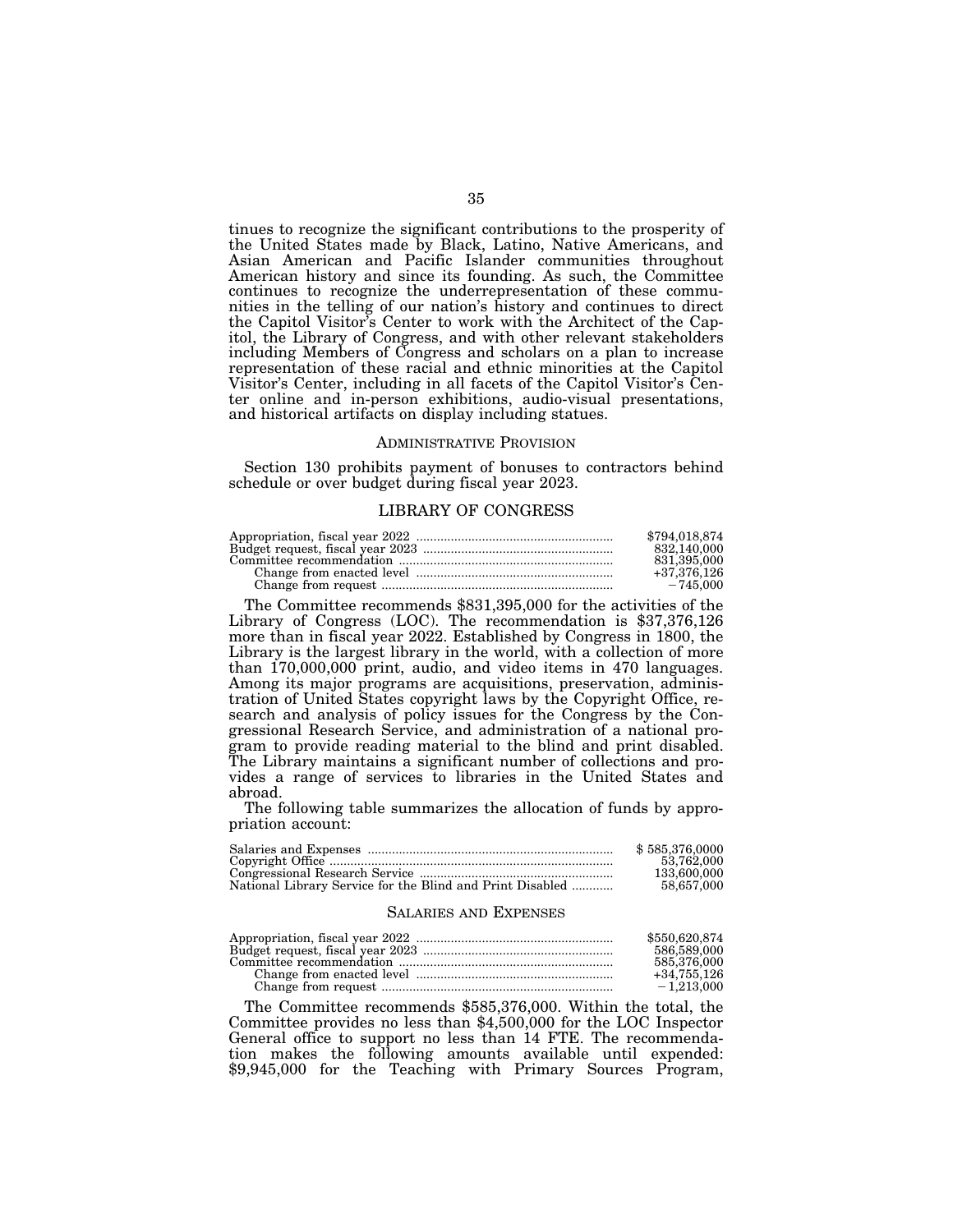\$1,459,000 for the Legislative Branch Financial Management System, \$250,000 for the Surplus Books Program, and \$3,976,000 for the Veterans History Project.

*Archival Preservation of Central and Eastern European Collections:* The Committee recognizes the cultural contributions of the American diasporic groups from nations and communities of the former Soviet Union and its Republics and appreciates the value in preserving their traditions. The Committee recognizes the important work the Library of Congress is doing to archive stories, documents, and other materials from cultural diasporas across Europe and requests the Library further strengthen its partnerships with museums, non-profits, and ethnic heritage centers across the country to collect additional stories, documents and materials from families and institutions dedicated to Eastern and Central European collections, and encourages the Library to disseminate them for public use. As requested in House Report 117–80, the Committee requests a report from the Library of Congress on the activities and outreach conducted on these initiatives.

*Cloud Program:* The recommendation includes \$1,475,000 for the establishment of an enterprise Cloud Program Management Office within the Office of the Chief Information Officer (OCIO) at the Library of Congress. This program will allow the Library to mature governance and best practices and ensure the most efficient use of the cloud.

*Diversity at the Library of Congress:* The Committee continues to recognize the Library of Congress's role as the largest library in the world and its important work in preserving culture from around the world through books, recordings, photographs, newspapers, maps, and manuscripts. The Committee also continues to recognize the significant contributions to the prosperity of the United States made by Black, Latino, Native American, Asian American, and Pacific Islander communities, and the historic underrepresentation of these communities in our nation's mainstream culture. The Committee continues to encourage the Library of Congress to continue prioritizing diversity in its work especially through the National Film Registry, including the annual addition of film titles as well as the membership of the National Film Preservation Board, and National Book Festival.

*Department of Defense (DOD) Collaboration:* The Committee recognizes and applauds the Library of Congress Veterans History Project's commitment to understanding, preserving, and publicizing the experiences of our veterans. The Committee directs the Library of Congress to work in conjunction with the Department of Defense Historian to develop an oral history collection on the impact of "Don't Ask, Don't Tell" and predecessor policies on servicemembers and veterans. Specifically, we recognize the importance of developing a Memorandum of Understanding to organize and enhance the contributions of each agency to this critical effort.

*COVID–19 American History Project:* The COVID–19 American History Project Act is an educational and commemorative program that will collect, preserve, and make available to the public an archive of submitted oral stories of those who were impacted by the COVID–19 pandemic, survivors of loved ones who lost their lives to the disease, and frontline healthcare workers who tirelessly worked to eradicate this virus. Oral histories kept at the Library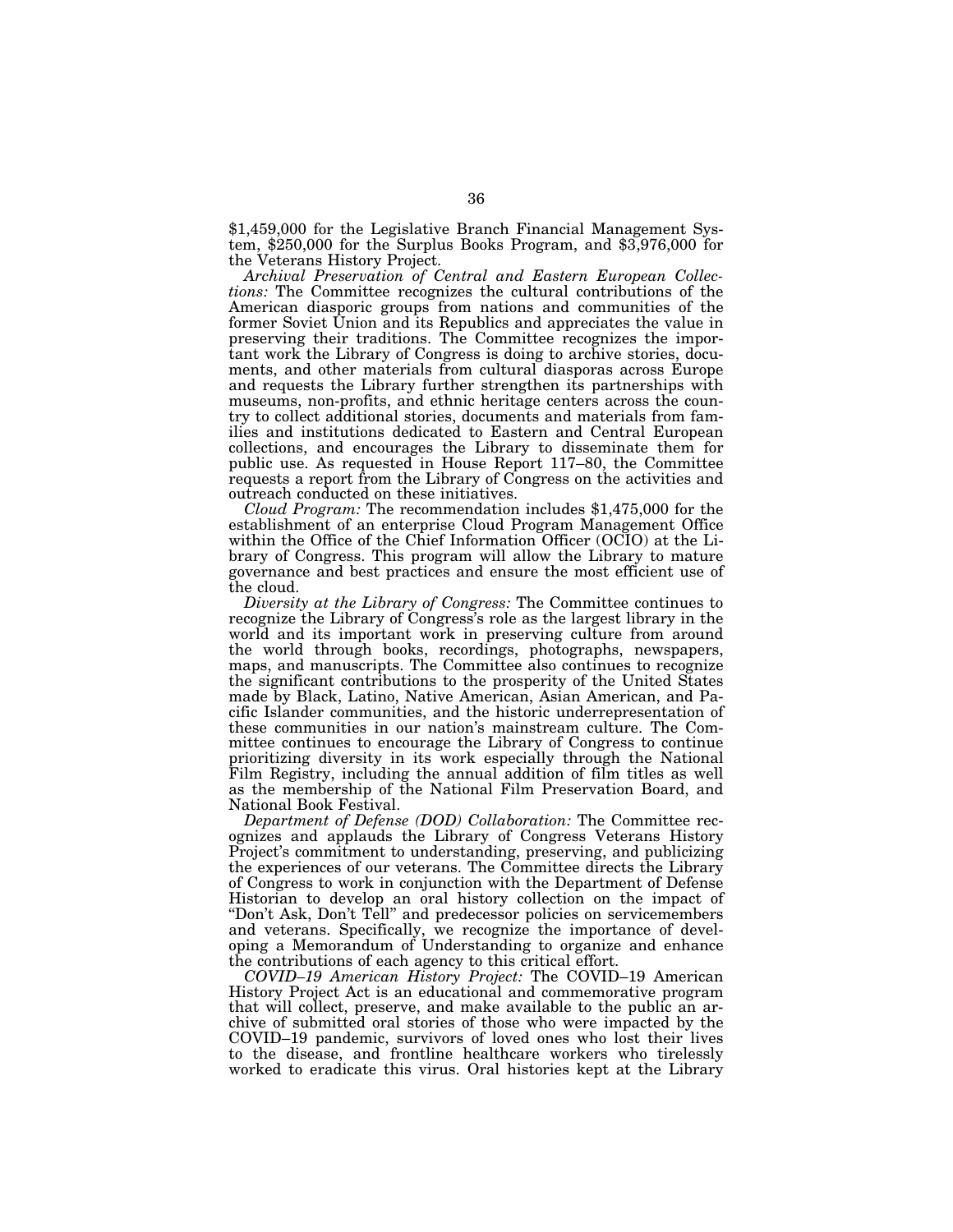of Congress's American Folklife Center will provide original sources of information to strengthen the understanding of American history for our future generations. The Committee recommends \$1,500,000 for the implementation of this program and directs the Library of Congress to provide an update on the status of the project 180 days after enactment of this Act.

*Law Library:* The Committee continues to commend the Law Library for providing support to the time-sensitive and complex needs of the Congress, the Supreme Court, Executive Branch agencies, courts, practicing attorneys, State bars, State and local governments, American businesses, scholars, journalists, and those with legal research needs. The Committee urges the Law Library to continue its digitization strategy as part of the Library's overall digitization strategy to increase online access to major parts of its collection, such as the United States Serial Sets and Supreme Court Records and Briefs. The Committee further encourages the Library to assess the feasibility of audiobooks and text-to-speech options for accessibility purposes for visually impaired individuals, those with cognitive disabilities/disorders or learning difficulties as it continues to develop its digitization strategy.

*Lewis-Houghton Civics and Democracy Initiative:* The recommendation includes \$3,000,000 for the implementation of the Lewis-Houghton Civics and Democracy Initiative. The Committee directs the Library to provide a briefing on plans to implement no later than 90 days after enactment of this Act.<br>Module 7 at the Ft. Meade: The recommendation provides

 $$51,000,000$  for the Module 7 project included in the AOC budget for Library Buildings and Grounds. This funding will allow for the long-term preservation of Library of Congress collections by constructing a climate-controlled, secure storage facility at the Library's Ft. Meade, Maryland storage site. The Committee acknowledges that the Module 7 storage facility is imperative to the Library's continued ability to preserve physical collections and with them, American history.

*National Film and Sound Preservation:* The Committee recognizes the important work of the National Film Preservation Program and the National Sound Recording Preservation Program, including the Federally chartered National Film and National Recording Preservation Foundations. Consistent with the authorizing statute, the Foundations utilize both public and private matching funds to provide grants to a wide array of educational and nonprofit organizations that help preserve historical and cultural artifacts that would otherwise disappear or be destroyed over time. The Committee expects the Library to continue to provide support to these programs.

*Outreach to Minority-Serving Institutions:* As directed in House Report 117–80, the Committee encourages the Library of Congress to increase and expand cooperative partnership, fellowship opportunities, and curriculum program associations with community colleges, HBCUs, HSIs, Asian American and Native American Pacific Islander-serving institutions, American Indian Tribally controlled colleges and universities, Alaska Native and Native Hawaiian-serving institutions, and other minority-serving institutions.

*Preservation of America's Civil Rights Legacy Abroad:* The Library of Congress shall make their expertise available as appro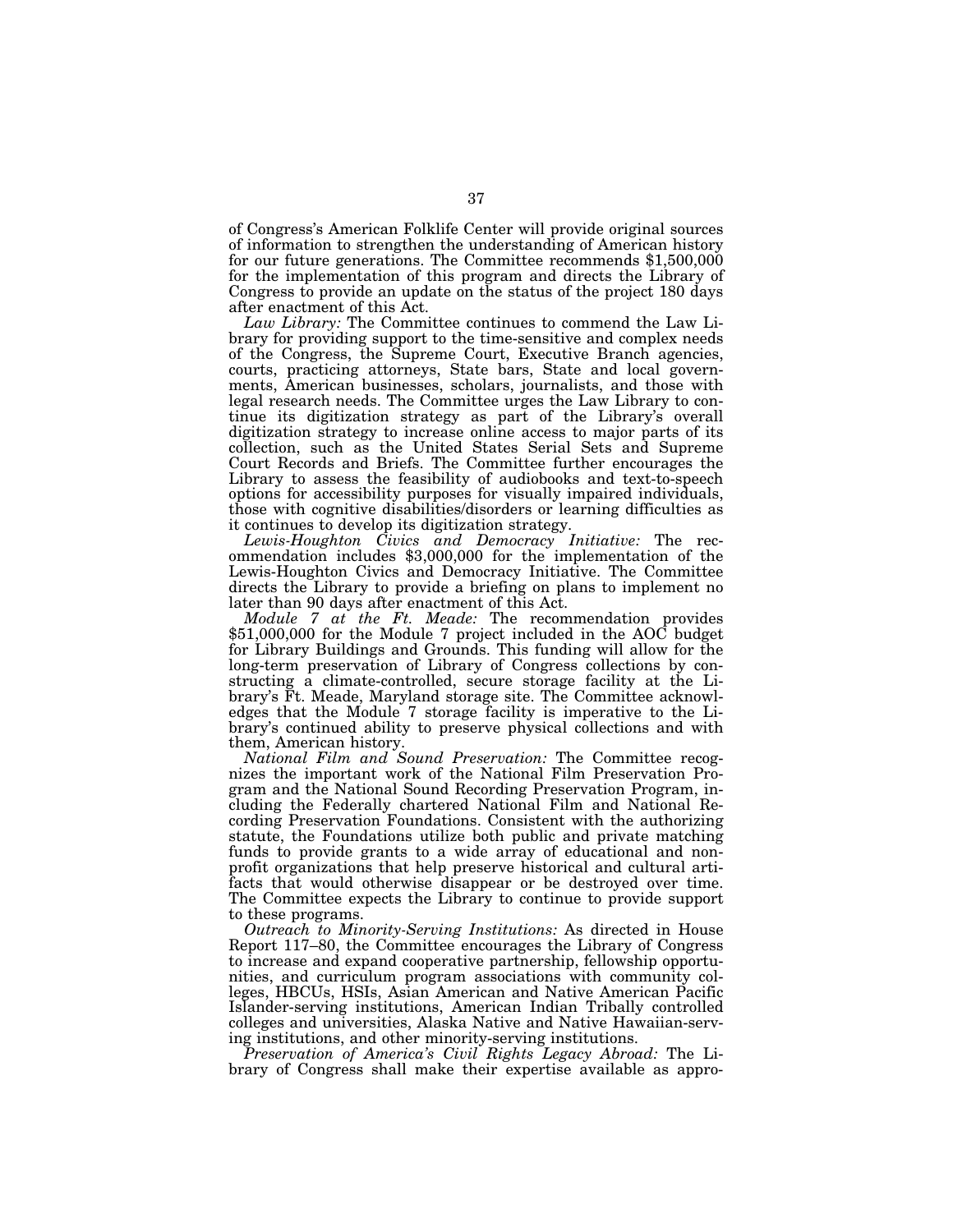priate for projects aimed at preserving America's civil rights history abroad.

*Preservation of the Collection:* As stated in the Joint Explanatory Statement to accompany Division I, P.L. 117–103, the Committee will evaluate the need for the continuation of the deacidification preservation program, as a means to preserve the Library's literary and historical treasures, once existing funds are exhausted or expire. The Library shall report to the Committee the status of existing funds for this program at the end of fiscal year 2022 and the number of articles yet to be treated. Further, the Committee recommends \$500,000 to be reserved should any articles remain that need treatment.

*Veterans History Project:* The Committee recommends \$3,976,000 for the Veterans History Project, recognizing its importance as a way to collect, preserve and make accessible the personal accounts of American war veterans for the benefit of future generations. Funding is provided to continue digitization efforts of already-collected materials, reach greater numbers of veterans to record their stories and promote public access to the Project.

### COPYRIGHT OFFICE

### SALARIES AND EXPENSES

| \$53,065,000 |
|--------------|
| 53.762,000   |
| 53.762,000   |
| +697.000     |
|              |

The Committee recommends \$53,762,000 in direct appropriations to the Copyright Office. An additional \$43,912,000 is made available from receipts for salaries and expenses and \$3,000,000 is available from prior year unobligated balances for a total of \$100,674,000.

*Copyright Modernization:* Few government bodies are more important to the growth of creativity and commercial artistic activity in the Nation than the Copyright Office. The Committee continues to support the Copyright Office's efforts to modernize its IT infrastructure to effectively serve users and copyright owners in the 21st century. The Committee encourages the Library to remain sensitive to the specialized requirements of the Copyright Office as the Office implements its IT modernization plan in conjunction with the overall Library IT modernization effort.

*Copyright Expertise:* The Committee continues to support the Office's use of funds to offer expertise on copyright matters to the Executive Branch, including participation in international discussions. Consistent with historical practice, the Committee expects the Library to continue to defer to the copyright expertise of the Register of Copyrights and to ensure direct consultation between the Copyright Office and Congress.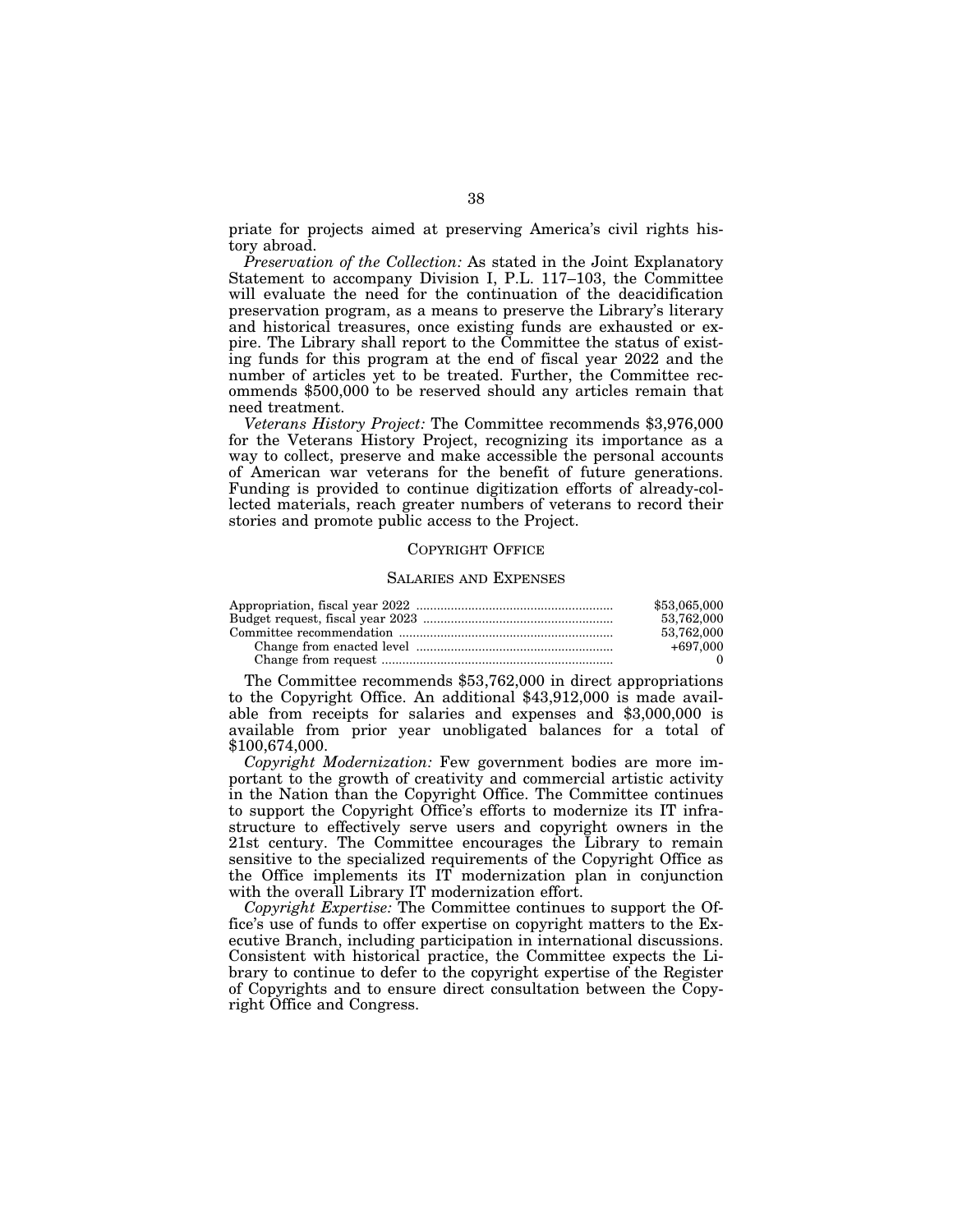# CONGRESSIONAL RESEARCH SERVICE

### SALARIES AND EXPENSES

| \$129,106,000 |
|---------------|
| 133.132.000   |
| 133,600,000   |
| +4.494.000    |
| +468,000      |

The Committee recommends \$133,600,000 for salaries and expenses for the Congressional Research (CRS). CRS works for the Members and Committees to support their legislative, oversight, and representational functions by providing nonpartisan and confidential research and policy analysis. CRS provides an important service for Members and staff, publishing hundreds of reports annually free of charge and providing briefings on pertinent policy issues considered by Congress. The expert nonpartisan analysts at CRS keep Congress informed, contributing to intelligent and responsible policymaking.

*Availability of Bill Summaries on Congress.gov:* The Committee directs that no later than 180 days after enactment of this Act, the Congressional Research Service shall provide a report to the Committee on resources necessary to ensure bills receiving a floor vote have a nonpartisan summary available.

*Improving Features on Congress.gov:* The Committee directs that no later than 180 days after enactment of this Act, the Library of Congress, in coordination with the Committee on Appropriations and Committee on Modernization, shall provide a report on resources necessary to add additional features to Congress.gov to improve its functionality for Congressional staff and the public, including providing a clearer accounting of Member contributions in legislation, such as indicating when a co-sponsor is from the committee of jurisdiction.

*Continuing Education for Congressional Staff:* In House Report 117–80, the Committee recommended \$1,000,000 for the creation of a Legal Institute with introductory and advanced programs, geared towards senior Congressional staff who have not attended law school, which would educate participants on legal fundamentals that inform Congress's lawmaking and oversight functions. The Committee supports the progress made by CRS in the planning and curriculum for the Congressional Legal Education Forum and provides \$1,000,000 to begin the program in February 2023. In addition, CRS is directed to provide a report to the Committee on the marketing efforts, implemented curriculum, schedule, and total enrollment of the program after the first session is complete.

*Customer Service and Data Gathering:* The Committee directs CRS to take steps to continue ensuring that their products, services, and outreach are designed to adapt and meet the customer needs of an evolving Congress. In addition, CRS should report to committees of jurisdiction on any challenges in accessing Federal data and to identify whether Congress can take any actions to ensure continuous and real-time access.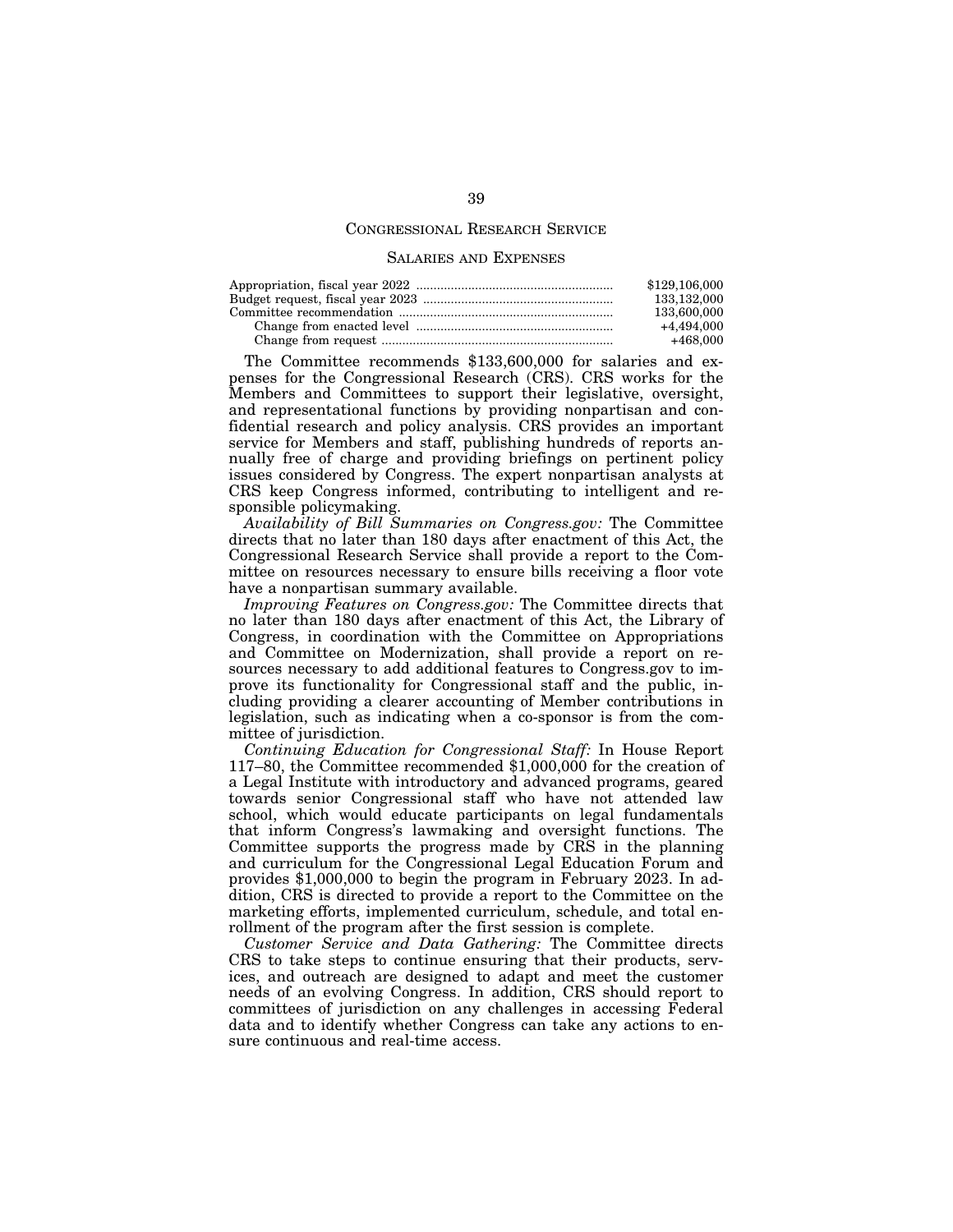# NATIONAL LIBRARY SERVICE FOR THE BLIND AND PRINT DISABLED

### SALARIES AND EXPENSES

| \$61,227,000 |
|--------------|
| 58,657,000   |
| 58,657,000   |
| $-2.570.000$ |

The Committee recommends \$58,657,000 for salaries and expenses of the National Library Service for the Blind and Print Disabled (NLS). The Committee supports the acquisition of new headquarters for NLS and directs the LOC to report on the status no later than 60 days after enactment.

The NLS is a free braille and talking book library service for people with temporary or permanent low vision, blindness, or a disability that prevents them from reading or holding the printed page. Through a national network of regional and sub-regional libraries, NLS circulates books and magazines in braille and audio formats, which are delivered by postage-free mail or are instantly downloadable.

*BARD Modernization:* The Committee continues to support the modernization of Braille and Audio Reading Download (BARD) Infrastructure and provides \$5,000,000 for the program, which distributes audio and electronic braille materials. The program's objective is to transition these services to a cloud-based environment.

*Braille eReader and Talking Book Machine Initiative:* The Committee continues to support the Braille eReader and Talking Book Machine initiatives. The recommendation provides  $$2,375,000$  for the Braille eReader and Talking Book Machine initiative. This funding will continue the acquisition of 2,000 new e-Reader devices for distribution through the NLS Machine Lending Agencies, which also distribute talking book machines.

# ADMINISTRATIVE PROVISIONS

Section 140 limits to \$308,554,000 the amount that may be obligated during fiscal year 2023 from various reimbursements and revolving funds available to the Library of Congress.

# GOVERNMENT PUBLISHING OFFICE

The Government Publishing Office (GPO) publishes and disseminates Federal government publications to Congress, Federal agencies, Federal depository libraries, and the American public.

# CONGRESSIONAL PUBLISHING

### (INCLUDING TRANSFER OF FUNDS)

|  | \$78.872.161<br>82,992,000<br>82,992,000<br>$+4.119.839$ |
|--|----------------------------------------------------------|
|--|----------------------------------------------------------|

The Committee recommends \$82,992,000 for Congressional Publishing, the same as the request and \$4,119,839 above the enacted level. This account funds the costs of publishing Congressional information products in both digital and print formats.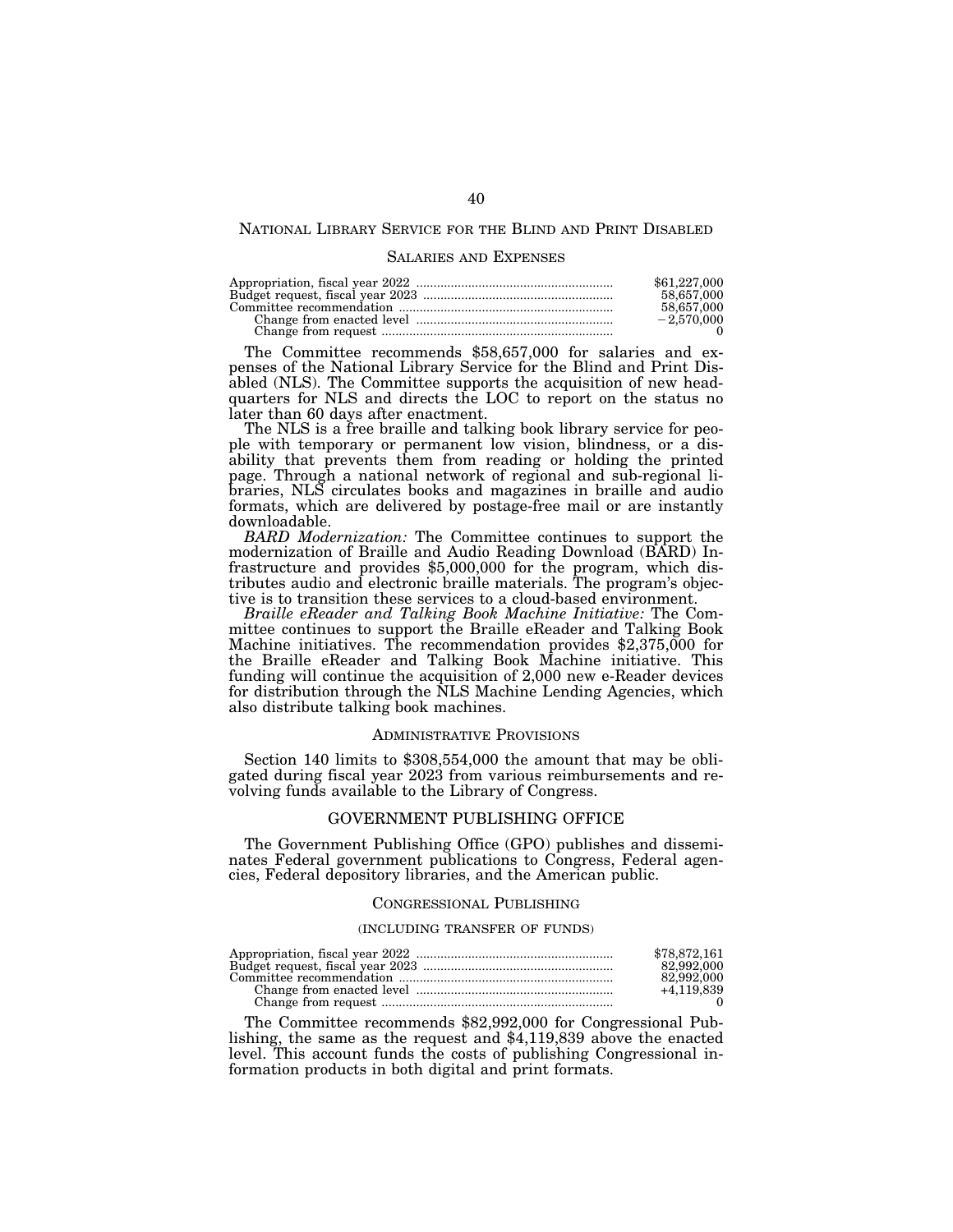# PUBLIC INFORMATION PROGRAMS OF THE SUPERINTENDENT OF **DOCUMENTS**

# SALARIES AND EXPENSES

### (INCLUDING TRANSFER OF FUNDS)

| \$34,020,000 |
|--------------|
| 35,257,000   |
| 35,257,000   |
| $+1.237.000$ |
|              |

The Committee recommends \$35,257,000 for the salaries and expenses of the Public Information Programs of the Superintendent of Documents.

This appropriation primarily supports the cataloguing and indexing of Federal Government publications (the results of which are now available online) and for operating the Federal Depository Library system and providing Federal documents to the network of 1,133 depository libraries nationwide.

# GOVERNMENT PUBLISHING OFFICE BUSINESS OPERATIONS REVOLVING FUND

| \$11.345.000 |
|--------------|
| 12.655.000   |
| 12.655.000   |
| $+1.310,000$ |
|              |

The Committee recommends \$12,655,000 for the Government Publishing Office Business Operations Revolving Fund, which finances GPO's publishing operations.

This business-like fund is used to pay GPO's costs in performing or procuring from private-sector sources Congressional and agency publishing, information product procurement, and publications dissemination activities. The fund is reimbursed from payments from customer agencies, sales to the public, appropriations to the fund, and transfers from GPO's two annual appropriations.

### GOVERNMENT ACCOUNTABILITY OFFICE

### SALARIES AND EXPENSES

| \$719,230,113 |
|---------------|
| 810.319.000   |
| 790.319.000   |
| +71.088.887   |
| $-20,000,000$ |

Established by the Budget and Accounting Act of 1921 the Government Accountability Office (GAO) works for Congress by responding to requests for studies of Federal government programs and expenditures and may also initiate its own work. The Committee recommends \$790,319,000 in direct appropriations for GAO. In addition, \$55,865,000 is available in offsetting collections derived from reimbursements for conducting financial audits of government corporations and the rental of space in the GAO building. This will provide GAO with a staff capacity of 3,500 FTEs. Within the total, the Committee provides no less than \$2,576,000 for the GAO Inspector General office to support no less than 11 FTEs.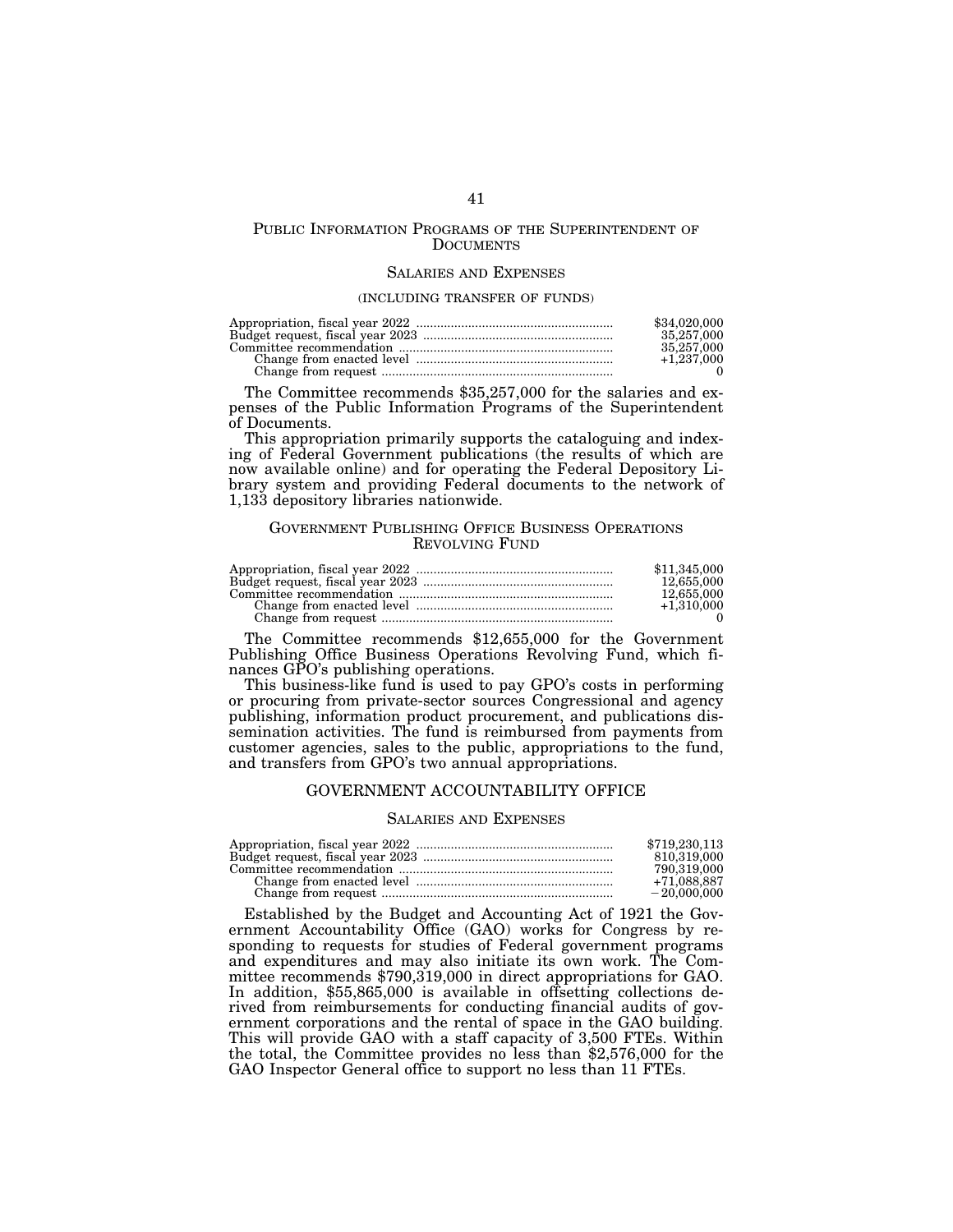*Appropriations and Budget Law:* The Committee notes and commends the improvements made by the GAO Appropriations Law Group (the Group) in response to concerns identified by the Committee in House Report 116–447, including through the agency's efforts to increase resources dedicated to supporting Congress's power of the purse and oversight role. The Group plays an important support role in protecting Congress' constitutional power of the purse and the rule of law, and the Committee encourages the Group to continue to build on these improvements. As timely decisions by GAO facilitate informed Congressional action, the Committee also encourages the Group to find ways to ensure that its formal legal decisions are published in a timely manner and to prioritize the publication of decisions from outstanding requests.

*Customer Service and Data Gathering:* The Committee directs GAO to take steps to continue ensuring that their products, services, and outreach are designed to adapt and meet the customer needs of an evolving Congress. In addition, GAO should report to committees of jurisdiction on any challenges in accessing Federal data and to identify whether Congress can take any actions to ensure continuous and real-time access.

*Community Project Funding:* The Committee directs the GAO to again undertake an audit of Community Project Funding contained in fiscal year 2023 appropriations legislation. The audit shall include the same characteristics GAO adhered to in its fiscal year 2022 CPF directive after consulting with the Committees on Appropriations. In conducting its audit, GAO shall provide periodic briefings and reports based on available data to the Committees.

*Compliance with GAO–IG Act:* The Committee directs the GAO to review and report on every agency's compliance with the reporting requirements of the GAO–IG Act. The report should indicate which agencies are in full compliance, which are missing some of the required reporting, and which are failing to report any of the required information. Further, the report should attempt to determine if there are any barriers or complications that prevent full compliance with the reporting requirements and what steps Congress might take to ensure future compliance from all agencies. The Committee further directs all agencies to take whatever steps necessary to ensure they issue all required GAO–IG Act information with their next set of budget justification materials. The Committee also strongly encourages agencies to use the GAO–IG reporting process as an opportunity to re-review open recommendations and consider possible steps to fully or even partial implement the proposed actions.

*Duplicative Government Programs:* Each year, GAO identifies and reports on Federal agency programs with fragmented, overlapping, or duplicative goals or activities and ways to reduce costs or enhance revenue. The Committee continues to direct GAO to issue these reports to help review duplicative programs.

*Hiring Practices at CRS:* The Committee requests that GAO assess CRS's hiring, promotion, and awards practices, including implementation of the Merit Selection Plan and use of special hiring programs. GAO should assess CRS's hiring practices, with a focus on whether the programs are effective at recruiting a diverse workforce. CRS is encouraged to provide all necessary information to the GAO. The final report shall be provided to the CRS Director,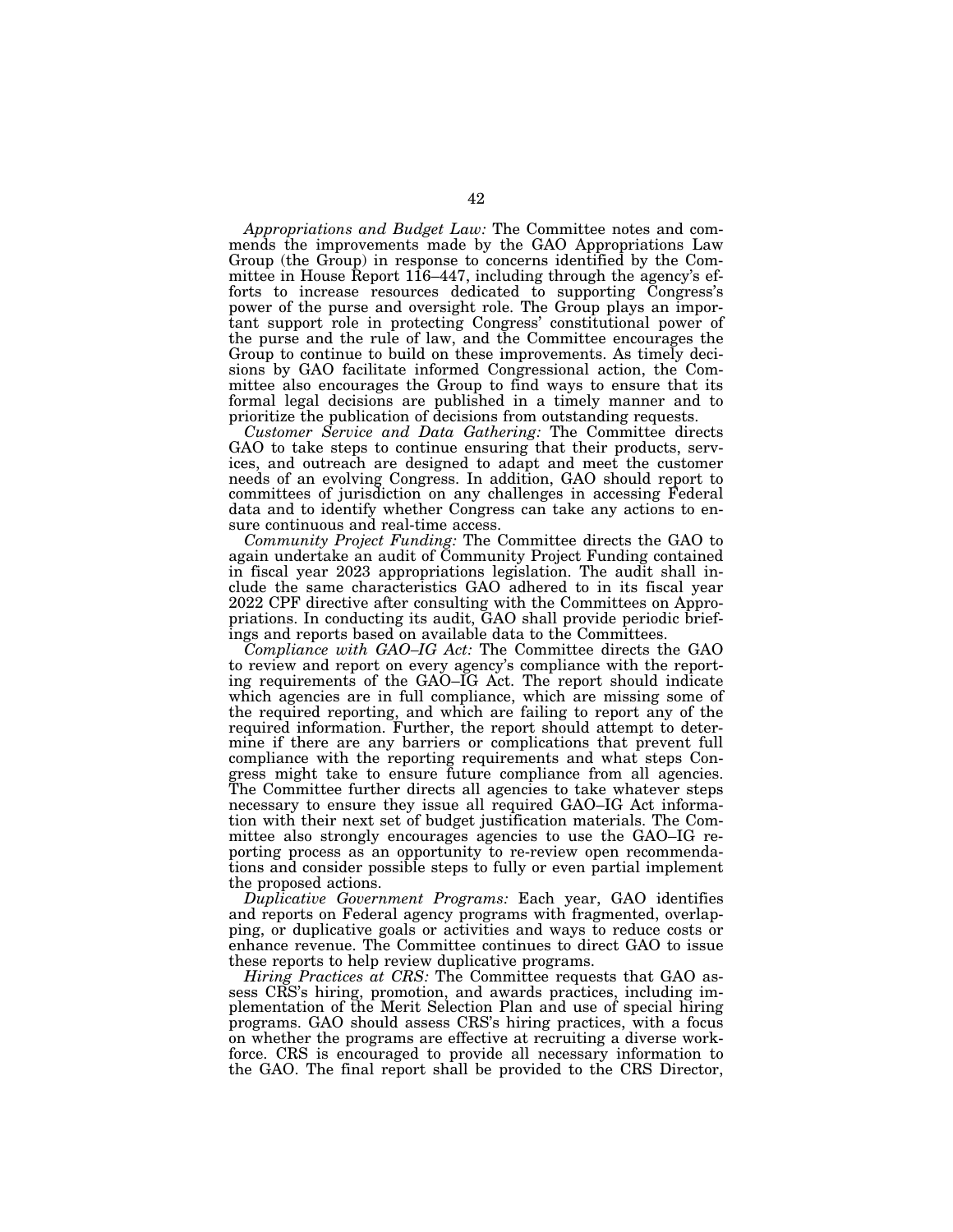the Librarian of Congress, the Appropriations Committees, the Senate Rules Committee, and the Committee on House Administration.

*Improper Payments:* The Committee appreciates GAO's work to curb improper payments. Since the Comptroller General has warned that improper payments are a pervasive problem across the Federal government, the Committee requests that GAO provide quarterly reports to the Committee on its ongoing oversight of improper payments and recommendations for legislative or technical opportunities to improve payment integrity. The Comptroller General shall annually report to Congress on government improper payments. The Committee requests that GAO provide these reports in each fiscal year through fiscal year 2025.

*Infrastructure Investment and Jobs Act:* The Committee is including in GAO's appropriation an additional \$5,000,000 of no-year funds for GAO to carry out work in support of the Infrastructure Investment and Jobs Act. The Committee acknowledges that the Act tasks GAO with over 30 studies. GAO also will receive Congressional requests for additional work as the relevant departments and agencies carry out the Act's provisions. GAO's work will assist Congress in providing necessary oversight of the significant investment the Act provides in our nation's infrastructure, including our roads, bridges, transit, rail, ports, airports, and broadband.

Power of the Purse Efforts: The Committee notes and commends GAO's efforts to support the Committee's work to strengthen and reassert Congress's power of the purse over appropriations. In GAO's *Proposals to Reinforce Congress's Constitutional Power of the Purse*, GAO recommended requiring the Office of Management and Budget (OMB) to publicly post all apportionments of executive branch appropriations as a way to improve Congressional oversight and facilitate GAO providing more timely advice and legal decisions to Congress. Consistent with GAO's recommendation, Congress enacted that proposal in the Consolidated Appropriations Act, 2022. The Committee appreciates GAO's recommendations and technical assistance on good government provisions to strengthen Congress's power of the purse.

*Priority Areas for GAO:* In its budget request, GAO identified four areas in which it will continue to increase its capabilities: evolving science and technology issues; cybersecurity threats; national security challenges; and rising health care costs. The Committee supports work in these priority areas.

*Priority Recommendations:* The Committee directs GAO to add to its annual priority letters information on the time the priority recommendations have been open and additional congressional oversight actions if any, that can help agencies implement such priority recommendations and address any underlying issues relating to such implementation.

*Science and Technology Assistance:* The Committee is pleased with GAO's institutional development of its technology and science function through the Science, Technology Assessment, and Analytics (STAA) team and its rapid expansion since its creation in 2019. The Committee is pleased with STAA's unbiased fact-based scientific and technological expertise. The Committee encourages GAO to continue to develop new components of STAA studies by including policy recommendation options, when appropriate to the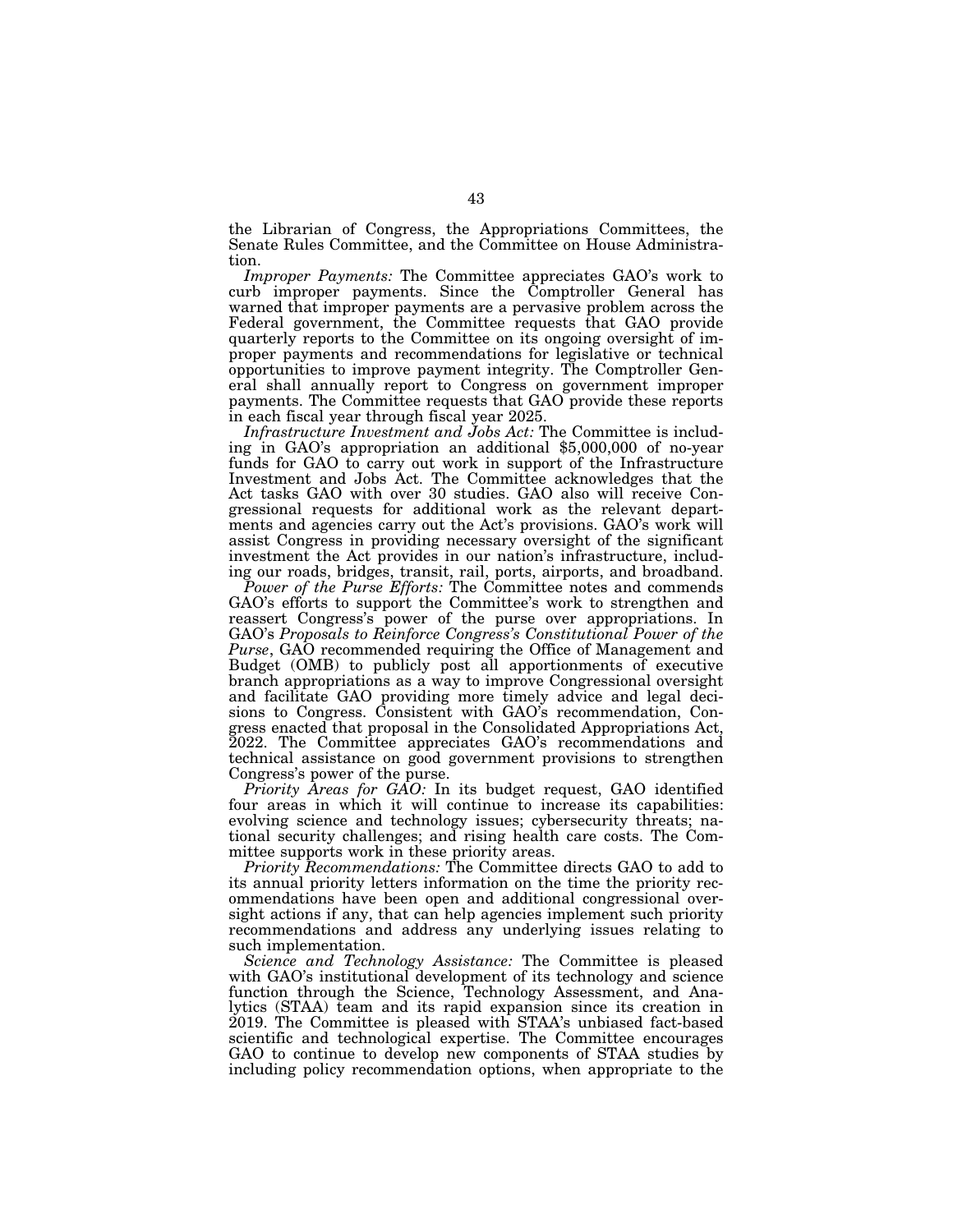subject. STAA is also encouraged to seek external feedback on science and technology matters that should be explored in its work.

*Unimplemented Recommendations:* Within 12 months, the Comptroller General shall provide a report to the Committee and oversight committees of jurisdiction, estimating the cost savings that could be achieved if agencies acted on GAO's recommendations organized by agency.

# CONGRESSIONAL OFFICE FOR INTERNATIONAL LEADERSHIP

| \$6,000,000<br>6.000.000 |
|--------------------------|
|                          |
| 6.000.000                |
|                          |
| 0                        |

The Committee recommends \$6,000,000 for salaries and expenses of the Congressional Office For International Leadership.

*Ukraine:* The Committee is deeply troubled by the Russian invasion of Ukraine and supports COIL's efforts to reinstate programming in Ukraine as soon as possible. The Committee further urges COIL's engagement with Ukrainians outside of Ukraine to maintain democratic advancement throughout wartime.

*Poland:* The Committee remains concerned at the kind of political polarization that led to the murder of Gdansk mayor Pawel Adamowicz. The Committee is pleased with COIL's efforts to explore increased exchange with Poland as a former Communist country in Central and Eastern Europe.

*Hungary:* The Committee remains concerned about opportunities for increased Russian influence in the region, including challenges with corruption and weakening civil society in Hungary. The Committee continues to support COIL's efforts to explore increased exchange with Hungary as a former Communist country in Central and Eastern Europe.

# JOHN C. STENNIS CENTER FOR PUBLIC SERVICE TRAINING AND DEVELOPMENT

| \$430,000 |
|-----------|
| 430,000   |
| 430,000   |
|           |
|           |

The Committee recommends \$430,000 for salaries and expenses for the Stennis Center. The Center provides Congressional staff training and development opportunities to promote and strengthen public service leadership in America.

# TITLE II—GENERAL PROVISIONS

The Committee continues several provisions from prior years, including language regarding maintenance and care of private vehicles, fiscal year limitation, rates of compensation and designation, consulting services, the Legislative Branch Financial Managers Council, a limitation on transfers, guided tours of the Capitol, limitations on telecommunications equipment procurement, prohibition on certain operational expenses, and plastic waste reduction.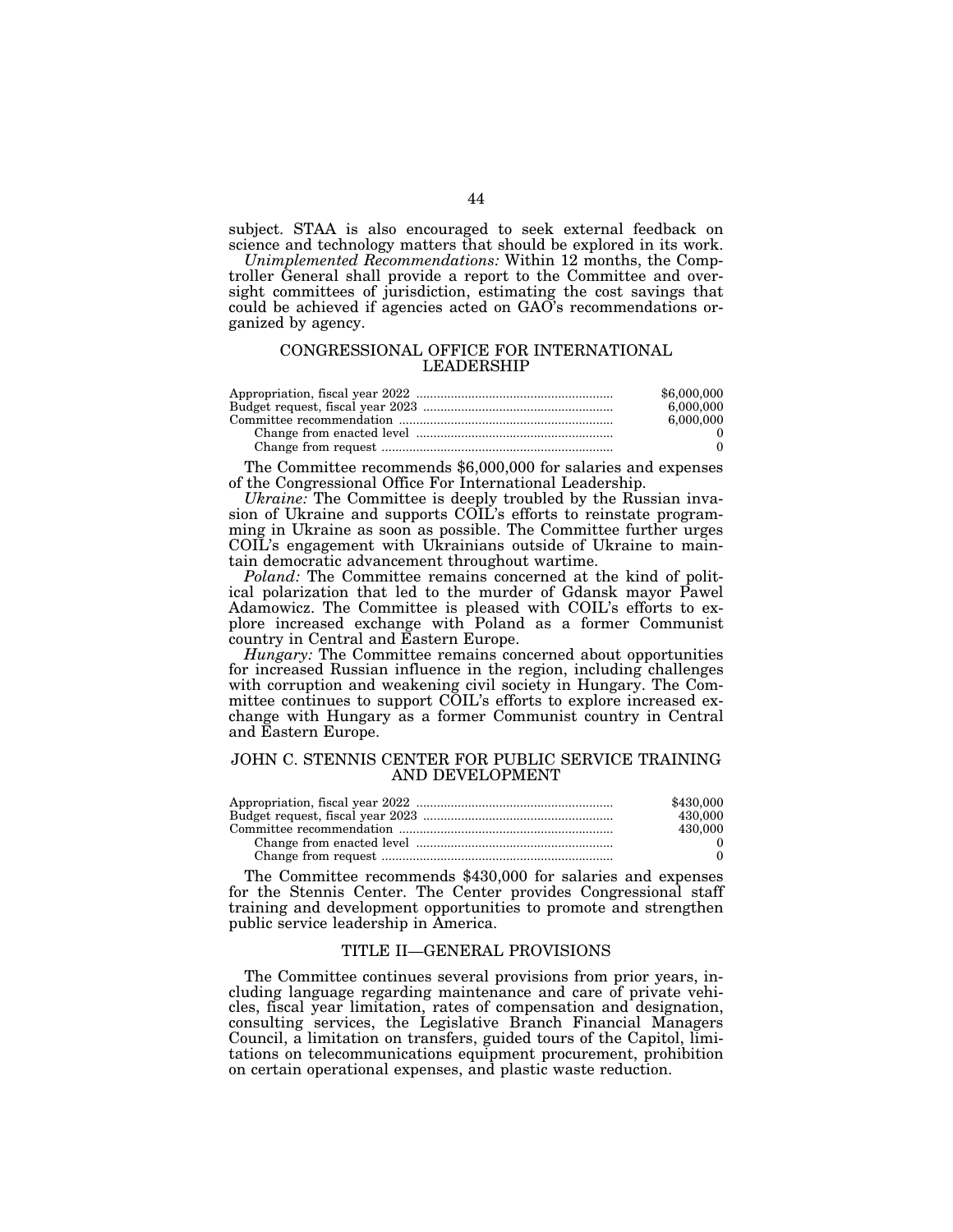Provides funding for the Attending Physician in response to COVID–19.

Includes a limitation for the cost-of-living adjustment for Members of Congress for fiscal year 2023.

Includes new language permitting funding in this Act to be used to employ individuals with an employment authorization document under the Deferred Action for Childhood Arrivals (DACA) Program.

Includes new language requiring the Architect of the Capitol to remove statues and a bust in the U.S. Capitol representing Confederate Army or Government officials, as well as the statuary for four white supremacists, including Roger B. Taney.

# HOUSE OF REPRESENTATIVES REPORT REQUIREMENTS

The following items are included in accordance with various requirements of the Rules of the House of Representatives:

# STATEMENT OF GENERAL PERFORMANCE GOALS AND OBJECTIVES

Pursuant to clause  $3(c)(4)$  of rule XIII of the Rules of the House of Representatives, the following is a statement of general performance goals and objectives for which this measure authorizes funding:

The Committee considers program performance, including a program's success in developing and attaining outcome-related goals and objectives, in developing funding recommendations.

## **RESCISSIONS**

Pursuant to clause 3(f)(2) of rule XIII of the Rules of the House of Representatives, the bill contains no recissions.

### TRANSFER OF FUNDS

Pursuant to clause 3(f)(2) of rule XIII of the Rules of the House of Representatives, the following lists the transfers of funds included in the accompanying bill:

Within the House Modernization Initiatives Account authorization, section allowing transfers among House accounts.

A proviso in the appropriation for ''Architect of the Capitol, House Office Buildings'' directs transfer of \$4,000,000 into that account from the House Office Buildings Fund.

Within the Government Publishing Office, provisos in the appropriations for ''Congressional Publishing'' and ''Public Information Programs of the Superintendent of Documents, Salaries and Expenses'' authorize transfer of unobligated or unexpended balances of expired discretionary funds appropriated under those headings for fiscal year 2023 to the ''Government Publishing Office Business Operations Revolving Fund'' account.

# DISCLOSURE OF EARMARKS AND CONGRESSIONALLY DIRECTED SPENDING ITEMS

Pursuant to clause 9 of rule XXI of the Rules of the House of Representatives, this bill, as reported, contains no Congressional earmarks, limited tax benefits, or limited tariff benefits as defined in clause 9 of rule XXI.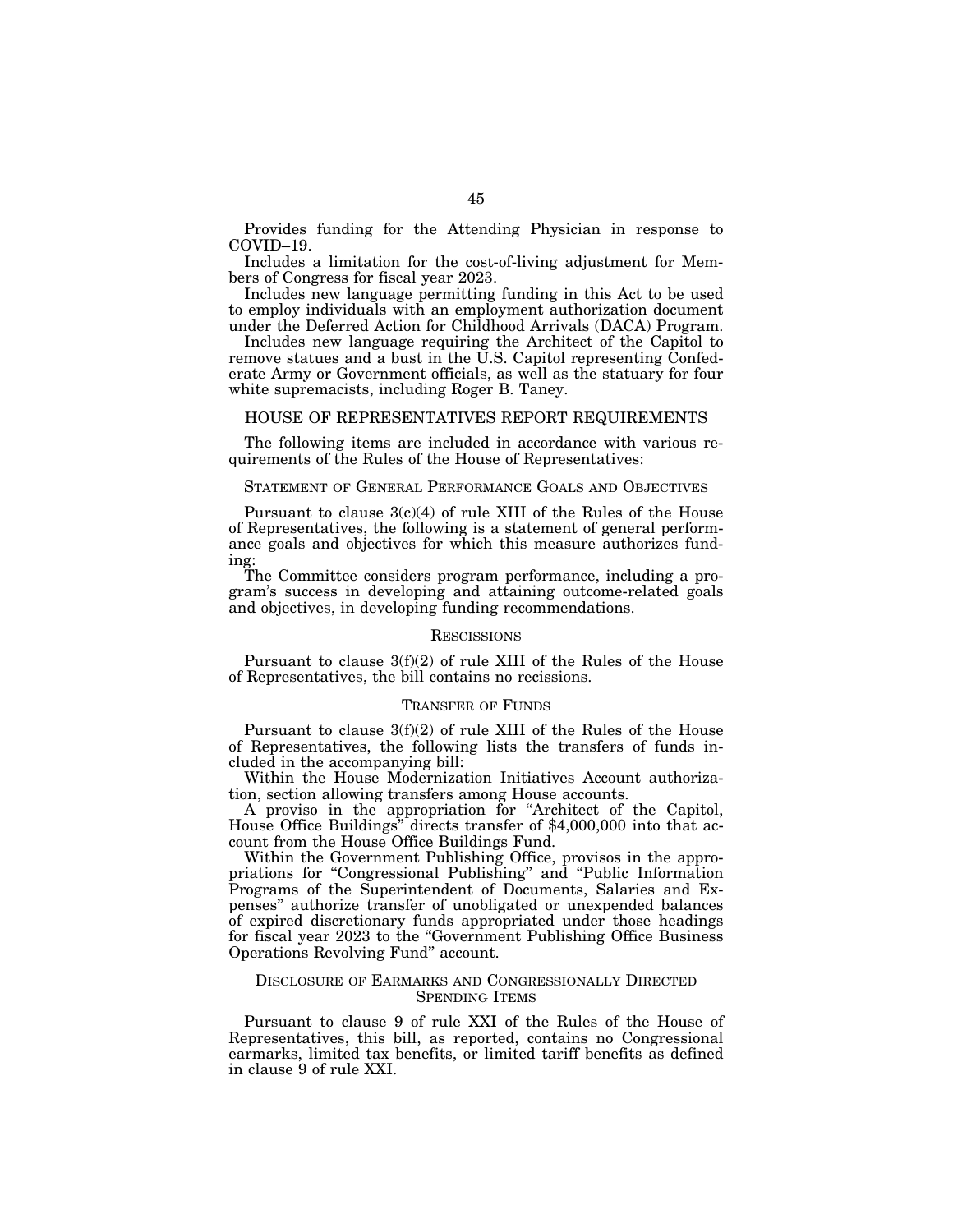# COMPLIANCE WITH RULE XIII, CL. 3(e) (RAMSEYER RULE)

In compliance with clause 3(e) of rule XIII of the Rules of the House of Representatives, changes in existing law made by the bill, as reported, are shown as follows (existing law proposed to be omitted is enclosed in black brackets, new matter is printed in italics, existing law in which no change is proposed is shown in roman):

# CHANGES IN THE APPLICATION OF EXISTING LAW

Pursuant to clause  $3(f)(1)(A)$  of rule XIII of the Rules of the House of Representatives, the following statements are submitted describing the effect of provisions in the accompanying bill that directly or indirectly change the application of existing law:

1. The bill provides that certain appropriation items remain available for more than one year, where programs or projects are continuing in nature under the provisions of authorizing legislation but for which that legislation does not specifically authorize such extended availability.

2. The bill includes several provisions which place limitations on or change or extend existing limitations, appropriations, or authorizations, and which under some circumstances might be construed as changing the application of existing law.

3. The bill continues the practice of providing official reception and representation allowances for officers and offices of the Legislative Branch.

4. The bill authorizes disbursal of funds for various agencies.

5. The bill authorizes transfer authority between accounts for certain agencies in the bill.

6. The bill includes language allowing the use of funds for studies and examinations of executive agencies and temporary personnel services. Funds can also be available for reimbursement to agencies for services performed.

7. The bill includes language providing funds for the Family Room, the Superintendent of Garages, Office of Emergency Management, and preparing the Digest of Rules.

8. The bill includes language providing funds for House motor vehicles, interparliamentary receptions, and gratuities.

9. The bill requires unspent funds remaining in Members' Representational Allowances to be used for deficit or debt reduction.

10. The bill includes language requiring that any Federal agencies that are assisting the House with cybersecurity risks ensure the constitutional integrity of the separate branches of government.

11. The bill authorizes the establishment of a House Intern Resource Office within the Office of the Chief Administrative Officer of the House of Representatives.

12. The bill authorizes the expansion of the Student Loan Repayment Program to encompass educational assistance and professional development expenses.

13. The bill authorizes allowances for employees of the Office of the Attending Physician and provides reimbursement to the Department of the Navy.

14. The bill authorizes expenses of the Capitol Police for motor vehicles, communications and other equipment, uniforms, weapons, supplies, materials, training, medical services, forensic services, stenographic services, personal and professional services, the em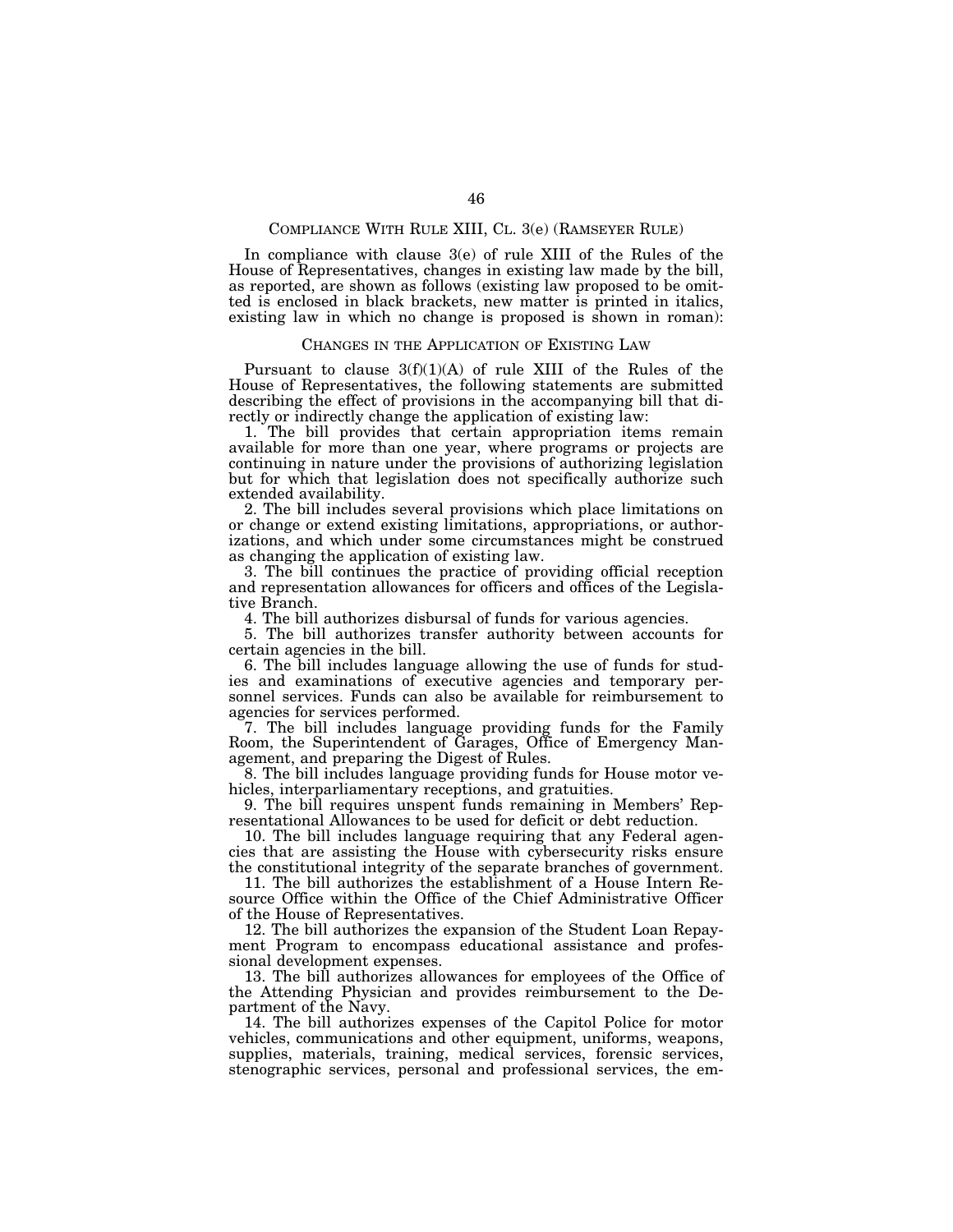ployee assistance program, the awards program, postage, communication services, travel advances, and relocation expenses.

15. The bill provides that the cost of Capitol Police basic training at the Federal Law Enforcement Training Centers be paid by the Department of Homeland Security.

16. The bill authorizes the Chief of Capitol Police to accept unpaid multi-denominational chaplain services for Capitol Police employees.

17. The bill provides adjustment to FLSA Overtime Compensation for members of the Capitol Police.

18. The bill allows the Architect of the Capitol to purchase or exchange, maintain, and operate one passenger motor vehicle.

19. The bill includes authorization allowing reimbursements for chilled water and steam provided to the Government Publishing Office, the Washington City Post Office, the Supreme Court, the Thurgood Marshall Federal Judiciary Building, Union Station Complex, and the Folger Shakespeare Library to be credited to the AOC Capitol Power Plant appropriation and made available for obligation.

20. The bill allows the Architect of the Capitol to expend funds to maintain, care for, and operate the National Garden.

21. The bill prohibits paying bonuses for contractors who are behind schedule or over budget.

22. The bill establishes that the amount available for obligation by the Library of Congress is reduced by offsetting collections.

23. The bill provides specific funding for the American Folklife Center, the Teaching with Primary Sources program, the Legislative Branch Financial Management System, the Surplus Books Program, the Veterans History Project, and the Visitors Experience project.

24. The bill allows the Library of Congress to hire or purchase one passenger motor vehicle.

25. The bill allows funds from offsetting collections to be used for the Library's Copyright Office.

26. The bill includes language authorizing the expenditure of receipts, with the exception of salaries and benefits, for the administration of the Copyright Royalty Judges program.

27. The bill contains language which provides that no funds in the Congressional Research Service can be used to publish or prepare material to be issued by the Library of Congress unless approved by the appropriate Committee, with an exception.

28. The bill provides funds to provide newspapers to the blind and print disabled.

29. The bill contains language under the Library of Congress placing a limitation on obligations for Reimbursable and Revolving Fund activities.

30. The bill contains language restricting the use of funds appropriated to the Government Publishing Office for the permanent edition of the Congressional Record for individual Representatives and Senators, Resident Commissioners or Delegates, and language providing that appropriations recommended shall be available for the payment of obligations incurred under appropriations for similar purposes for preceding fiscal years, limiting the printing of certain documents to a time certain, and authorizing the transfer of unobligated balances.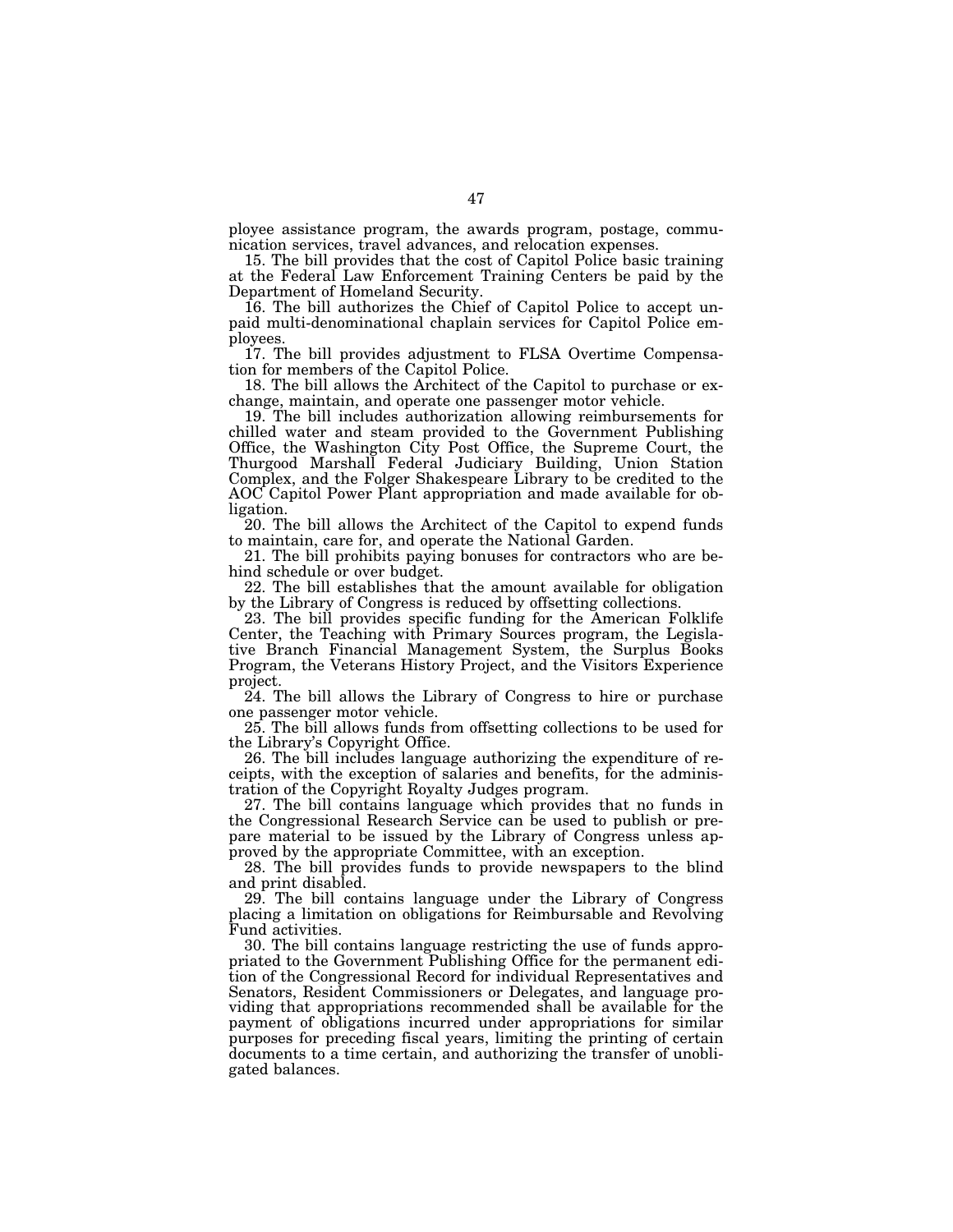31. The bill includes language authorizing the Public Information Programs of the Superintendent of Documents to pay for printing certain publications in prior years for the depository library program. There is language authorizing the transfer of unexpended balances.

32. There is language authorizing the operation of the Government Publishing Office Revolving Fund, and which authorizes travel expenses for advisory councils, the purchase of not more than 12 passenger motor vehicles and that the revolving fund may be used to provide information in any format.

33. The bill includes language relating to the Government Accountability Office, authorizing the direct procurement of expert and consultant services under 5 U.S.C. 3109 at certain rates; authorizing the hire of one passenger motor vehicle, as required by 31 U.S.C. 1343; authorizing the Government Accountability Office to make advance payments in foreign countries in accordance with 31 U.S.C. 3324; and providing certain benefits, including rental of living quarters in foreign countries. Appropriations are authorized for administrative expenses of any other member department or agency to finance an appropriate share of the costs of the National Intergovernmental Audit Forum or a Regional Intergovernmental Audit Forum.

34. The bill includes language prohibiting the use of funds in the Act for the maintenance or care of private vehicles except for emergency assistance and cleaning as may be provided under regulations relating to parking facilities for the House issued by the Committee on House Administration and for the Senate by the Committee on Rules and Administration.

35. The bill provides no part of the funds appropriated in this Act shall remain available for obligation beyond fiscal year 2023 unless expressly so provided in this Act.

36. The bill provides that whenever any office or position not specifically established by the Legislative Pay Act of 1929 is appropriated for herein, or whenever the rate of compensation or designation of any position appropriated for herein is different from that specifically established for such position by such Act, the rate of compensation and the designation of the position, either appropriated for or provided herein, shall be the permanent law with respect thereto. The bill also provides that the provisions herein for the various items of official expenses of Members, officers, and the Committees, and clerk hire for Senators and Members shall be the permanent law with respect thereto.

37. The bill requires that certain information regarding consulting services shall be a matter of public record.

38. The bill authorizes Legislative Branch entities to share the costs of the Legislative Branch Financial Managers Council.

39. The bill limits the transfer of funds in this Act.

40. The bill prohibits funds in this Act being used to eliminate or restrict staff-led guided tours.

41. The bill prohibits funds from being used to acquire telecommunications equipment from a particular class of vendors.

42. The bill prohibits funds from being used to maintain or establish a computer network unless the network blocks pornography.

43. The bill includes language requiring agencies funded in the Act to eliminate or reduce plastic waste.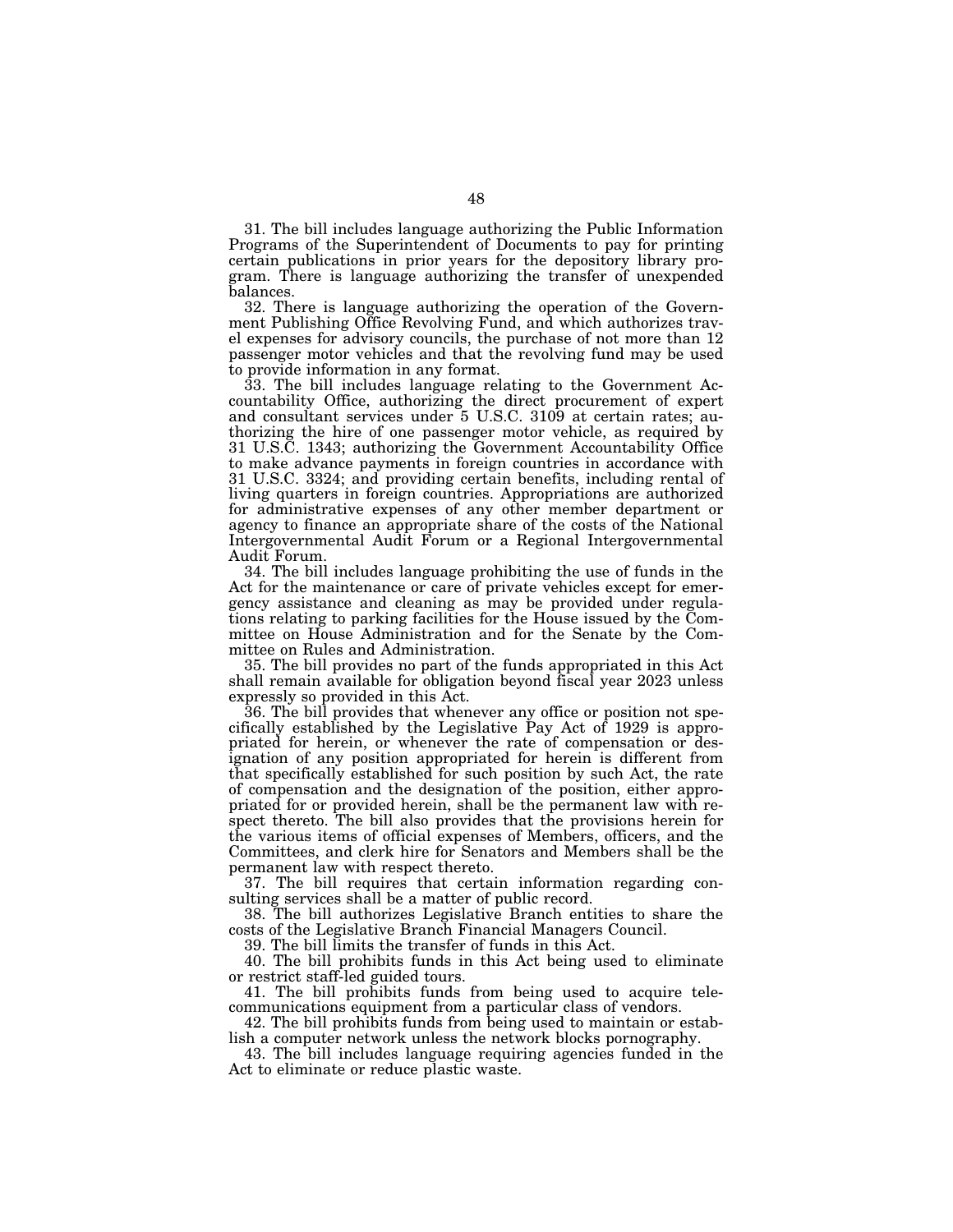44. The bill includes language blocking the cost of living adjustment for Members of Congress.

45. The bill includes language permitting funds in the Act to be used to employ individuals with an employment authorization document under the Deferred Action for Childhood Arrivals (DACA) Program.

46. The bill includes language requiring the Architect of the Capitol to remove statues and busts in the U.S. Capitol representing Confederate Army or Government officials, as well as the statuary for four white supremacists, including Roger B. Taney.

# APPROPRIATIONS NOT AUTHORIZED BY LAW

Pursuant to clause  $3(f)(1)(B)$  of rule XIII of the Rules of the House of Representatives, the following lists the appropriations in the accompanying bill which are not authorized by law for the period:

1. An appropriation of \$5,000,000 for the Office of the Attending Physician for response to COVID–19. This amount was first appropriated in the Legislative Branch Act, 2021.

BUDGETARY IMPACT OF THE FY 2023 LEGISLATIVE BRANCH APPROPRIA-TIONS BILL PREPARED IN CONSULTATION WITH THE CONGRESSIONAL BUDGET OFFICE PURSUANT TO SEC. 308(a), PUBLIC LAW 93–344, AS AMENDED

### COMPARISON WITH BUDGET RESOLUTION

Section 308(a)(1)(A) of the Congressional Budget Act requires the report accompanying a bill providing new budget authority to contain a statement comparing the levels in the bill to the suballocations submitted under section 302(b) of the Act for the most recently agreed to concurrent resolution on the budget for the applicable fiscal year.

### [IN MILLIONS OF DOLLARS]

# **[INSERT TABLE]**

## FIVE-YEAR OUTLAY PROJECTIONS

In compliance with section  $308(a)(1)(B)$  of the Congressional Budget and Impoundment Control Act of 1974 (Public Law 93– 344), as amended, the following table contains five-year projections associated with the budget authority provided in the accompanying bill.

### [IN MILLIONS OF DOLLARS]

# **[INSERT TABLE]**

### FINANCIAL ASSISTANCE TO STATE AND LOCAL GOVERNMENTS

In accordance with section  $308(a)(1)(C)$  of the Congressional Budget Act of 1974, as amended, the Congressional Budget Office has provided the following estimates of new budget authority and outlays provided by the accompanying bill for financial assistance to State and local governments.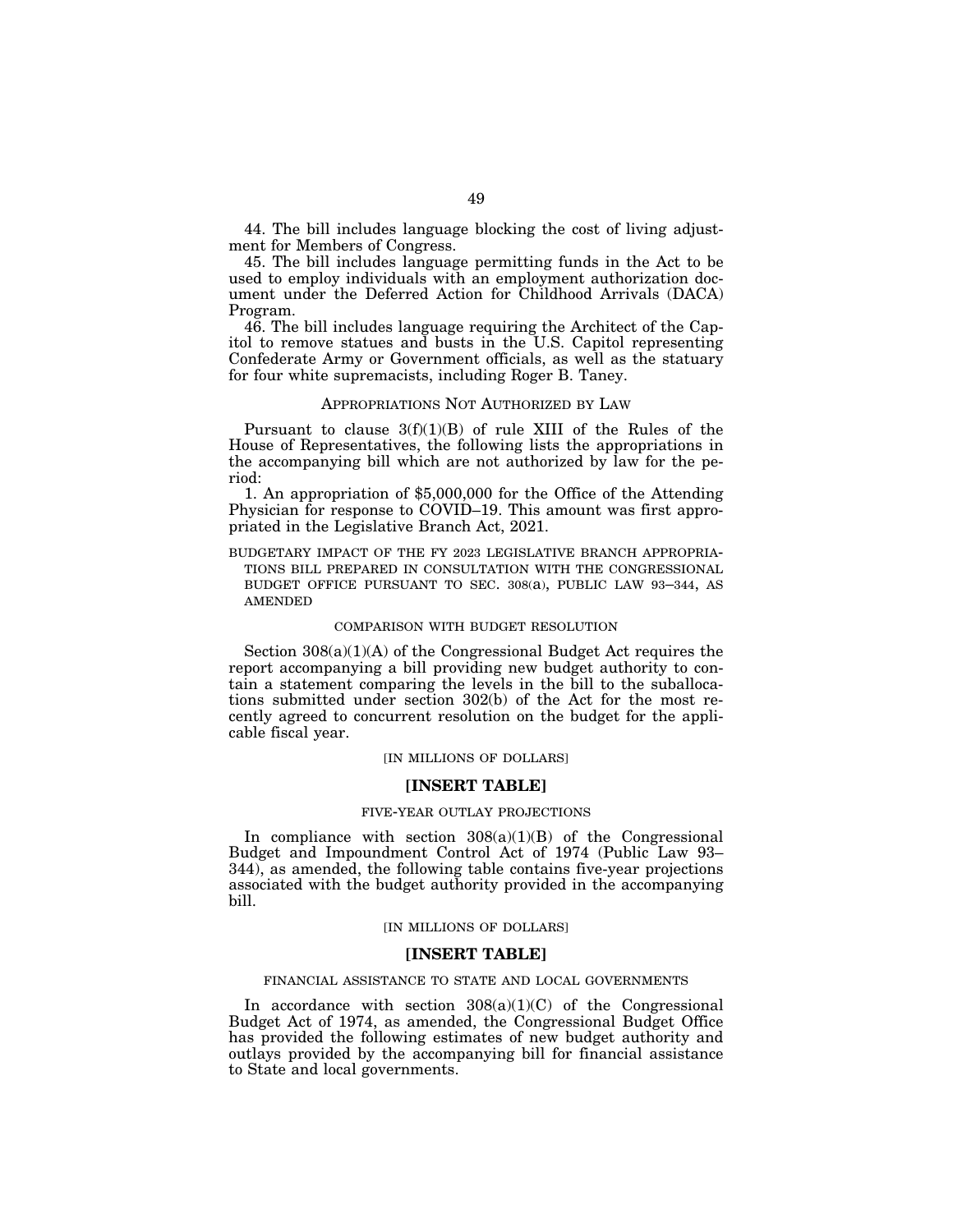# [IN MILLIONS OF DOLLARS]

# **[INSERT TABLE]**

# PROGRAM DUPLICATION

Pursuant to clause  $3(c)(5)$  of rule XIII of the Rules of the House of Representatives, the following states that: No provision of this bill establishes or reauthorizes a program of the Federal Government known to be duplicative of another Federal program, a program that was included in any report from the Government Accountability Office to Congress pursuant to section 21 of Public Law 111–139, or a program related to a program identified in the most recent Catalog of Federal Domestic Assistance.

# COMMITTEE HEARINGS

For the purpose of section  $2(r)(1)$  of H. Res. 8 (117th Congress) the following hearings were used to develop or consider the Legislative Branch Appropriations Act, 2023:

| Date             | Title of Hearing                                                                                    | Witnesses                                                                                                                                                                                                                                                                                                                                                                                                                                            |
|------------------|-----------------------------------------------------------------------------------------------------|------------------------------------------------------------------------------------------------------------------------------------------------------------------------------------------------------------------------------------------------------------------------------------------------------------------------------------------------------------------------------------------------------------------------------------------------------|
| January 11, 2022 | Security of the Capitol Cam-<br>pus since the Attack of<br>January 6, 2021.                         | Major General William J. Walker (Ret.), Sergeant at Arms of<br>the U.S. House of Representatives; Mr. J. Thomas Man-<br>ger, Chief of the U.S. Capitol Police; Mr. J. Brett<br>Blanton, Architect of the Capitol.                                                                                                                                                                                                                                    |
| March 30, 2022   | Fiscal Year 2023 Budget Re-<br>quest for the United<br>States Capitol Police.                       | Mr. J. Thomas Manger, Chief of the U.S. Capitol Police.                                                                                                                                                                                                                                                                                                                                                                                              |
| April 5, 2022    | Fiscal Year 2023 Budget Re-<br>quest for the Government<br>Accountability Office.                   | The Honorable Gene Dodaro, Comptroller General of the<br>Government Accountability Office; Ms. Orice Williams<br>Brown, Chief Operating Officer, Government Account-<br>ability Office.                                                                                                                                                                                                                                                              |
| April 5, 2022    | Fiscal Year 2023 Budget Re-<br>quest for the Congres-<br>sional Budget Office.                      | Dr. Phillip Swagel, Director of the Congressional Budget<br>Office.                                                                                                                                                                                                                                                                                                                                                                                  |
| April 5, 2022    | Fiscal Year 2023 Budget Re-<br>quest for the Office of<br><b>Congressional Workplace</b><br>Rights. | Ms. Teresa M. James, Acting Executive Director, Office of<br>Congressional Workplace Rights; Mr. John. D. Uelmen,<br>General Counsel, Office of Congressional Workplace<br>Rights.                                                                                                                                                                                                                                                                   |
| April 6, 2022    | Fiscal Year 2023 Budget Re-<br>quest for the House of<br>Representatives.                           | The Honorable Cheryl L. Johnson, Clerk of the House; The<br>Honorable William J. Walker, Sergeant at Arms; The Hon-<br>orable Catherine Szpindor, Chief Administrative Officer;<br>Mr. Wade Ballou Jr., Legislative Counsel; Mr. Douglas<br>Letter, General Counsel; Mr. Joseph C. Picolla, Acting In-<br>spector General; Mr. Ralph V. Seep, Law Revision Coun-<br>sel; and Ms. Enumale Agada, Acting Director, Office of<br>Diversity & Inclusion. |
| April 27, 2022   | Fiscal Year 2023 Budget Re-<br>quest for the Library of<br>Congress.                                | Dr. Carla Hayden, Librarian of Congress Accompanied by:<br>Mr. J. Mark Sweeney, Principal Deputy Librarian of Con-<br>gress; Ms. Shira Perlmutter, Register of Copyrights/Di-<br>rector of the U.S. Copyright Office; Dr. Mary Mazanec,<br>Director, Congressional Research Service; Ms. Judith<br>Conklin, Chief Information Officer; Mr. Jason Broughton,<br>Director, National Library Service for the Blind and Print<br>Disabled.               |
| April 27, 2022   | Fiscal Year 2023 Budget Re-<br>quest for the Government<br>Publishing Office.                       | Mr. Hugh N. Halpern, Director, Government Publishing Of-<br>fice.                                                                                                                                                                                                                                                                                                                                                                                    |
| April 27, 2022   | Fiscal Year 2023 Budget Re-<br>quest for the Architect of<br>the Capitol.                           | Mr. J. Brett Blanton, Architect of the Capitol.                                                                                                                                                                                                                                                                                                                                                                                                      |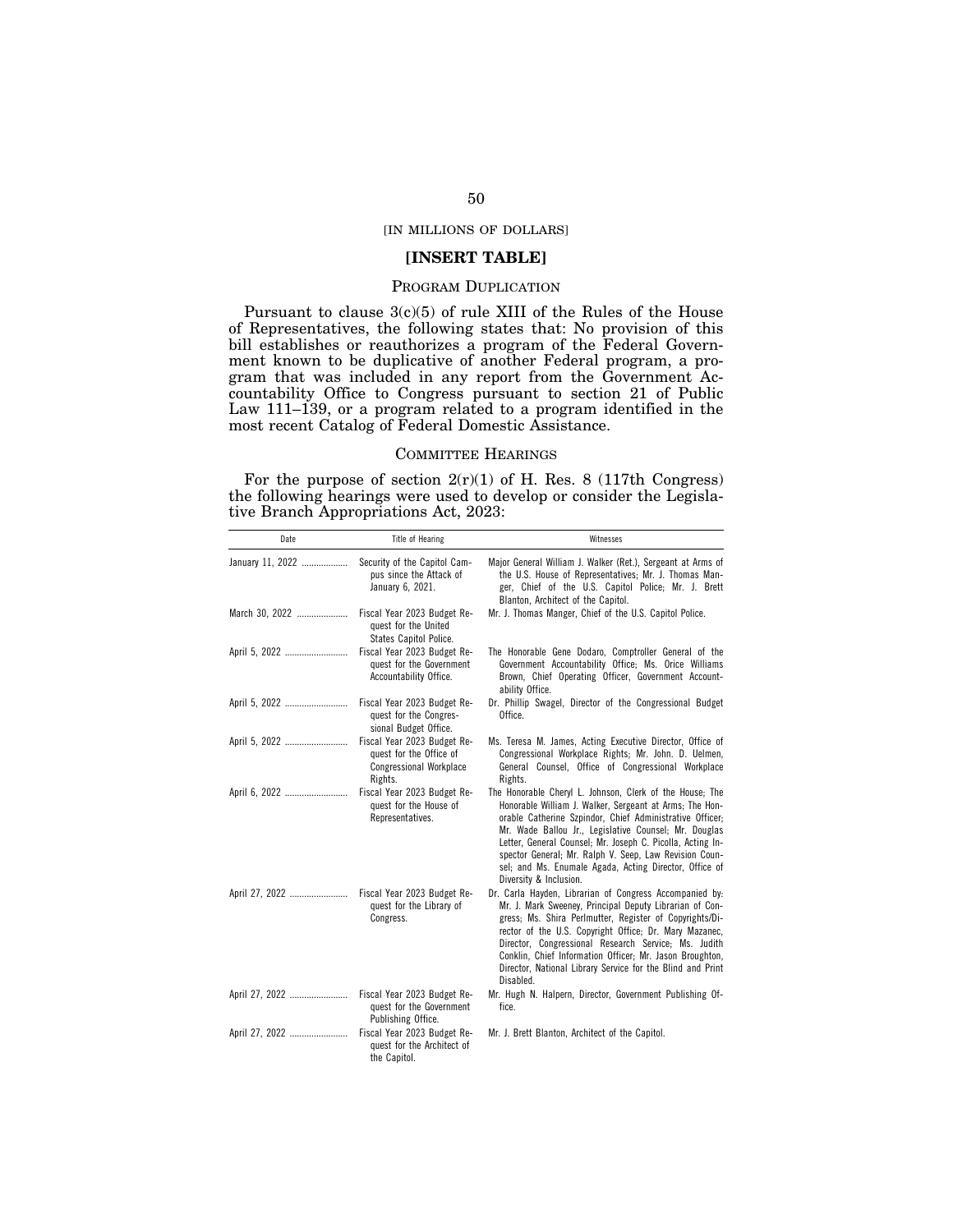| Date | Title of Hearing                  | Witnesses                                                                                                                                                                           |
|------|-----------------------------------|-------------------------------------------------------------------------------------------------------------------------------------------------------------------------------------|
|      | Legislative Branch Member<br>Dav. | The Honorable Steve Cohen: The Honorable Derek Kilmer:<br>The Honorable Andy Levin; The Honorable Seth Moulton;<br>The Honorable Mike Quigley; The Honorable William R.<br>Timmons. |

51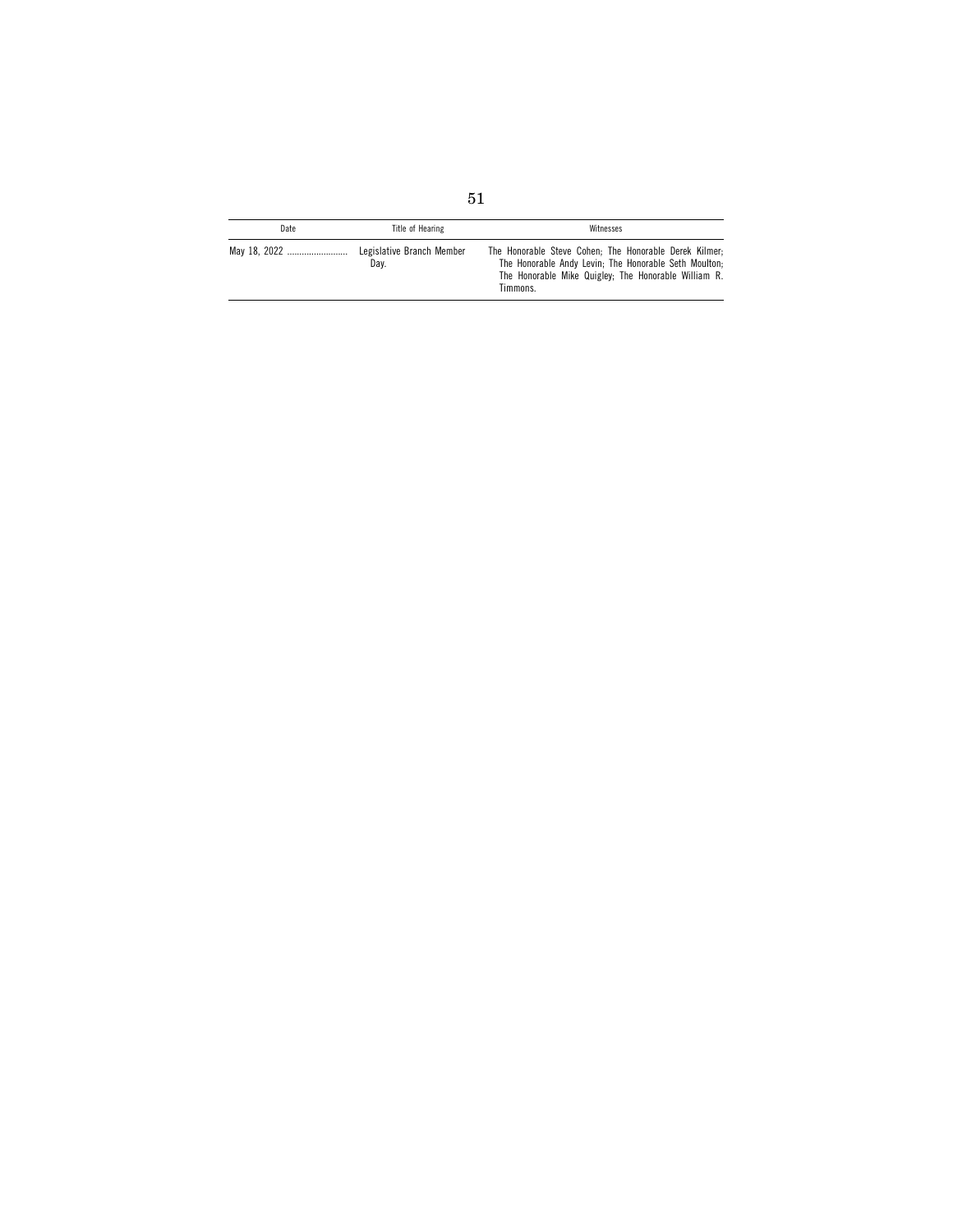| COMPARATIVE STATEMENT OF NEW BUDGET (OBLIGATIONAL) AUTHORITY FOR 2022 | AND BUDGET REQUESTS AND AMOUNTS RECOMMENDED IN THE BILL FOR 2023 | Amounts in thousands |
|-----------------------------------------------------------------------|------------------------------------------------------------------|----------------------|
|                                                                       |                                                                  |                      |
|                                                                       |                                                                  |                      |

| Payment to Widows and Heirs of Deceased Members of |
|----------------------------------------------------|
|                                                    |
|                                                    |
|                                                    |
|                                                    |
|                                                    |
|                                                    |
| 医马洛耳氏手术耳氏反射前后的 医白光的复数形式牙光性血管反射                     |

| $+1, 811$ | 34,949                                                                                                                                                                                                                                                                                              |
|-----------|-----------------------------------------------------------------------------------------------------------------------------------------------------------------------------------------------------------------------------------------------------------------------------------------------------|
|           |                                                                                                                                                                                                                                                                                                     |
|           | $\begin{array}{l} 0.37 \\ 0.060 \\ 0.070 \\ 0.000 \\ 0.000 \\ 0.000 \\ 0.000 \\ 0.000 \\ 0.000 \\ 0.000 \\ 0.000 \\ 0.000 \\ 0.000 \\ 0.000 \\ 0.000 \\ 0.000 \\ 0.000 \\ 0.000 \\ 0.000 \\ 0.000 \\ 0.000 \\ 0.000 \\ 0.000 \\ 0.000 \\ 0.000 \\ 0.000 \\ 0.000 \\ 0.000 \\ 0.000 \\ 0.000 \\ 0.0$ |
|           |                                                                                                                                                                                                                                                                                                     |
|           |                                                                                                                                                                                                                                                                                                     |
|           |                                                                                                                                                                                                                                                                                                     |
|           |                                                                                                                                                                                                                                                                                                     |
|           |                                                                                                                                                                                                                                                                                                     |

Subtotal, House Leadership Offices............

 $52\,$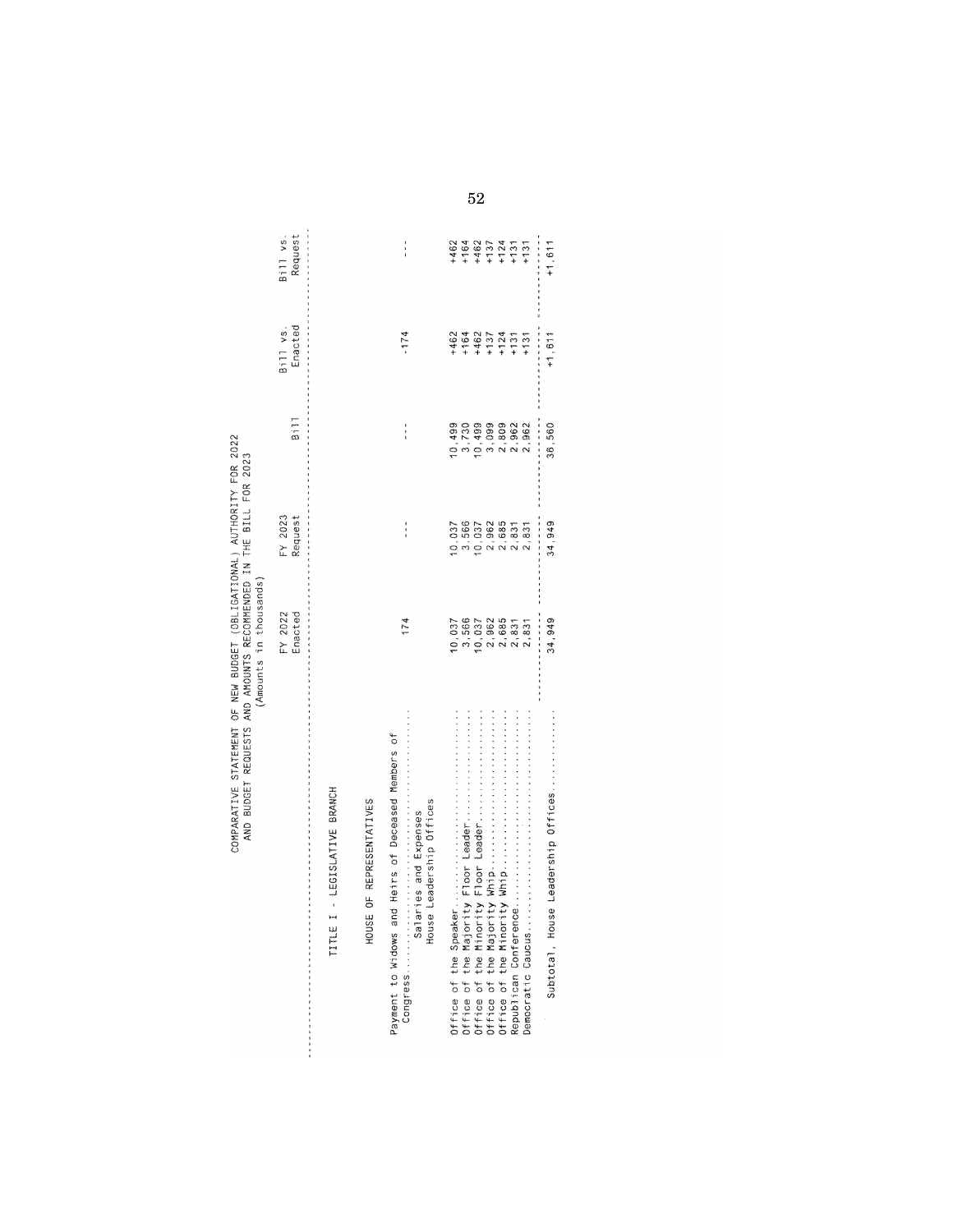| AND BUDGET REQUESTS AND AMOUNTS RECOMMENDED IN THE BILL FOR 2023                                                              | (Amounts in thousands) |                    |               |                     |                            |
|-------------------------------------------------------------------------------------------------------------------------------|------------------------|--------------------|---------------|---------------------|----------------------------|
|                                                                                                                               | FY 2022<br>Enacted     | FY 2023<br>Request | $\frac{1}{2}$ | Enacted<br>Bill vs. | Request<br>Bill vs         |
|                                                                                                                               |                        |                    |               |                     |                            |
| embers' Clerk Hire, Official<br>Expenses of Members, and Official Mail<br>Members' Representational Allowances<br>Including M |                        |                    |               |                     |                            |
| Expenses                                                                                                                      | 774,400                | 813,120            | 810,000       | $+35,600$           | $-3,120$                   |
| or Compensation of Interns<br>Allowance f                                                                                     |                        |                    |               |                     |                            |
|                                                                                                                               | 15,435                 | 15,435             | 20,639        | $+5,204$            | $+5,204$                   |
| House Leadership Offices.                                                                                                     | 438                    | 438<br>1,944       | 586<br>2,600  | $+148$<br>$+8$ 56   |                            |
| House Standing, Special and Select Committee Offices<br>House Appropriations Committee Office                                 | 1,944<br>346           | 346                | 463           | $+117$              | $+148$<br>$+656$<br>$+117$ |
| Committee Employees                                                                                                           |                        |                    |               |                     |                            |
| Standing Committees, Special and Select.                                                                                      | 167,101                | 182,003            | 188,971       | $+21,870$           | $+6,968$                   |
| (including studies and<br>Committee on Appropriations<br>investigations)                                                      | 29,917                 | 29,917             | 31,294        | $+1,377$            | $+1,377$                   |
|                                                                                                                               | 197,018                | 211.920            | 220,265       | $+23, 247$          | $+8,345$                   |

COMPARATIVE STATEMENT OF NEW BUDGET (OBLIGATIONAL) AUTHORITY FOR 2022

 ${\bf 53}$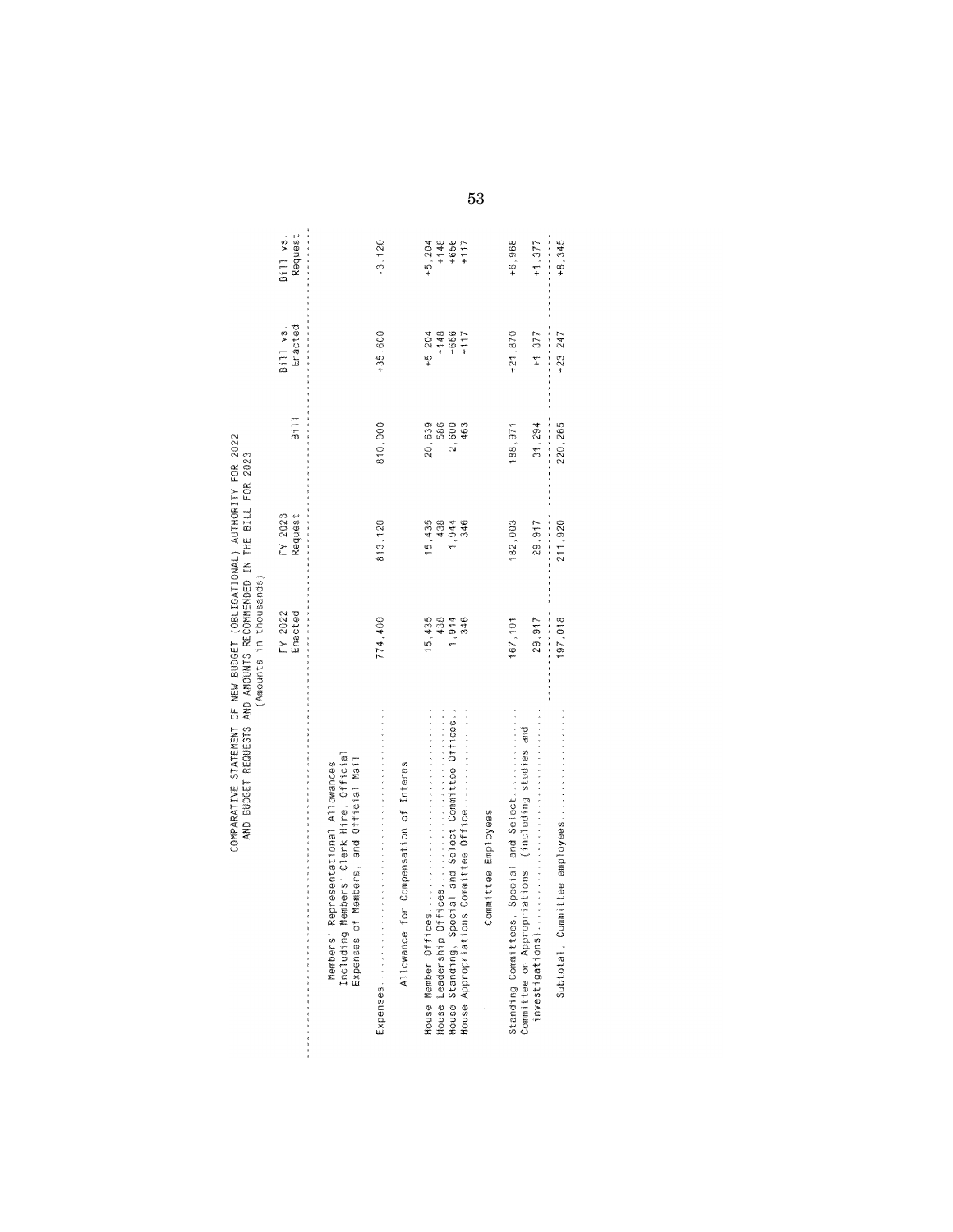# COMPARATIVE STATEMENT OF NEW BUDGET (OBLIGATIONAL) AUTHORITY FOR 2022<br>AND BUDGET REQUESTS AND AMOUNTS RECOMMENDED IN THE BILL FOR 2023<br>(Amounts in thousands)

|                                            | FY 2022<br>Enacted                                | FY 2023<br>Request                                                                                            | Bill       | Bill vs.<br>Enacted                             | Bill vs.<br>Request |
|--------------------------------------------|---------------------------------------------------|---------------------------------------------------------------------------------------------------------------|------------|-------------------------------------------------|---------------------|
| Officers and Employees<br>Salaries,        |                                                   |                                                                                                               |            |                                                 |                     |
|                                            |                                                   |                                                                                                               |            |                                                 |                     |
|                                            | 36,500                                            |                                                                                                               | 40.827     |                                                 | $+500$              |
|                                            | 27,695                                            | 40,327<br>38,793                                                                                              | 38,793     |                                                 | $\frac{1}{3}$       |
|                                            |                                                   |                                                                                                               |            | $+4,327$<br>$+11,098$<br>$+18,384$              | +350                |
|                                            |                                                   |                                                                                                               |            | $\begin{array}{c} x \\ x \\ y \\ z \end{array}$ | $\frac{1}{3}$       |
|                                            | 8000004008<br>100051008<br>500051000<br>500101010 | $211, 223$ $3, 000$ $3, 125$ $5, 138$ $6, 139$ $7, 139$ $8, 139$ $7, 139$ $7, 139$ $7, 139$ $7, 139$ $7, 139$ |            |                                                 | $\frac{1}{2}$       |
|                                            |                                                   |                                                                                                               |            | $+19$<br>$+19$<br>$+50$<br>$+140$<br>$+140$     | $\vdots$            |
|                                            |                                                   |                                                                                                               |            |                                                 | $\frac{1}{2}$       |
|                                            |                                                   |                                                                                                               |            |                                                 | $\frac{1}{3}$       |
|                                            |                                                   |                                                                                                               |            |                                                 | $\ddot{\ddot{i}}$   |
|                                            |                                                   |                                                                                                               |            |                                                 | $\frac{1}{2}$       |
|                                            | 934                                               |                                                                                                               | 934<br>744 | $\frac{1}{4}$                                   | $\frac{1}{4}$       |
| )ther authorized empl                      | 624                                               |                                                                                                               |            | $+120$                                          | Ì                   |
| Subtotal, Salaries, officers and employees | 288,481                                           | 322,707                                                                                                       | 323,557    | +35,076<br>,,,,,,                               | 计主义务<br>+850        |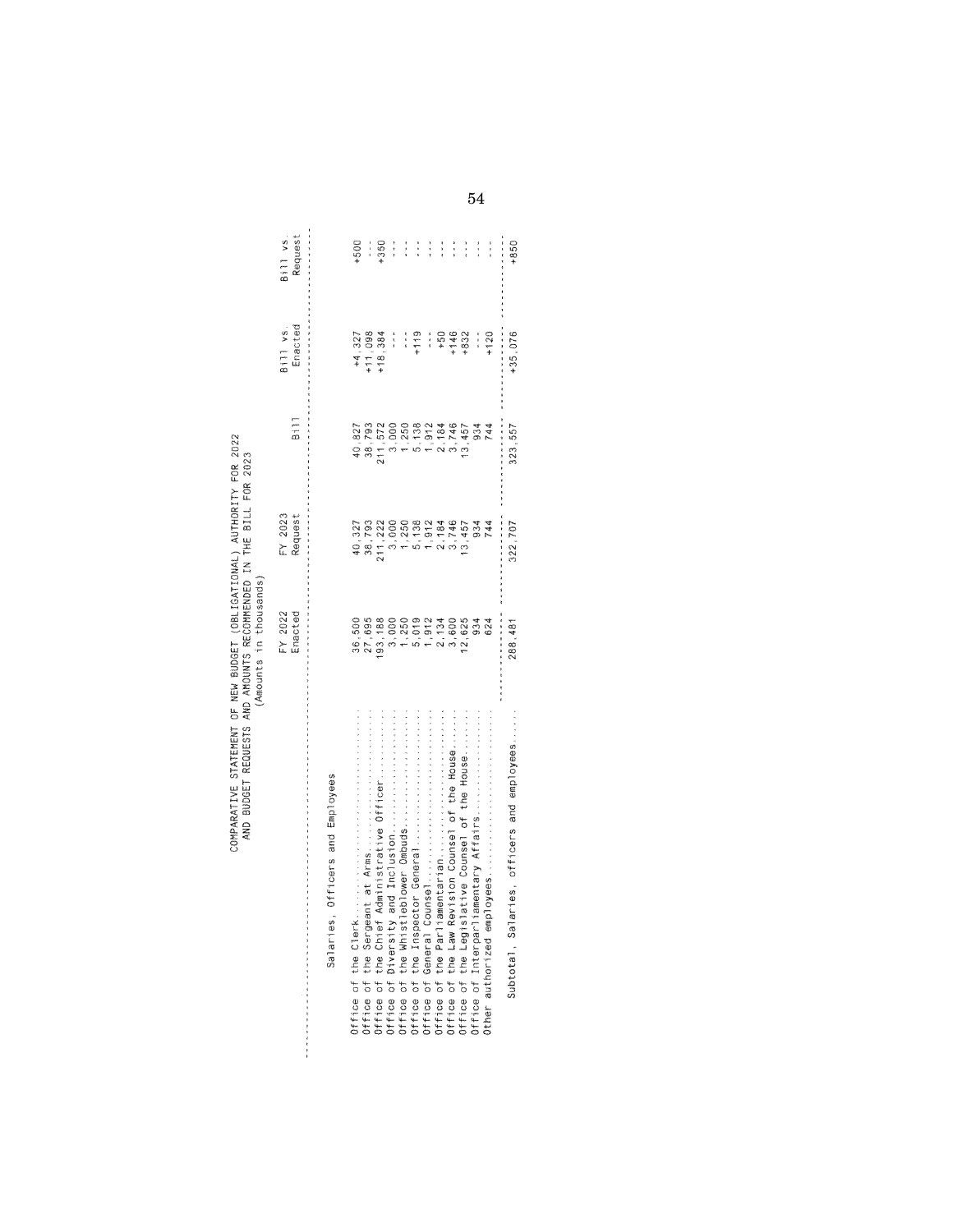# COMPARATIVE STATEMENT OF NEW BUDGET (OBLIGATIONAL) AUTHORITY FOR 2022<br>AND BUDGET REQUESTS AND AMOUNTS RECOMMENDED IN THE BILL FOR 2023<br>(Amounts in thousands)

|                                                                                                                                                  | FY 2022<br>Enacted                                                                 | FY 2023<br>Request                                                | <b>Bill</b>                                                       | Enacted<br>Bill vs                              | Request<br>Bill vs                                    |
|--------------------------------------------------------------------------------------------------------------------------------------------------|------------------------------------------------------------------------------------|-------------------------------------------------------------------|-------------------------------------------------------------------|-------------------------------------------------|-------------------------------------------------------|
| owances and Expenses<br>AT <sub>1</sub>                                                                                                          |                                                                                    |                                                                   |                                                                   |                                                 |                                                       |
| administrative costs and Federal<br>committees, leadership offices<br>Supplies, materials<br>tort claims                                         | 1,555                                                                              | 1,555                                                             | 1,555                                                             | $\frac{1}{x}$                                   | $\frac{1}{2}$                                         |
| Official mail for committees, leadership o<br>and administrative offices of the House.<br>Government contributions.<br>Business Continuity and I | $\frac{60}{2}$<br>356,000                                                          | 372,368<br>190                                                    | 387,368<br>$\frac{8}{10}$                                         | $+31,368$<br>$\frac{1}{2}$                      | 清雪鱼<br>$+15,000$                                      |
| and Disaster Recovery.<br>Transition activities<br>Green and Gold Congressional Aide Program.                                                    | 5,895<br>9,294<br>23,813                                                           | $\begin{array}{c} 19,225 \\ 9,674 \\ 1,762 \end{array}$<br>20,841 | $\begin{array}{c} 19,225 \\ 9,674 \\ 1,762 \end{array}$<br>22,841 | $-972$<br>$+13,330$<br>$+380$                   | $+2,000$<br>$\frac{1}{3}$                             |
| onal Ethics<br>Office of Congressi<br>Miscellaneous items                                                                                        | 1,738<br>1,500                                                                     | 1,000                                                             | 1,500                                                             | $+24$<br>$\frac{1}{x}$                          | $+500$<br>ļ                                           |
| owances and expenses<br>Subtotal, All                                                                                                            | 399,985                                                                            | 426,615                                                           | 444,115                                                           | $+44,130$                                       | +17,500                                               |
| Initiatives Account<br>House Modernization                                                                                                       | 2,000                                                                              | 2,000                                                             | 10,000                                                            | $+8,000$                                        | $+8,000$                                              |
| Subtotal, House of Representatives<br>$(D$ iscretionary)<br>Rescissions                                                                          | 1,715,170<br>,714,996<br>174                                                       | ,829,474<br>, 829, 474                                            | ,868,785<br>,868,785<br>$-1$                                      | $+153.789$<br>$+153, 615$<br>$-174$             | $+39,311$<br>$+39,311$                                |
| Total, House of Representatives<br>$(D)$ scretionary).<br>$(\text{Mandatory})$ .                                                                 | 计分析程序 经非法经济的 计程序 计数字数字 计数字数字 计数字符 计数字<br>林林环科纤科林林林<br>,714,996<br>1,715,170<br>174 | 我找我的好好找好好<br>, 829, 474<br>, 829, 474                             | 计打针打针针针针针杆杆针目针针针<br>计目标时时目标目标<br>.868.785<br>.868,785             | $+153,789$<br>计独裁性性结核线<br>$+153, 615$<br>$-174$ | 林月桂桂桂桂桂桂桂桂桂桂桂桂桂<br>化非特殊特性纤维<br>$+39.311$<br>$+39.311$ |

 ${\bf 55}$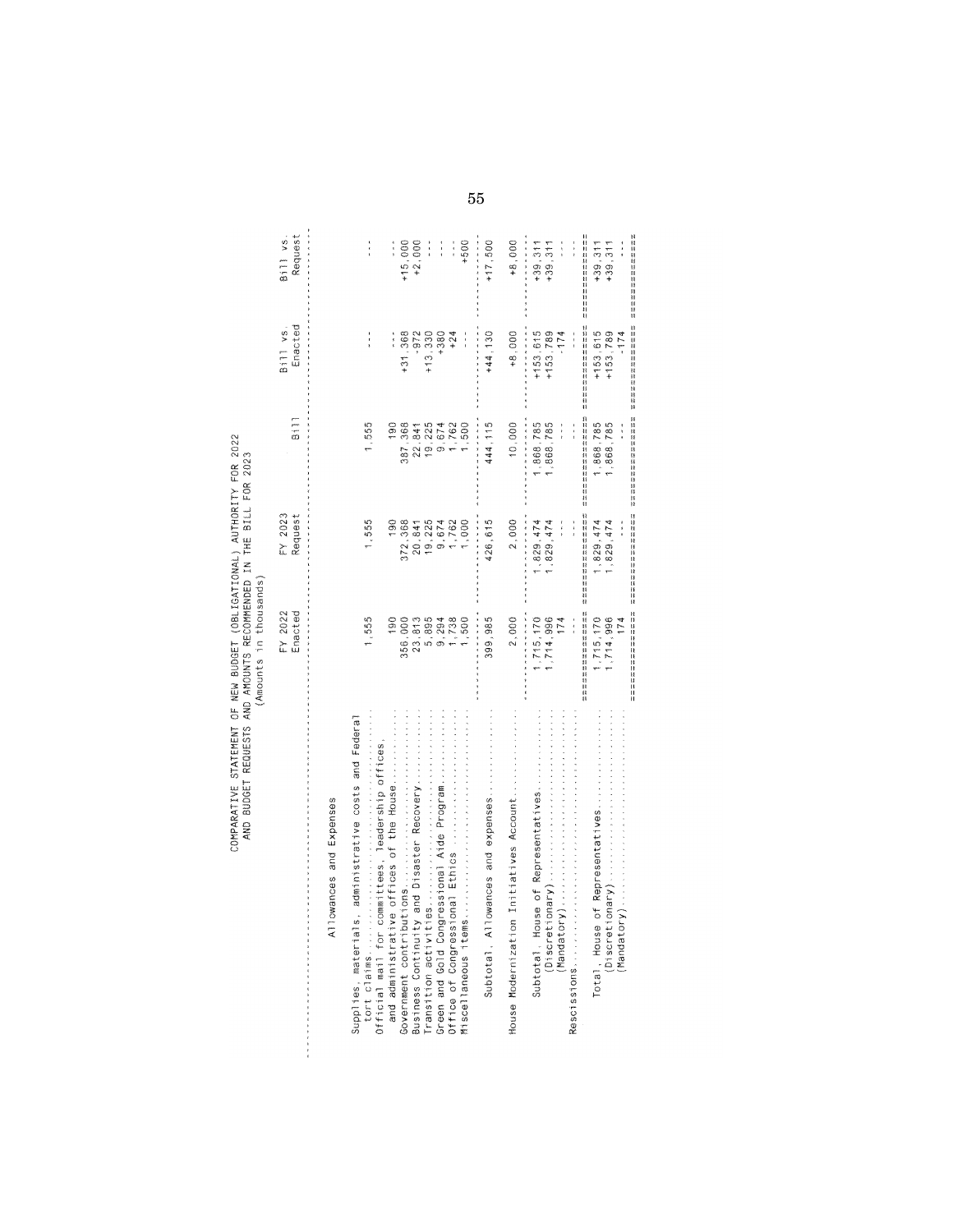|                                                                                                                                                                                                                                      | Enacted<br>FY 2022             | FY 2023<br>Request                              | B11                      | Enacted<br>Bill vs.             | Request<br>B111 vs.                 |
|--------------------------------------------------------------------------------------------------------------------------------------------------------------------------------------------------------------------------------------|--------------------------------|-------------------------------------------------|--------------------------|---------------------------------|-------------------------------------|
| JOINT ITEMS                                                                                                                                                                                                                          |                                |                                                 |                          |                                 |                                     |
|                                                                                                                                                                                                                                      | 4,283<br>12,385                | 4,283<br>12,876                                 | 4,283<br>12.876          | $\frac{1}{2}$<br>$+491$         | $\ddot{\dot{\ } }$<br>$\frac{1}{4}$ |
| the Attending Physician<br>Office of                                                                                                                                                                                                 |                                |                                                 |                          |                                 |                                     |
| equipment, expenses, and allowances<br>Medical supplies,                                                                                                                                                                             | 4,063                          | 4,181                                           | 4,181                    | $+118$                          | $\frac{1}{1}$                       |
| essional Accessibility Services<br>Office of Congr                                                                                                                                                                                   |                                |                                                 |                          |                                 |                                     |
| <b>Contract of the Contract of Contract of Contract of Contract of Contract of Contract On Contract On Contract On Contract On Contract On Contract On Contract On Contract On Contract On Contract On Contract On Contract On C</b> | 1,606                          | 1,702                                           | 1,702                    | $+96$                           | $\ddot{\phantom{a}}$                |
| Total, Joint                                                                                                                                                                                                                         | 化打扫过时扫扫扫扫打扫扫<br>22,337<br>科林村目 | 机球球球球球球球球球<br>23,042<br>精神科                     | 计计算过程转替替针针针目经径<br>23,042 | $+705$                          | 计数字数字 计数字数字数字 经计算计算计算经过程 经经济<br>多重复 |
| CAPITOL POLICE                                                                                                                                                                                                                       |                                | 机材材封技材材材材材材材料材料 有材料机材材材材材材材材材料材料 经经证证外付证件比较标准计价 |                          |                                 | 机材料材料料料料料料料料料料料                     |
| 女子名法的女子名的现在分词 的过去分词生的过去式和过去分词形式过去分词形式<br>Salaries<br>General expenses.                                                                                                                                                               | 133,648<br>468,861             | 522,280<br>185,818                              | 522,280<br>185,818       | $+53,419$<br>$+52,170$          | 计日本<br>生生生                          |
| Total Canting Dollar                                                                                                                                                                                                                 | 经经营经济经济 计数字数字 经经济<br>AN2 509   | 我打打打打打打打打打打打打打打<br>708 098                      | 打转计转移转转计计算<br>708 098    | 计标准程序计算机转换程序 计程序<br>$+105$ $50$ | 计对任科目计目行目目目目目目                      |

 $56\,$ 

| $\ddot{\ddot{\ }}$         |  |        |                                                                           | ota                                                                  |
|----------------------------|--|--------|---------------------------------------------------------------------------|----------------------------------------------------------------------|
|                            |  |        | The first wind and their state and all the state of the state of the con- |                                                                      |
| $\ddot{\ddot{\textbf{z}}}$ |  |        | t                                                                         | 一次的过去式和过去分词使使用过的过去式和过去分词使用的过去分词使用的过去分词使使用重要                          |
| ,,,,                       |  | י<br>ג |                                                                           | - マイト・ノイト・トイト・トイト・トイト・トイト・トラート クリト・アンティー イント・コース インド・コンド (の) (の) 【 て |

# OFFICE OF CONGRESSIONAL WORKPLACE<br>RIGHTS

| 500                                                                                                               |  |
|-------------------------------------------------------------------------------------------------------------------|--|
| $\frac{1}{2}$<br>ί                                                                                                |  |
| 000                                                                                                               |  |
| ,500<br>j                                                                                                         |  |
| 500<br>j                                                                                                          |  |
| 化开始的开始的 化四环化 化二环化二环化二环化二<br>.<br>.<br>.<br>.<br>anses<br>ļ<br>ξ<br>uid<br>Ö<br>青老<br>$\frac{8}{5}$<br>ś<br>Balari |  |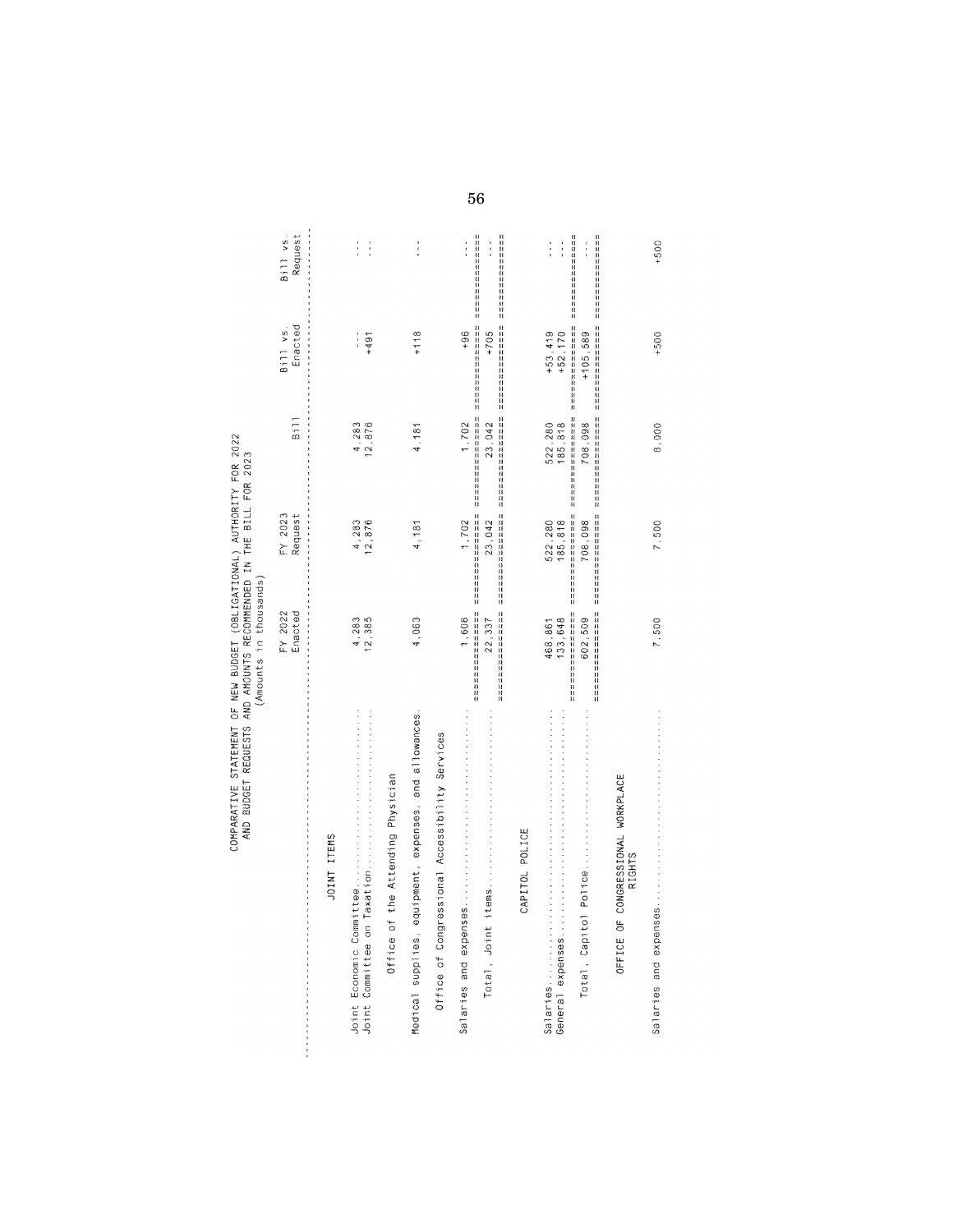| COMPARATIVE STATEMENT OF NEW BUDGET (OBLIGATIONAL) AUTHORITY FOR 2022 | AND BUDGET REQUESTS AND AMOUNTS RECOMMENDED IN THE BILL FOR 2023 | 计分类 计自动控制 医心包 医心包 医心包 医心包 医心包 医心包 医心包 医心包 医心包 |
|-----------------------------------------------------------------------|------------------------------------------------------------------|-----------------------------------------------|
|                                                                       |                                                                  |                                               |
|                                                                       |                                                                  |                                               |
|                                                                       |                                                                  |                                               |
|                                                                       |                                                                  |                                               |
|                                                                       |                                                                  |                                               |
|                                                                       |                                                                  |                                               |

| 202<br>はいん                                  |              |
|---------------------------------------------|--------------|
|                                             |              |
| THE BILL FOR                                |              |
|                                             |              |
|                                             |              |
| UDGET REQUESTS AND AMOUNTS RECOMMENDED IN 7 | in thousands |
|                                             | Amounts      |
|                                             |              |
|                                             |              |
|                                             |              |

| 经财经股份经股权股 计程序程序            | 我开样开作书打打打打打打打打打                                             |                             | 一日日 村村 计自身对待 经经营利用 计自动 | 计科技目标时目标目标时程序目标标                     |                                                |
|----------------------------|-------------------------------------------------------------|-----------------------------|------------------------|--------------------------------------|------------------------------------------------|
| $-250, 606$                | +576.209                                                    | 1,268,130                   | 1,518,736              | 691,921                              | Total, Architect of the Capitol                |
| 计程序程序程序程序<br>$\frac{1}{1}$ | 排样转移材料用料料<br>$+2, 123$                                      | (经线经)经线线线线线                 | 科林科林科林科林科<br>27,692    | 科科林林科科林<br>25,569<br>月桂桂             |                                                |
| $\frac{1}{2}$              | $-904$                                                      |                             | 23,560                 | 24,464                               |                                                |
| $-167,256$                 | +469,806                                                    | 532.196<br>23.560<br>27.692 | 699,452                | 62,390                               | Capitol police buildings, grounds and security |
| $-39,300$                  | +79,676                                                     | 144,220                     | 183,520                | 64,544                               | Library buildings and grounds.                 |
| $-3,100$                   | $+52,513$                                                   | 167, 111                    | 170,211                | 114,598                              | Subtotal, Capitol Power Plant.                 |
| 半半角                        |                                                             | $-10,000$                   | $-10,000$              | $-10,000$                            | Spending from offsetting collections.          |
| $-3,100$                   | $+52,513$                                                   | 177, 111                    | 180,211                | 124,598                              | Capitol Power Plant.                           |
| $-750$<br>多多条              | $-64, 144$                                                  | 139,279                     | 140,029                | 203,423                              | House Buildings.<br>Subtotal, AOC              |
| $\frac{5}{3}$              | $+5,000$                                                    | $-4,000$                    | $-4,000$               | $-9,000$                             | Offsetting collections                         |
| $-750$                     |                                                             | 143,279                     | 144,029                |                                      | House office buildings                         |
| ĵ                          |                                                             | 61,764<br>16,465            | 16,465                 |                                      | ヘッド・マング アンメンシートレーナル                            |
| $-40,200$                  | $+16,726$<br>$+19,185$<br>$+1,228$<br>$+1,228$<br>$+69,144$ |                             | 101,964                | $42, 579$<br>$15, 237$<br>$212, 423$ | Capitol building<br>Capitol grounds            |
| $\ddot{\hspace{0.1cm}}$    |                                                             | 155,843                     | 155,843                | 139,117                              | and Operations.<br>Capital Construction        |
|                            |                                                             |                             |                        |                                      | ARCHITECT OF THE CAPITOL (AOC)                 |
| $\frac{1}{3}$              | +3,684                                                      | 64,637                      | 64,637                 | 60,953                               | ø<br>Salaries and expense                      |
|                            |                                                             |                             |                        |                                      | CONGRESSIONAL BUDGET OFFICE                    |
|                            |                                                             |                             |                        |                                      |                                                |
| Request<br>Bill vs         | Enacted<br>Bill vs                                          | <b>B111</b>                 | FY 2023<br>Request     | FY 2022<br>Enacted                   | 法共济实际关系的                                       |
|                            |                                                             |                             |                        |                                      |                                                |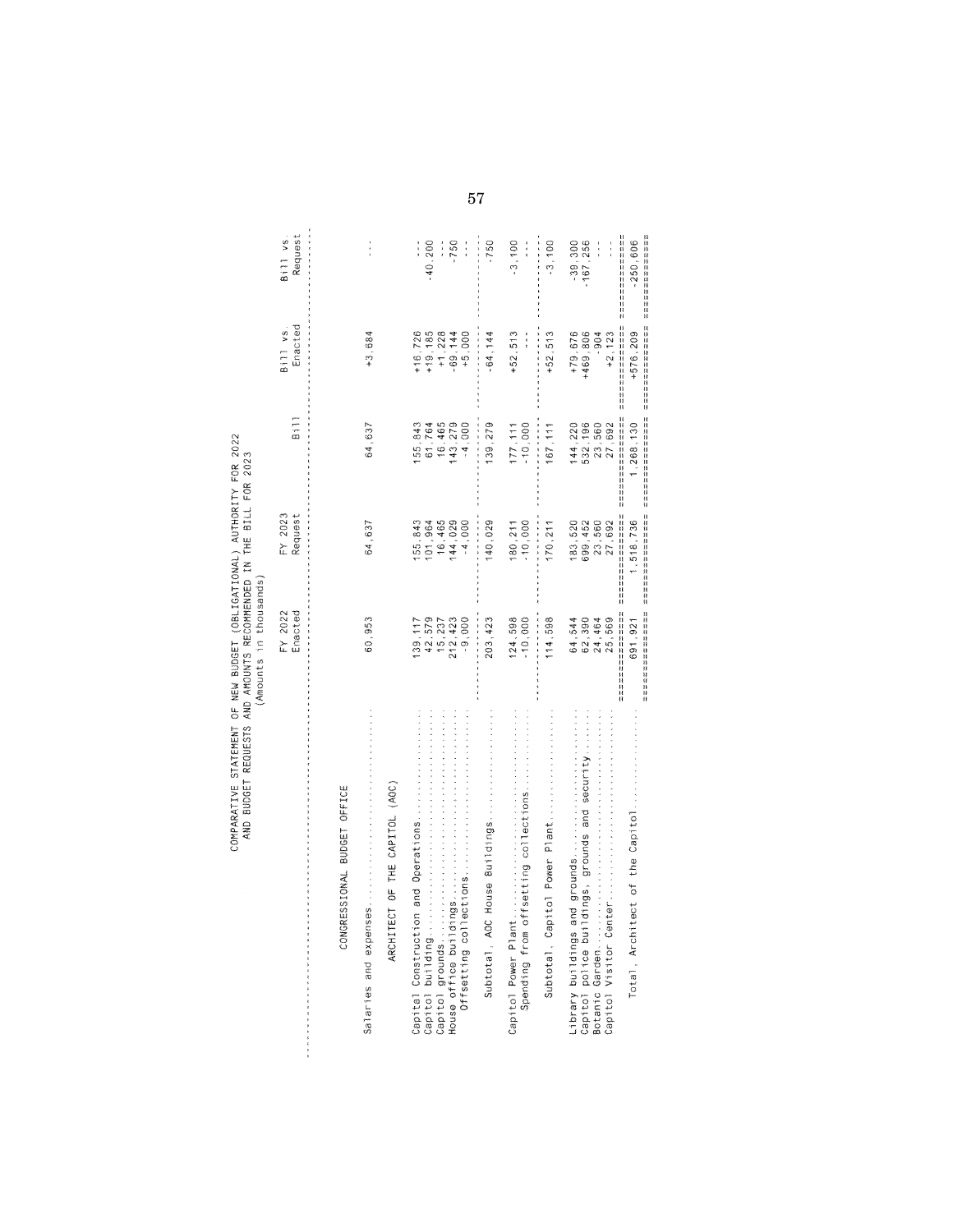# COMPARATIVE STATEMENT OF NEW BUDGET (OBLIGATIONAL) AUTHORITY FOR 2022<br>AND BUDGET REQUESTS AND AMOUNTS RECOMMENDED IN THE BILL FOR 2023<br>(Amounts in thousands)

| ׇ֦֧֚֡                 |       |
|-----------------------|-------|
|                       |       |
|                       |       |
|                       |       |
|                       |       |
|                       |       |
| $\vdots$              |       |
|                       |       |
|                       | ٠     |
| ï                     | Ø)    |
|                       |       |
| t                     |       |
|                       |       |
|                       | sand  |
|                       |       |
|                       |       |
|                       |       |
|                       |       |
|                       |       |
|                       |       |
|                       |       |
|                       |       |
| .<br>.<br>.<br>.<br>. | thou. |
|                       |       |
|                       |       |
|                       |       |
| $\ddot{\phantom{a}}$  |       |
|                       | Ħ     |
|                       |       |
|                       |       |
| r                     |       |
|                       |       |
| í,                    | ø     |
|                       |       |
| ;                     | ť     |
|                       |       |
|                       |       |
|                       |       |

|                                                                                                                                                          | Enacted<br>FY 2022                                | FY 2023<br>Request                            | $B + 1 + 1$                                  | Enacted<br>Bill vs                               | Request<br>Bill vs                                                 |
|----------------------------------------------------------------------------------------------------------------------------------------------------------|---------------------------------------------------|-----------------------------------------------|----------------------------------------------|--------------------------------------------------|--------------------------------------------------------------------|
| LIBRARY OF CONGRESS                                                                                                                                      |                                                   |                                               |                                              |                                                  |                                                                    |
| Salaries and expenses<br>Copyright Office, Salaries and expenses<br>Authority to spend receipts<br>Prior year unobligated balances                       | 98,038<br>41,973<br>$-3,000$<br>550,621           | $100,674$<br>$-43,912$<br>586,589<br>$-3,000$ | 585, 376<br>100, 674<br>-43, 912<br>$-3,000$ | +34,755<br>$+2,636$<br>$-1,939$<br>$\frac{1}{2}$ | $-1,213$<br>$\frac{1}{3}$<br>$\frac{1}{1}$<br>$\frac{1}{\epsilon}$ |
| Congressional Research Service, Salaries and expenses<br>Subtotal,                                                                                       | 53,065<br>129,106                                 | 133, 132<br>53,762                            | 53,762<br>133,600                            | $+4,494$<br>$+697$                               | $\ddot{\phantom{a}}$<br>$+468$<br>$\ddot{\cdot}$                   |
| Service for the Blind and Print<br>Salaries and expenses<br>Disabled<br>National Library                                                                 | 经非非补补补补耗补补补补<br>61,227                            | 计日日日经计日计日日日<br>58.657<br>目目目                  | 11月经济科技科技科技<br>58,657                        | 计转移 计自转线线<br>$-2,570$<br>目目目<br>計样               | 11 时 11 时 11 时 11 日 11 日 11<br>$\frac{1}{2}$<br>计扫扫                |
| ary of Congress<br>Total, Libr                                                                                                                           | 计技术技师技术技师技师技师技师<br>794,019                        | 一样样样 计程序程序 经经营经济经济<br>832,140                 | 计栈柱衬料柱柱环柱<br>831, 395<br>林林科科科               | 好好好好时日过好好<br>$+37,376$<br>转转转转排                  | 计目标目标计<br>$-745$<br>计计算线路                                          |
| GOVERNMENT PUBLISHING OFFICE                                                                                                                             |                                                   |                                               |                                              |                                                  |                                                                    |
| shing<br>Congressional publ                                                                                                                              | 78,872                                            | 82,992                                        | 82,992                                       | $+4,120$                                         | $\frac{1}{2}$                                                      |
| Programs of the Superintendent of<br>ing Office Business Operations<br>es and expenses<br>Public Information<br>Documents, Salari<br>Government Publishi | 34,020                                            | 35,257                                        | 35,257                                       | $+1,237$                                         | i                                                                  |
| Revolving Fund                                                                                                                                           | 经过分的过去式和过去分词<br>11,345<br>林耳科科                    | 计时标计时时标样机<br>12,655                           | 林林林林林林林林林林<br>12,655                         | 计非转移转移转移<br>$+1,310$<br>11                       | 机材料材料材料<br>$\ddot{\cdot}$                                          |
| Total, Government Publishing Office                                                                                                                      | 31.2000年10.2000年10.2000年10.2000年10月20日<br>124.237 | 30.904                                        | 计非非计算技计计算计计算机计算机 计打印计打印打印计程序<br>30.904       | 计目标目标目标 计自行时 计分析计<br>+6.667                      | 计转移时存储程序转移 计程序                                                     |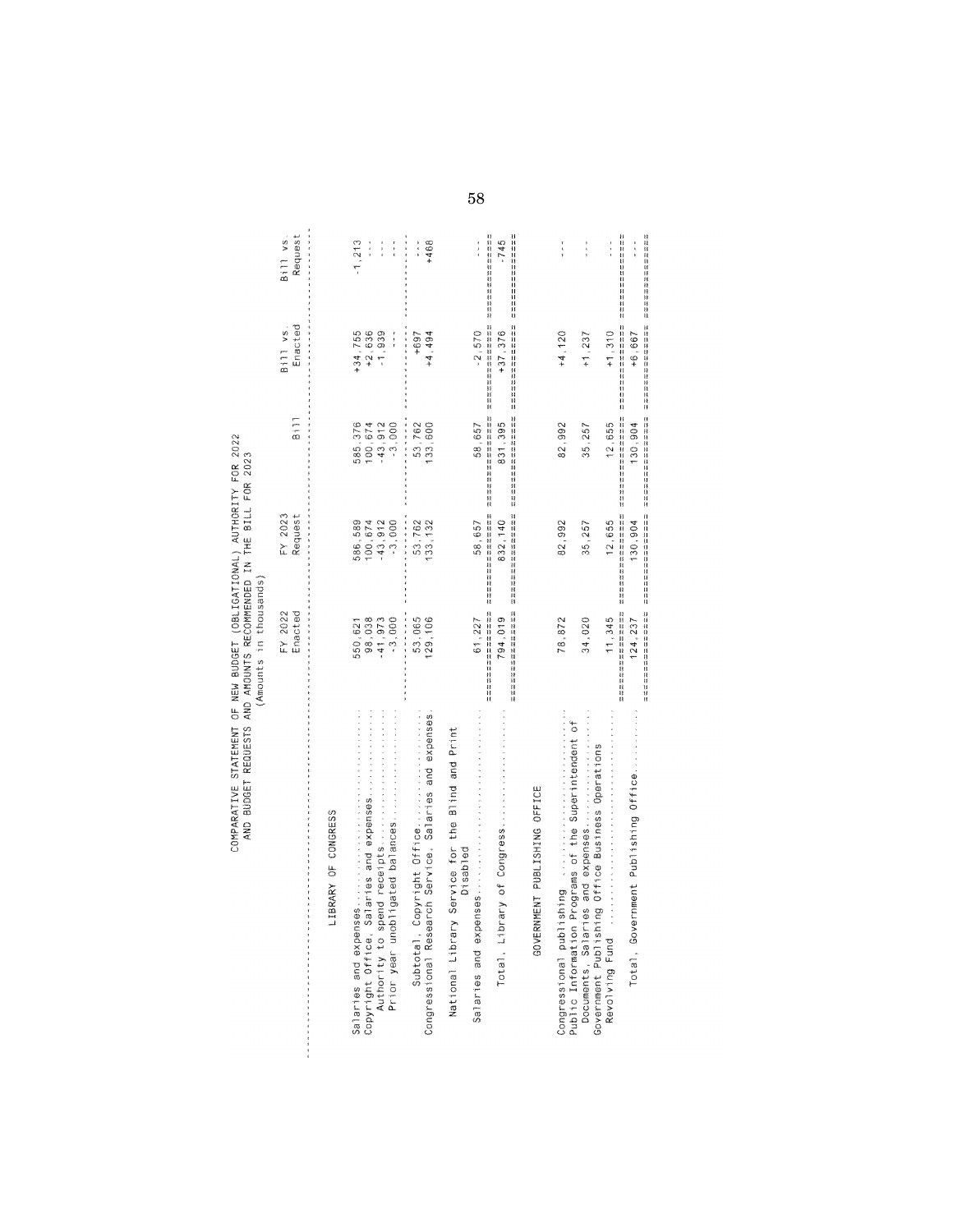# COMPARATIVE STATEMENT OF NEW BUDGET (OBLIGATIONAL) AUTHORITY FOR 2022<br>AND BUDGET REQUESTS AND ANOUNTS RECOMMENDED IN THE BILL FOR 2023

| Ś                   |                     |
|---------------------|---------------------|
| 1110                |                     |
| $\frac{1}{2}$       |                     |
| Ę                   |                     |
| <b>ALVURILISTED</b> | s<br>thousand<br>ç, |
| <b>Cinnain Mini</b> | Amounts             |
|                     |                     |
| )<br>7              |                     |

|                                                                                                                                            | FY 2022<br>Enacted                           | FY 2023<br>Request                                | <b>Bill</b>                        | Enacted<br>B111 vs.                                                       | Request<br>Bill vs                  |
|--------------------------------------------------------------------------------------------------------------------------------------------|----------------------------------------------|---------------------------------------------------|------------------------------------|---------------------------------------------------------------------------|-------------------------------------|
| GOVERNMENT ACCOUNTABILITY OFFICE                                                                                                           |                                              |                                                   |                                    |                                                                           |                                     |
| www.communication.com/www.communication/communication/communication/communication/communication/communication/<br>Offsetting col           | $-38,900$<br>758,130                         | 866.184<br>-55.865                                | -55,865<br>846,184                 | $+88,054$<br>-16,965                                                      | $-20,000$<br>$\frac{1}{3}$          |
| Total, Government Accountability Office                                                                                                    | 计转移时转移 计非非转移转移转移<br>13.打好时候时时时轻轻吵<br>719,230 | 科材林材料材料材料:<br>计机器计算计算机开关计算机算机<br>810.319<br>封柱斜衬柱 | 计打印时计打印时间打印打印时间打印<br>790.319       | 计划机转移 计数字数字数据 计程序程序程序程序程序程序<br>2010年11月12日12月12日12月12日11月12日<br>$+71.089$ | 计计算时计算机计算时<br>$-20,000$             |
| CONGRESSIONAL OFFICE FOR INTERNATIONAL LEADERSHIP FUND<br>Payment to the Congressional Office for International<br>Leadership (COIL) Fund. | 6,000                                        | 6,000                                             | 6,000                              | 医鼻毒                                                                       |                                     |
| JOHN C. STENNIS CENTER FOR PUBLIC SERVICE                                                                                                  |                                              |                                                   |                                    |                                                                           |                                     |
| TRAINING AND DEVELOPMENT                                                                                                                   |                                              |                                                   |                                    |                                                                           |                                     |
| Stennis Center for Public Service                                                                                                          | 430                                          | 430                                               | 430                                | $\frac{1}{2}$                                                             | $\frac{1}{1}$                       |
| GENERAL PROVISIONS                                                                                                                         |                                              |                                                   |                                    |                                                                           |                                     |
| Adjustments to Compensation (CBO estimate)                                                                                                 | 5,000<br>$-2,000$                            | $-3,000$<br>5,000                                 | $-3,000$<br>$5,000$                | $-1,000$<br>医复生                                                           | $\ddot{\dot{\ } }$<br>$\frac{1}{1}$ |
|                                                                                                                                            | 科科科科科科科科科科<br>3,000<br>11<br>     <br>       | 化羟林羟甘桂桂桂桂桂桂桂桂桂桂<br>2,000                          | 计算机 计数字<br>2,000<br>11<br>11<br>11 | 计过程程序 计程序程序 计程序程序<br>$-1,000$                                             | 计计计计算计计算计算计算线线<br>$\frac{1}{2}$     |

59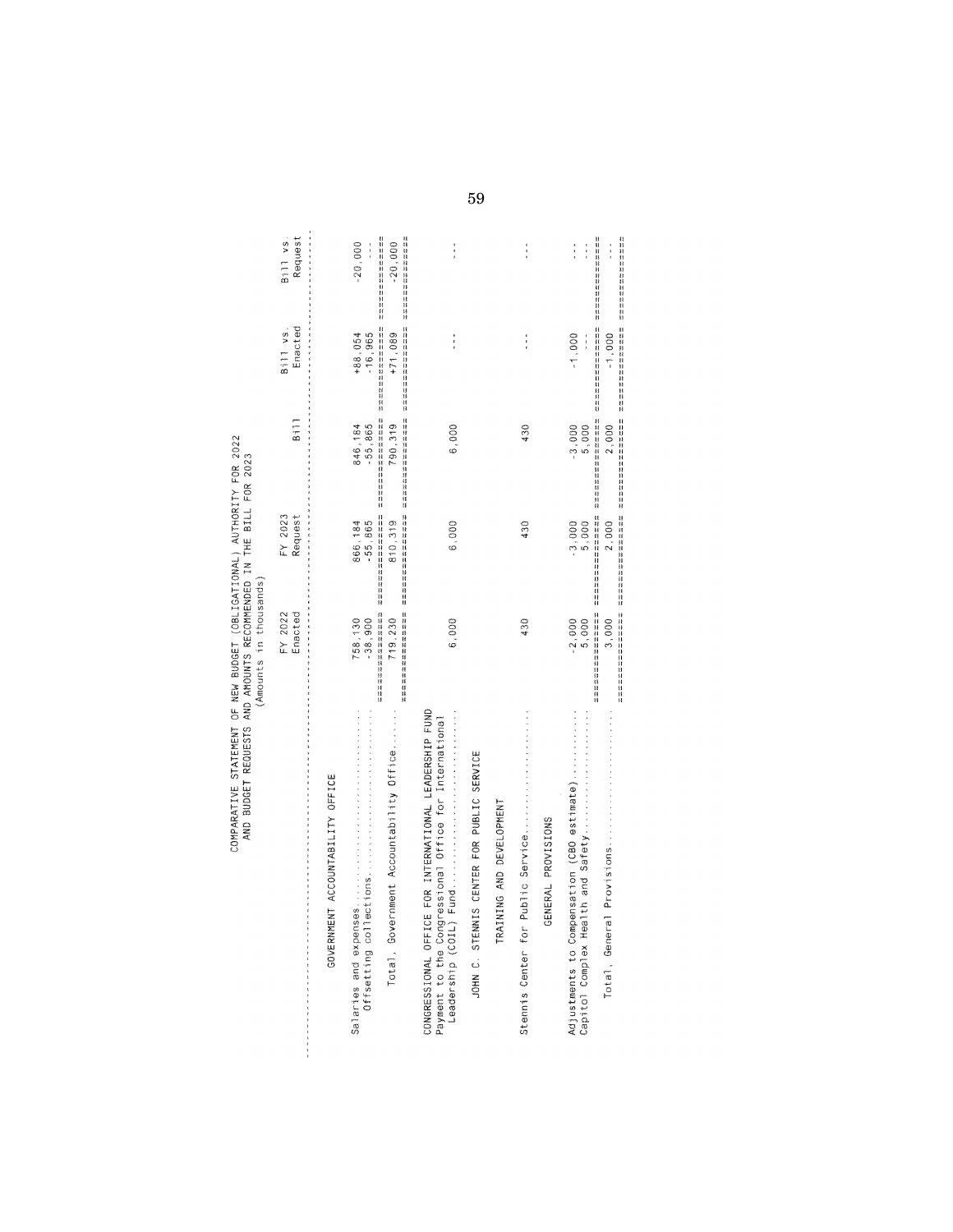# COMPARATIVE STATEMENT OF NEW BUDGET (OBLIGATIONAL) AUTHORITY FOR 2022<br>AND BUDGET REQUESTS AND AMOUNTS RECOMMENDED IN THE BILL FOR 2023<br>(Amounts in thousands)

| ************************                                   | FY 2022<br>Enacted | FY 2023<br>Request | $\frac{1}{10}$             | Enacted<br>Bill vs.  | Request<br>B111 vs. |
|------------------------------------------------------------|--------------------|--------------------|----------------------------|----------------------|---------------------|
|                                                            | 4,747,306          | 5.933.280          | 5.701.740                  | +954.434             | $-231,540$          |
|                                                            |                    |                    |                            |                      |                     |
| 化对硝基苯胺甲基苯胺甲基苯基苯胺甲基苯胺 医单位血管 的过去分词 医血管切除术<br>Appropriations. | 4,747,306          | (5, 933, 280       | (5,701,740)                | $+954, 434$          | $-231,540$          |
| 法动力分类的的变形的过去式和过去分词 医外交性神经切除术 医生物的血清的 医外<br>365C15S100S     | 计开关                | $\frac{1}{2}$      | $\ddot{\ddot{\textbf{a}}}$ | 计主片                  | 医皮质                 |
|                                                            | 青年半                | $\frac{1}{2}$      | 医复复                        | $\ddot{\phantom{a}}$ | ֓                   |